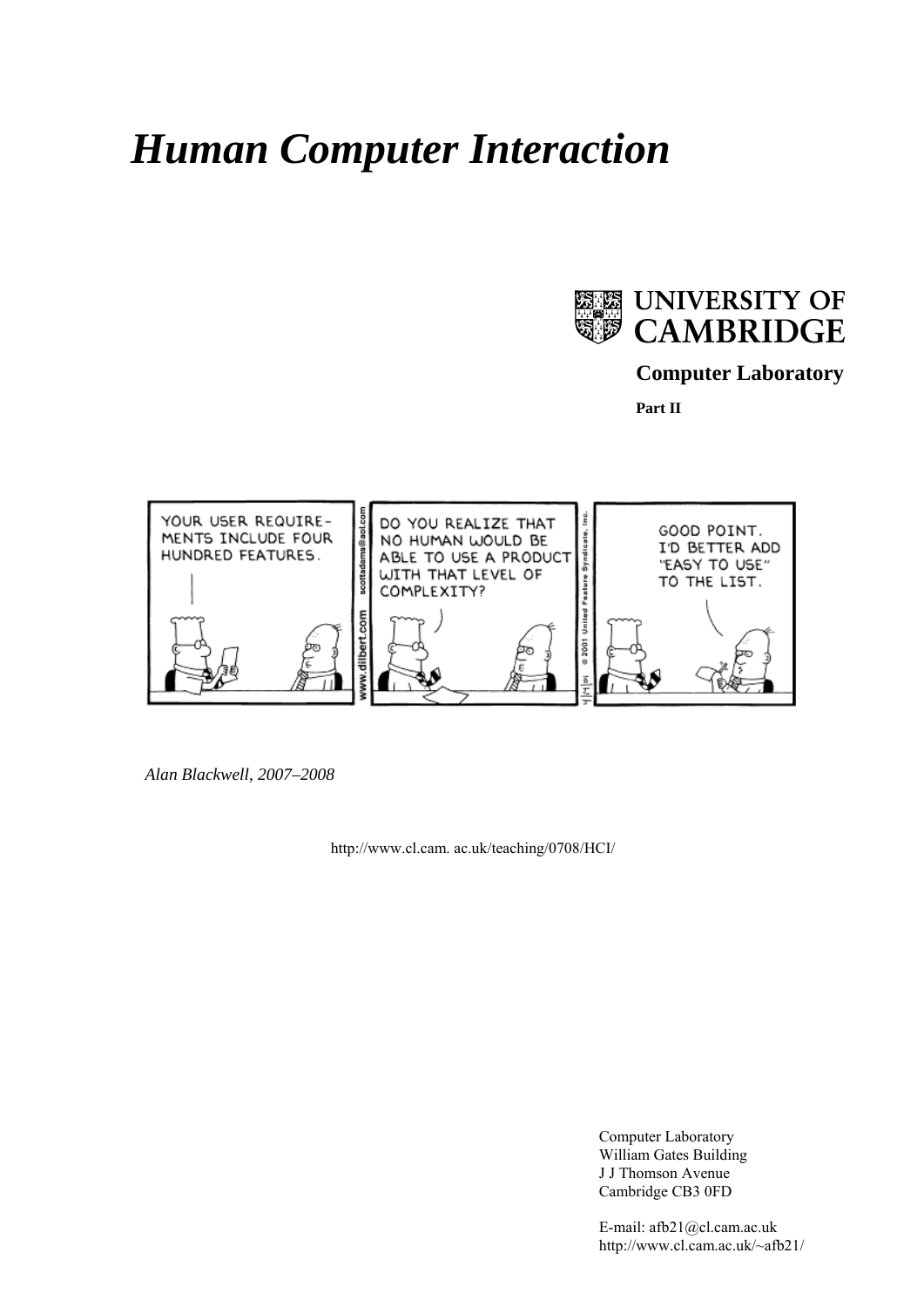# **Human Computer Interaction Notes**

Dr Alan Blackwell University of Cambridge Computer Laboratory Part II course 2007-2008

# **0.1. Introduction**

With the exception of some embedded software and operating system code, the success of a software product is determined by the humans who use the product. This course deals with theoretical and practical techniques for making successful and usable software. Many computer science students enjoy creating attractive "sexy" graphical displays for their software, but that is not our main concern here. People's idea of what is attractive depends largely on fashion. The software of ten years ago was considered attractive at the time, as were the cars of twenty years ago. The sexiest software of today will look just as old-fashioned before long. Instead, we are interested in the principles that make software more usable for its purpose. Software that is usable for its purpose is sometimes described by programmers as "intuitive" (easy to learn, easy to remember, easy to apply to new problems) or "powerful" (efficient, effective). These terms are vague and unscientific, but they point in the right direction. This first section of the course presents scientific approaches to making software that is "intuitive" and "powerful".

**Lecture 1 starts about here -** 

The field of human-computer interaction (HCI) is rather different from other areas of computer science. In order to make software that is easy to learn, easy to remember and easy to apply to new problems, we must understand something about learning, memory and problem solving. These are topics that are normally taught in cognitive psychology departments rather than computer science (although computer scientists who work in artificial intelligence are very familiar with relevant psychological principles). The other part of the field – how to make products that are efficient and effective – is the central concern of engineering, and is more often taught in engineering departments. Human-computer interaction is therefore partly psychology (plus other social sciences) and partly engineering (plus other professional skills). Some computer scientists find that these new skills and perspectives very difficult compared to what they are used to. HCI research is mostly about experimental studies and design techniques rather than mathematics or algorithms, so serious study of HCI involves more than just new subject matter - it involves new ways of studying. This includes the possibility that there may be alternative theories, each of which provide useful perspectives in different circumstances, but none of which can be proven to be the "true" theory of human behaviour, any more than Java, ML, Perl or BCPL can be proven to be the "true" and perfect programming language.

HCI helps us to understand why some software products are good and other software is bad. But sadly it is not a guaranteed formula for creating a successful product. In this sense it is like architecture or product design. Architects and product designers need a thorough technical grasp of the materials they work with, but the success of their work depends on the creative application of this technical knowledge. This creativity is a craft skill that is normally learned by working with a master designer in a studio, or from case studies of successful designs. A computer science course does not provide sufficient time for this kind of training in creative design, but it can provide the essential elements: an understanding of the user's needs (from psychology and social science), and an understanding of potential solutions (from engineering, plus some architecture and product design). Along the way we will meet some case study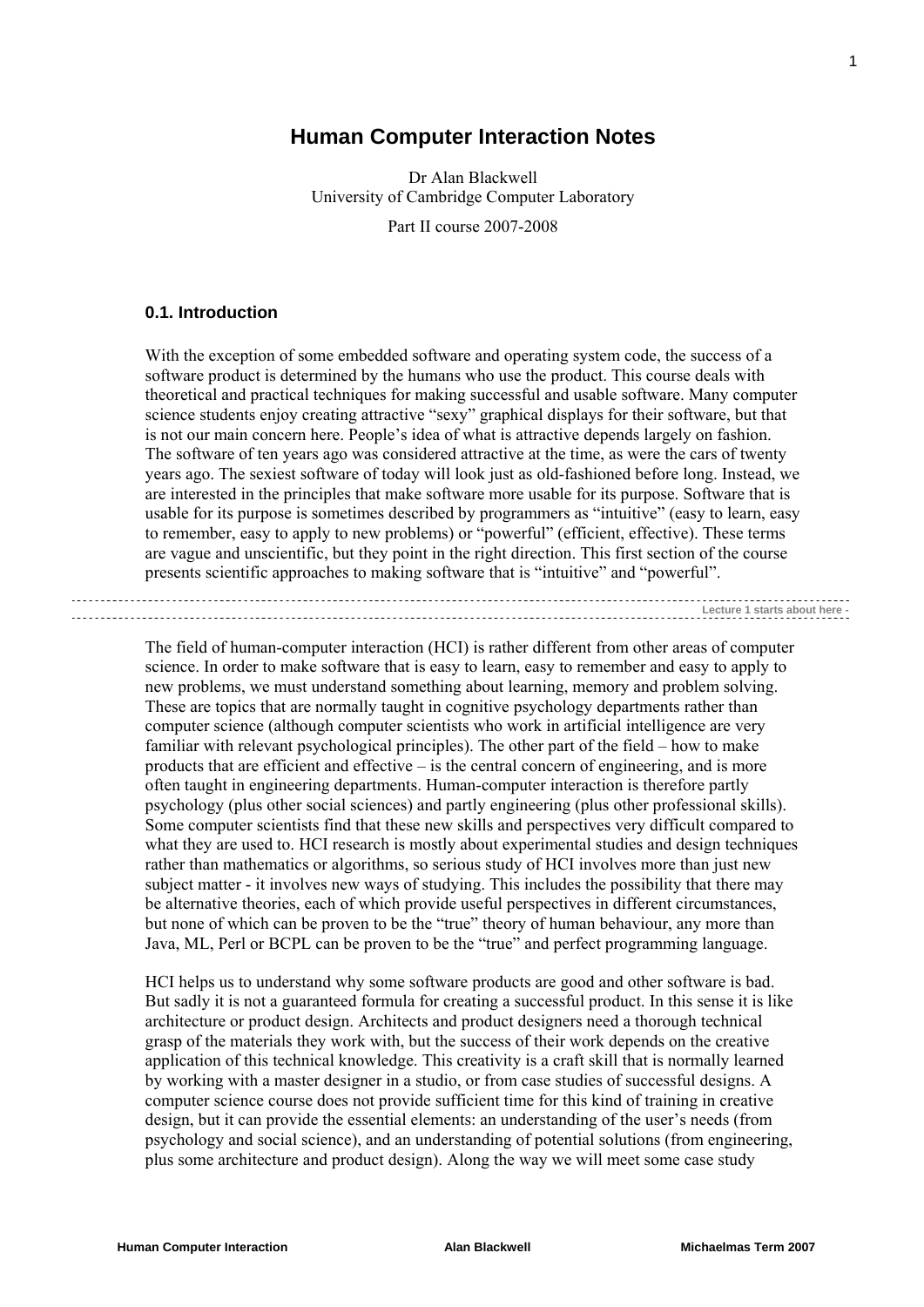material, and more is available online (see the reference to the Interface Hall of Shame), but much of the content of this course will only come alive once you have graduated and are working alongside experienced software designers.

# **0.2. Overview**

This course includes both theoretical material and practical approaches to designing user interfaces. In the lectures, the two will be combined. There are four general themes, each one of which will be presented together with research background, relevant theoretical material, and then the description of a practical design approach that has been developed from that material. In the notes, all of the theoretical material is organised together for continuity, and the four design methods will be described in more detail toward the end of the notes. I have given a rough indication of where the breaks between these topics are likely to occur in terms of lecture-hours, but the exact position will of course vary.

The theoretical topics include:

- Styles of interaction, and how these have developed from the interface hardware that is available.
- Direct manipulation as an approach to graphical interfaces.
- Human "input" and "output" and how well these match the output and input of the computer.
- The "Model Human Processor" as a way of predicting human performance.
- Mental models of devices, and their relevance to human problem-solving.
- Experimental and prototyping techniques
- Specification and design of user interfaces
- Current research topics in HCI

The four design methods are:

- Heuristic Evaluation (included in Theme 1)
- Keystroke-Level Modeling (included in Theme 2)
- Cognitive Walkthrough (included in Theme 3)
- Cognitive Dimensions of Notations (included in Theme 4)

At the end of the notes, some further resources are given – reviews of the set texts, some other useful books, and a list of online resources. There are also a few exercises designed to provide some insight into how practical usability evaluation might be attempted in a commercial context. It is important to attempt at least one of these exercises before starting supervisions for this course – previous experience with this material suggests that there is little benefit in supervisions unless a range of these exercises have been attempted by the supervisees.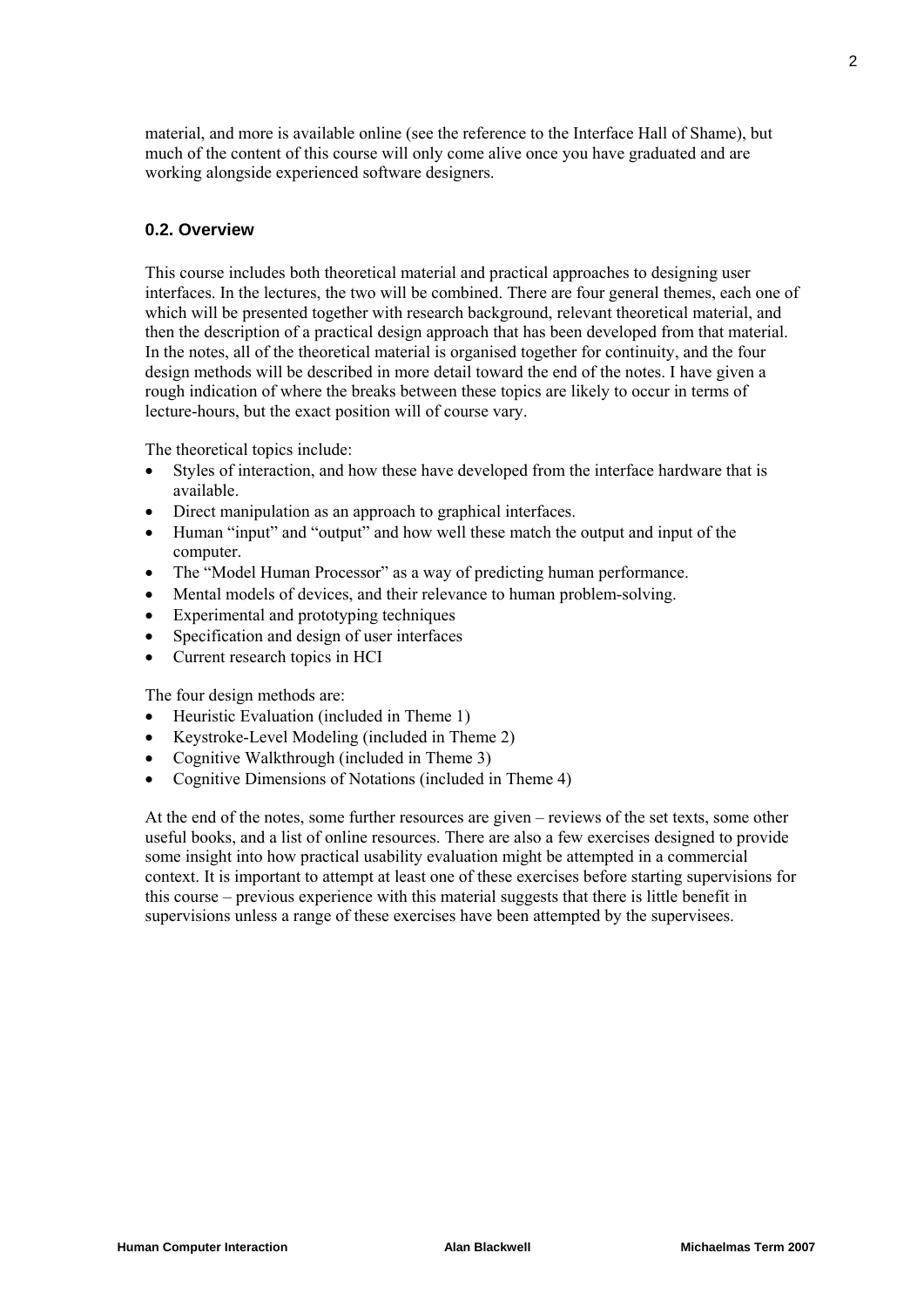# **Theme 1. Interaction Techniques**

# **1.1. Styles of interaction in the development of user interfaces**

Technical descriptions of human-computer interaction have always been heavily influenced by the physical interaction devices that are available. The earliest digital computers were scientific instruments. Interacting with them involved configuration of the equipment (often mechanical reconnection via wiring panels), setting parameters on a control panel (using switches and dials) and monitoring of processes (via lamps and cathode ray tubes). Improvements in usability would be made in the same way as for the usability of any other machine - arranging the control panel more conveniently, or providing more switches for configuration. The study of usability of machine controls is usually called "human factors" or "ergonomics". It is a separate academic field from HCI, although human factors conferences have recently taken more interest in HCI problems (including Ergonomics 2006 in Cambridge). Some HCI researchers have described their work as "cognitive ergonomics", in order to make it clear that they are most interested in the way that the user thinks about the system.

### **1.1.1. Algebraic Languages**

Once programs started to be designed and written at a desk and loaded into the computer from paper tapes by technicians, interaction with the machine became more like a mathematical activity. The first programming language, FORTRAN, was described as a "formula translator" that automatically interpreted the natural mathematical terminology of these users.

### **1.1.2. Data Files**

Commercial data-processing tasks used an interface that was already established for data storage and processing: punched cards. Keypunch operators created data records using cardpunch machines. Punch cards were also used to store programs with one line on each card. Programmers used to walk around carrying file-boxes of cards, and interaction became more like a paper record-keeping operation.

# **1.1.3. Command Lines**

Computers could interact directly with an operator via a teletype terminal. These were used first by the operators of large computers, and then for interacting directly with the first generation of "time-sharing" mainframes and mini-computers. As you typed, the characters were printed so that you could see your input. The computer (or person) at the other end of a teletype link has to wait for the end of your input line, then send a line in response to be printed at your end. This alternation encouraged the view of the computer as another person on a communicating teletype, and interaction as a *dialogue* with a conversational partner. The user issues a command, and the response from the partner (or perhaps subordinate) is an acknowledgement of the command.

### **1.1.4. Line Editors**

This was the style of interaction in use when users started to edit text on-line, rather than by inserting or replacing punch cards in a card file. When using a command-line editor, the user issued commands (paraphrased here) such as:

- Show me what is in line 12 (system responds "The quick brown foz")
- Replace "z" with "x" (system responds " $OK>$ ")
- Show me what is in line 13 (system responds "ggggggg")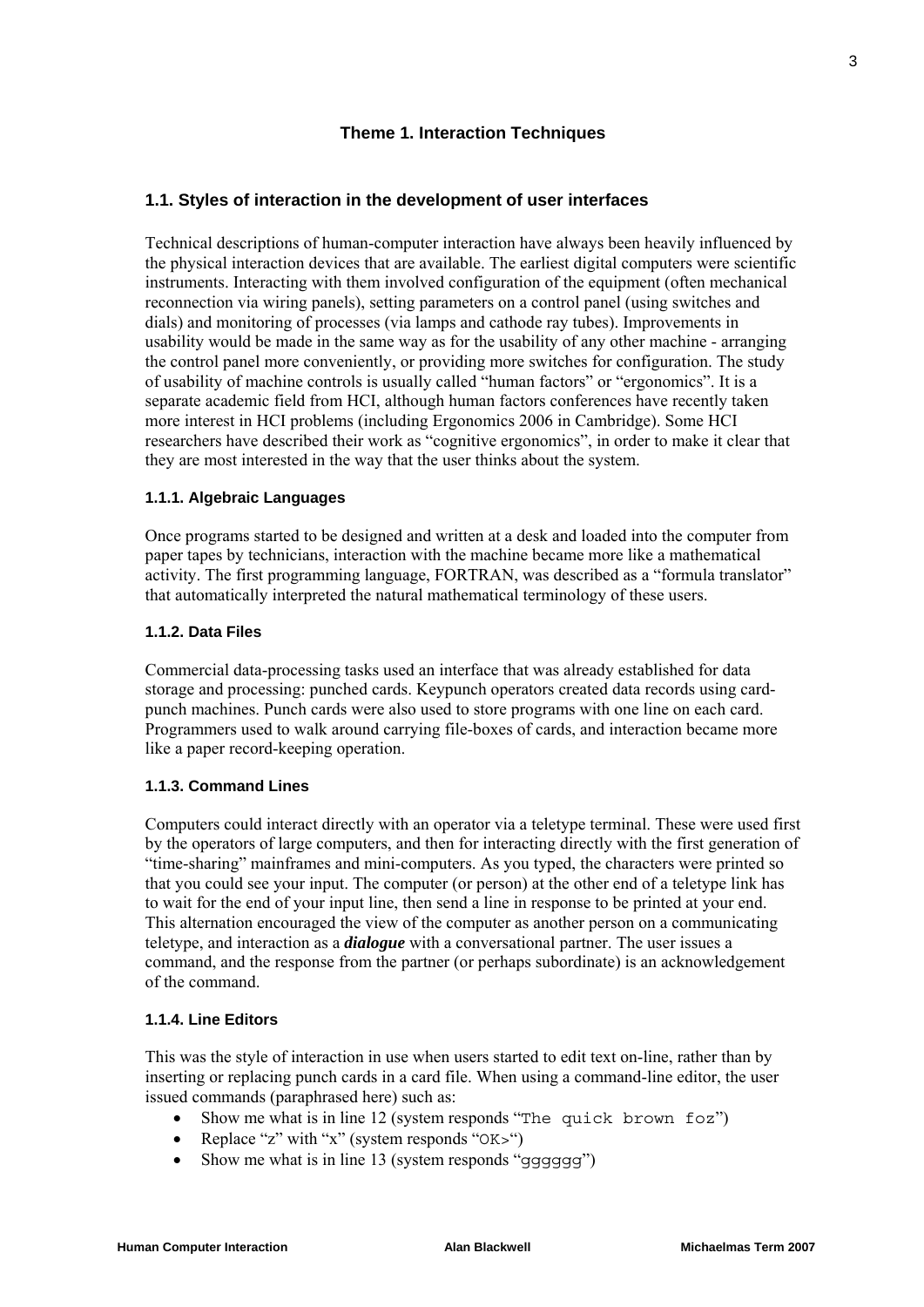• Delete line 13 (system responds " $OK>$ ")

Of course the actual commands were more like "P12  $S/Z/X$  D13". The ideal of human computer interaction was to make this dialogue seem as much as possible like dialogue with another person - ideally by making the commands natural English sentences - while not requiring too much typing. Command languages (see the UNIX command line for an example) were therefore optimised to be brief, but easy to remember and structured like English with verbs and objects.

# **1.1.5. What You See Is What You Get**

Teletypes used lots of paper to print the progress of a conversation, and this was not really necessary when so many commands were only of transient interest. The *glass teletype* or video display terminal displayed the operator commands and teletype responses on the screen, (sc)rolling up the screen like the paper unrolling from a teletype. This was OK for interaction dialogue, but advanced devices allowed control codes that would write characters anywhere on the screen. The next innovation was a "full-screen" editor that showed a whole lot of text at once, rather than one line at a time. They incorporated the idea that the user really needs to see the product they are working on, rather than a transient sequence of commands and responses - What You See Is What You Get or *WYSIWYG*.

# **1.1.6. Modeless Interaction**

The first full screen editors were like front-end viewers added onto existing line editors (the vi editor under UNIX has been a particularly successful example of this, and its command style still exists as a "living fossil" of those days). Many of the commands were issued from a command line at the bottom of the screen, and the user had to toggle between command mode and edit mode. The user interface behaved quite differently in each mode, and it was difficult to remember which mode you were in – often with unpredictable results. Some of the earliest modern-style user studies were conducted by Larry Tesler, later the manager of the Apple development team that developed the original interface ideas for the Macintosh, who found just how difficult "modal" vi-style commands were by observing the way that they caused users constantly to make errors. More advanced editors such as EMACS attempted to provide a *modeless interface*, in which a given keystroke would have the same effect in any context within the interface.

# **1.1.7. Menus**

When users forgot a command, many command line interpreters could send a set of choices to the teletype, so that the user could enter the code for the one he or she wanted. Video terminals with cursor addressing meant that instead of having to remember some huge number of possible commands in order to enter a command-line code, the user could move the cursor to the place on the screen where the desired command was displayed, and press a function key to act on it. This development applied the psychological principle that people find it far easier to *recognise* something they have learned than to *recall* it without any prompt. This was a breakthrough that also allowed the use of longer, natural language commands, rather than short commands to optimize typing time (another living fossil, still found in the 2-letter command names of unix). At the same time, interaction became far less like a dialogue, because the user no longer typed commands as "sentences", and the system did not provide a text response to every command (observing the effect of a menu command is often sufficient *feedback* for a user to confirm that the system has responded correctly).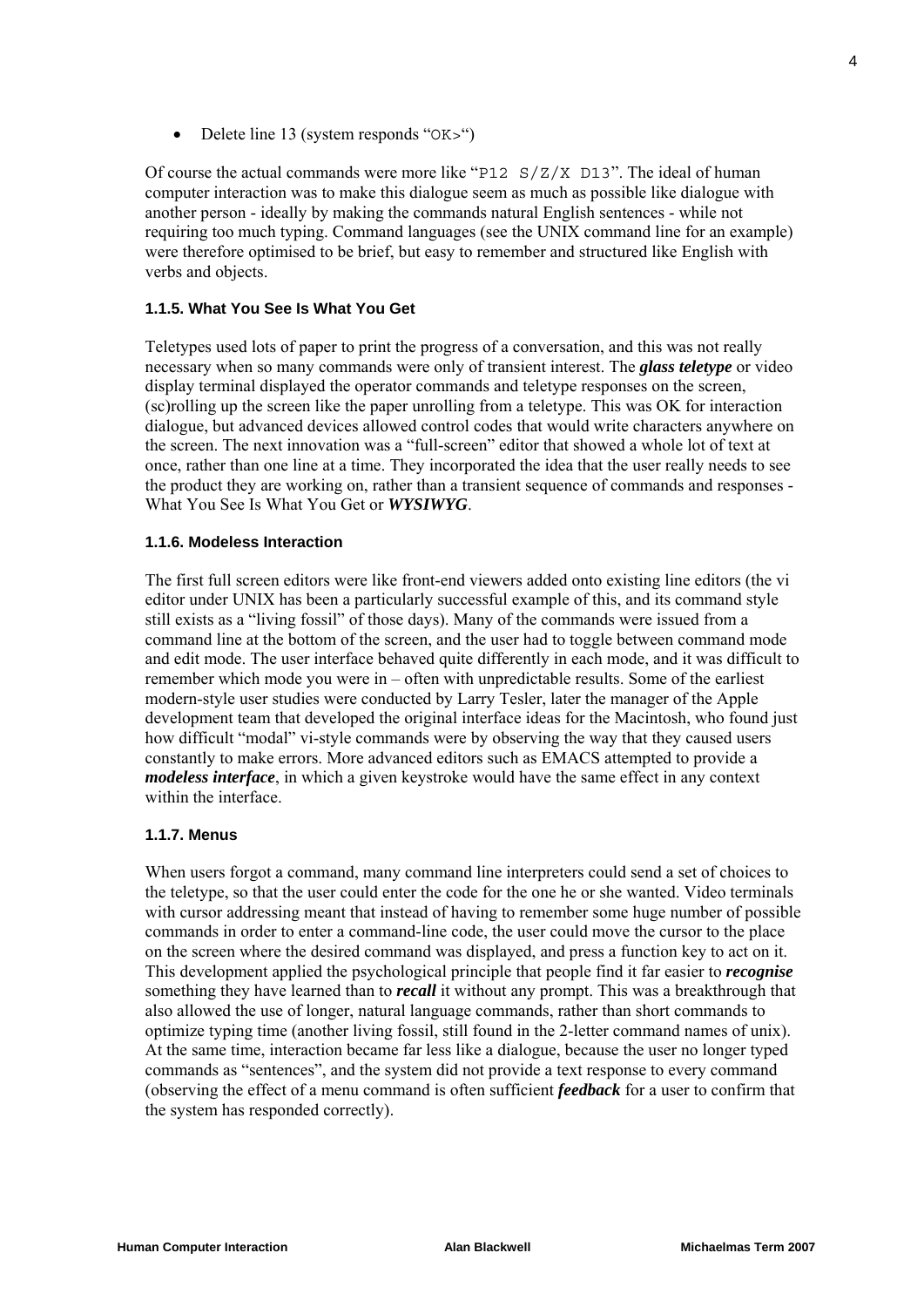### **1.1.8. Pointing devices**

Moving the cursor to the appropriate position in a menu was facilitated by the use of devices such as the *light pen* for pointing at locations on the screen. The light pen was originally developed for graphical applications such as Sutherland's Sketchpad (see a description of this system in a CL technical report). A long programme of human factors experiments led to the development of the *mouse* for specifying relative motion along two axes rather than absolute position – this was a valuable innovation that made it easier for users to point directly at locations within text being typed.

# **1.1.9. Graphical displays**

Video display terminals of the "glass teletype" variety were only capable of displaying 25 rows of 80 alphanumeric characters, but some technical applications required the display of graphical information. Graphical terminals could interpret a variety of complex languages that specified the points and lines to be displayed, forming engineering drawings or electronic schematics. Graphic terminals often switched between teletype mode and graphic mode, rather than drawing command text anywhere on the screen.

# **1.1.10. Icons and windows**

The development of the *bit-mapped display* in personal computers allowed the display of more realistic pictorial images. When combined with a mouse, programs could be controlled by pointing at images. The symbolic content of nodes in schematic diagrams could now represent things that were originally abstract components of a formulaic sentence. The idea of making pictures of abstract concepts, was described as *icons*.

### **1.1.11. Summary**

This brief history demonstrates that the main theoretical approaches to user interface - algebraic languages, dialogues, WYSIWYG, icons - all depended primarily on developments in I/O devices. Some theories of HCI now appear less important than they once did, because the specific interaction problems they addressed no longer annoy us every day. However the resulting design principles are still essentials of user interaction, and have been encoded in the form of design guidelines.

It is likely that future developments in the technology of user interface will be just as radical. When we are all interacting with our wristwatches by speaking to them, studies of accuracy in pointing will seem far less important. Nevertheless, this deepening historical heritage gives us a rich perspective for analysing the way that we use computers.

**Lecture 2 starts about here -** 

# **1.2. Direct Manipulation**

Our current generation of HCI theory is based on analysis of the current generation of technology: *windows*, *icons*, *menus* and *pointers* (the *WIMP* interface). This generation does represent some very significant advances over command line and teletype interfaces. The most radical of these is that the "command" is no longer the central unit of interaction. Instead, the object of the user action (represented by an icon) is the central unit of interaction. This is derived from early computer graphics systems (notably Sutherland's Sketchpad in 1963), in which a light pen could be used to point at and manipulate parts of the drawing. Researchers at Stanford and the Xerox Palo Alto Research Center realised in the 1970s that graphical objects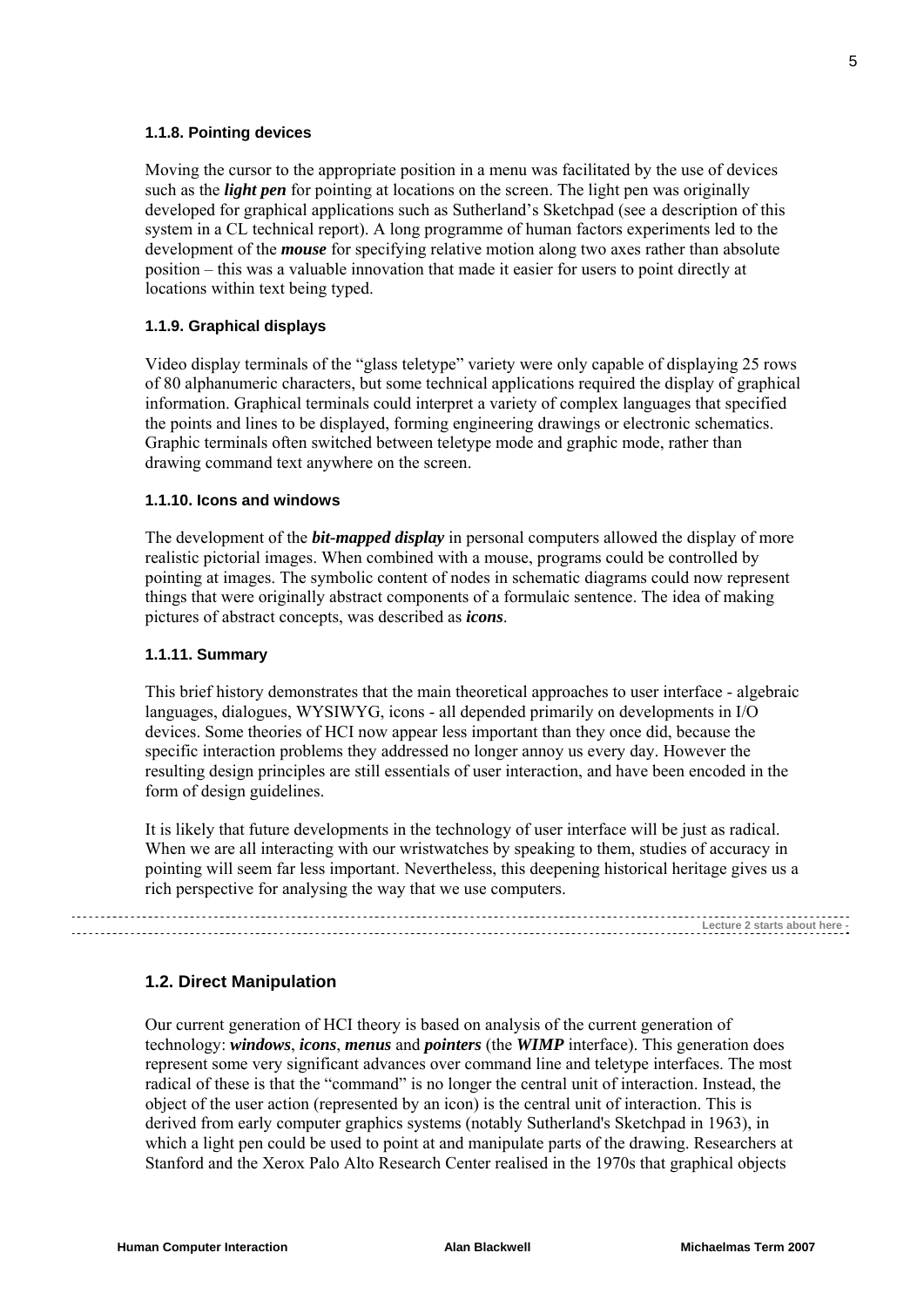could be used as iconic representations of abstract data, and that manipulating the graphical object might correspond to commands on that data. This approach was adopted by first Apple Computer then Microsoft in the 1980s. A psychologist, Ben Shneiderman, expressed the important attributes of *direct manipulation* in 1983:

- An object that is of interest to the user should be continuously *visible* in the form of a graphical representation on the screen
- Operations on objects should involve physical *actions* (using a pointing device to manipulate the graphical representation) instead of commands with complex syntax
- The actions that the user makes should be *rapid*, should offer *incremental* changes over the previous situation, and should be *reversible*
- The *effect of actions* should immediately be visible, so that the user knows what has happened
- There should be a modest set of commands doing everything that a novice might need, but it should be possible to expand these, gaining access to more functions as the user develops expertise.

It may seem surprising that these desirable attributes were not always recognised. They certainly seem obvious now that we are familiar with graphical user interfaces, but they are clearly not true of interaction techniques such as the UNIX or DOS command line. You may like to compare your favourite command line to a graphical desktop, and see how it compares on each of these criteria.

# **1.3. Style Guidelines**

Competing operating system vendors are now very concerned that their systems should appear easy to use. Unfortunately, users' experience of usability is often through programs from third party software companies which the operating system vendor does not have control over. In order to make this software easier to use, operating system suppliers, starting with Apple, therefore publish *style guidelines* advising developers on how to make usable applications. The current version of the guidelines published by Microsoft gives some general advice on usability that is almost exactly the same as that published by Shneiderman in 1983 (although with slight differences in terminology including "persistence", "forgiveness" and "feedback" rather than "continuity", "reversibility" and "visibility").

However the main part of these style guides is concerned with using the functions of the user interface library to make applications look part of a family. The Macintosh guidelines include precise instructions on shape and size of buttons. The Windows guidelines describe the standard appearance of windows, menus, icons and toolbars as well as internal interfaces such as use of the registry or OLE. These standards do have some implications for usability - they make it easier for users to recognise the behaviour of certain types of controls - but they do not address many important aspects of usability. However they sometimes offer contradictory advice. Suns' Open Look guidelines recommend placing menu items in order of the process being carried out, but elsewhere say that most frequently used items should be at the top. Finally, style guides have an increasing function of providing corporate branding for the operating system suppliers, and this sometimes overshadows usability concerns.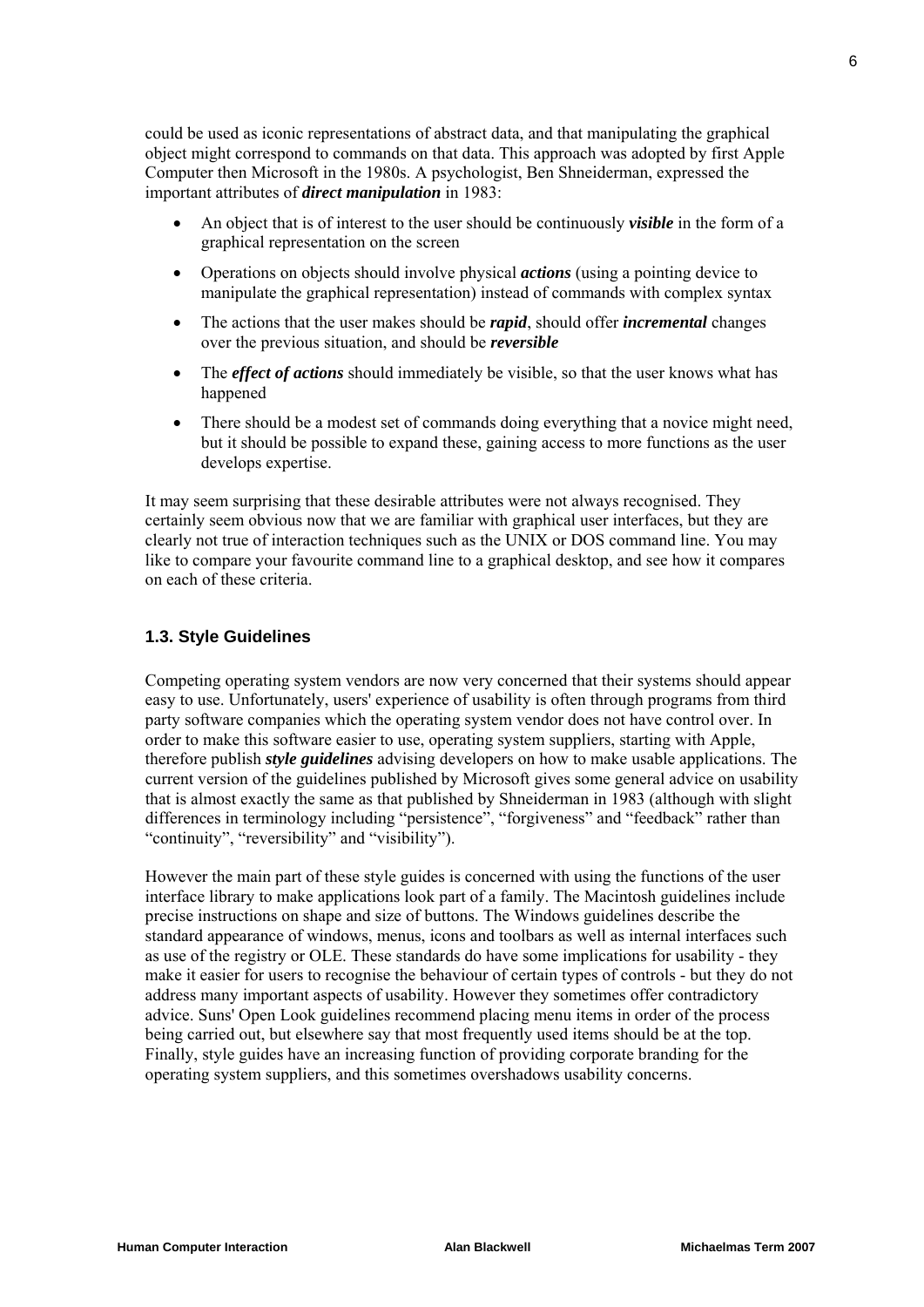# **1.4. Heuristic evaluation**

If a programmer has more ambition than wanting to create a generic Windows (or Macintosh or Motif) application, how can he or she apply the lessons from the years of experimentation with different interfaces? One approach is to collect all the lessons that have been learned through different stages of hardware development, and then test in a systematic way whether our new design takes those lessons into account. This first theme has given a review of the most important of these historical discoveries - they include the use of command languages, dialogues, WYSIWYG, menus and direct manipulation. Nielsen suggested that the usability of a system should be evaluated by a panel of experts, each working from a list of usability *heuristics*. Every aspect of the system function could then be compared to the things we know about usability, and the results aggregated in order to direct the system design. The practical arrangements for conducting heuristic evaluation, together with a suggested set of heuristics, are covered in the first of the analysis technique descriptions later in these notes.

**Lecture 3 starts about here -**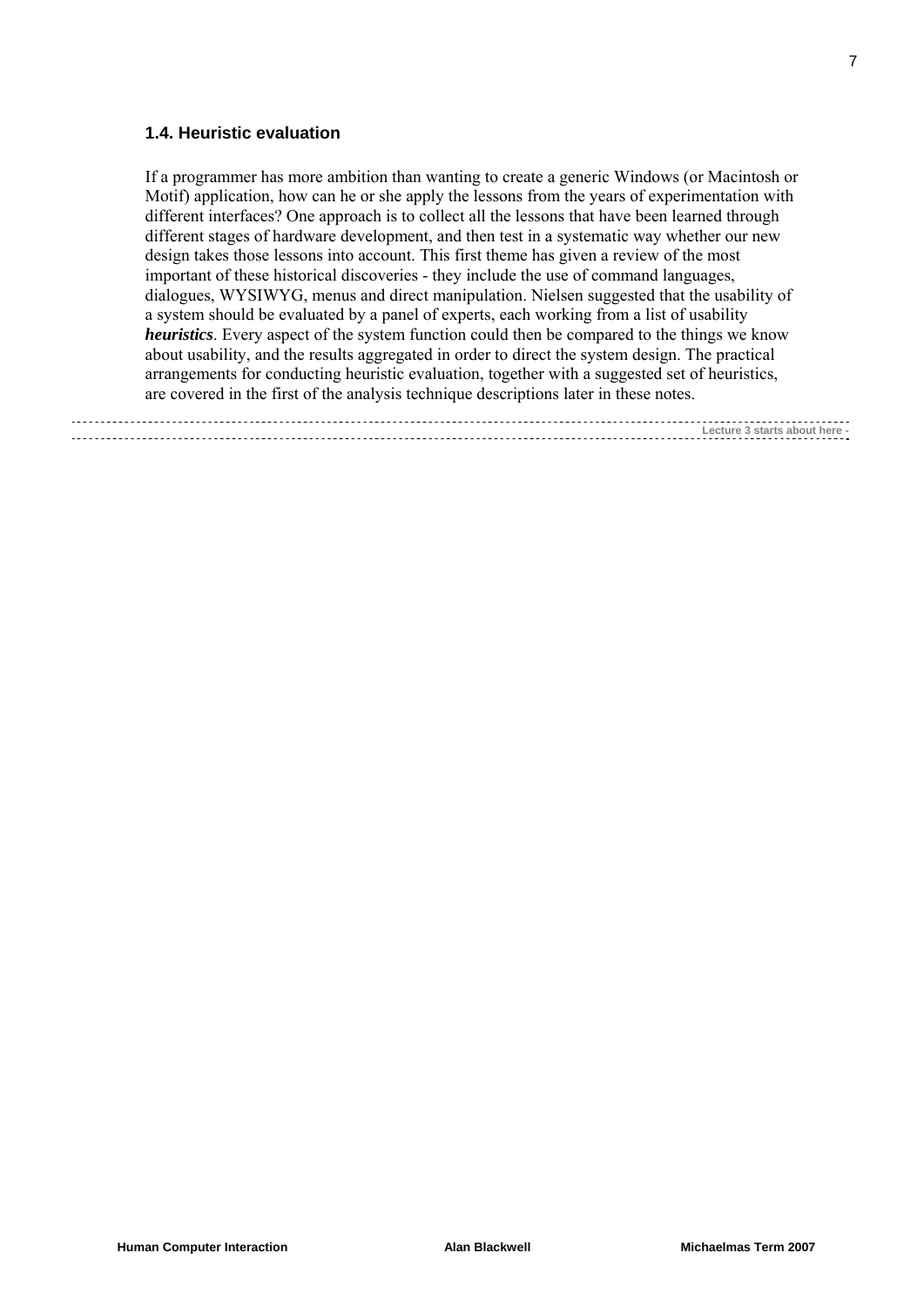# **Theme 2 - Psychological User Models**

# **2.1. The need for user models**

The first theme described the historical development of computer user interfaces, and the way that this has provided us with a set of design guidelines and heuristics for developing usable software. It hinted that this development involved psychologists who analysed the requirements of human users, but gave no details of the type of research conducted by those psychologists. A great deal of this research was actually conducted here in Cambridge, after the establishment of the Applied Psychology Unit in Chaucer Road. The APU was created in response to problems observed during the second world war - as military hardware became more technical, its performance was often limited by the abilities of the operators (e.g. gunners, pilots or tank drivers) rather than specification of the machines. The APU recruited researchers from experimental psychology who could apply earlier discoveries about human perception and movement, and who also conducted experiments on volunteers from a nearby military establishment.

This concern with machine interaction resulted in the borrowing of theory from the machine engineers, applying it to the performance of the machine operators. The engineering theories of closed loop control and information transfer described complex systems in terms of the dynamics of interacting subsystems. Research into usability therefore described the operators themselves as further *black box* subsystems, having inputs (observing the world, and the state of the machine), and outputs (controlling the machine). In order to understand the dynamic performance of the whole system, it was clearly necessary to understand the human portion of the system as well as the machine. Some aspects of these communication channels, such as *visual perception* of simple shapes and lights, had been studied for over 50 years. Others required new research which was conducted in Cambridge and at the other research centers creating the discipline of *cognitive psychology*. The set of black boxes that have resulted bear a rather close resemblance to generic computer architectures - they include models of visual input, of physical output, of memory, and of a problem-solving processor that uses that memory for intermediate results.



# **2.2. Models of visual input**

The basic characteristics of human vision are highly important to computer graphics, because the ultimate goal of graphics is creating a visual stimulus sufficient for human observers to see a coherent and meaningful display. Some of this material was therefore covered in the Part 1B Computer Graphics and Image Processing course. The Part 1B course described the structure of the human *retina*, which is composed of brightness sensing *rods* and colour sensing *cones*. The cones are concentrated in the *foveal* region, which provides finer resolution of detail. The characteristics of colour vision can be described in terms of *colour spaces* that quantify and linearise the subjective impressions resulting from different levels of stimulation of red, blue and green sensing cones. Our eyes do not simply register colour planes, however. They *adapt*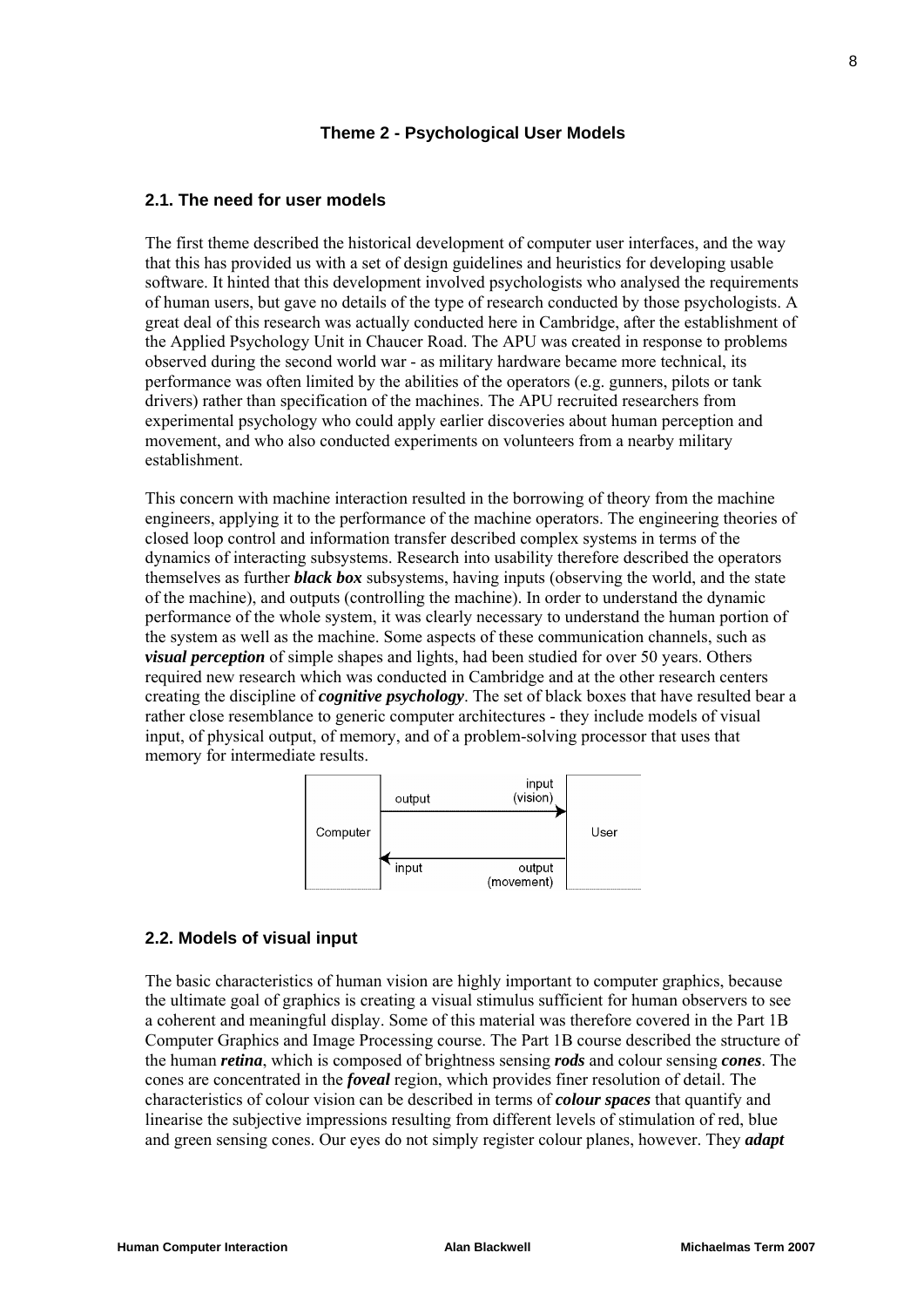to different levels of brightness, are sensitive to local *contrast*, and impose *quantisation* over physically uniform intensity distributions.

### **2.2.1. Marr's theory of vision**

These results do not give us a great deal of information about how we interpret the signals coming from our eyes, and are thus of limited use for describing interaction with machines (beyond our ability to observe flashing coloured lights). David *Marr* proposed a series of black boxes which were involved in interpreting this visual input. The first level is the retinal image. This is processed (by nerve cells in the retina) to find the boundaries between relatively uniform regions. The result of this edge filtering is a *primal sketch*. The structure of the primal sketch can be analysed to form a *2½D sketch* in which 2D regions are identified as being in front of or behind other regions. Finally this intermediate representation is resolved into a *3D model* of the object being perceived.

Marr's theory of vision can be regarded as the inverse of the computer graphics process in which 3D models are converted into two dimensional surfaces and edges for rendering. It provides us with a basis for simulating and modelling the process of understanding visual displays. It is certainly adequate for describing the way that we interpret window displays, which are essentially  $2\frac{1}{2}$  dimensional. The use in display windows of uniformly coloured regions together with shadows to disambiguate stacking order means that we can interpret these as being meaningful objects.

### **2.2.2. Gestalt laws of perception**

Marr was more concerned with perception of the physical world than with two dimensional displays, but many interesting characteristics of display interpretation had already been established by German Gestalt psychologists before 1920. These *gestalt principles* of visual organisation include the principles of:

- *Proximity* elements close together tend to organise into units
- *Similarity* objects that look alike tend to be grouped together
- *Good continuation* we see lines as being continuous if they do not bend sharply
- *Closure* we prefer to see regular shapes, inferring occlusion to do so



Gestalt laws of perception are clearly critical to graphic design, and are important characteristics of a two-dimensional user interface.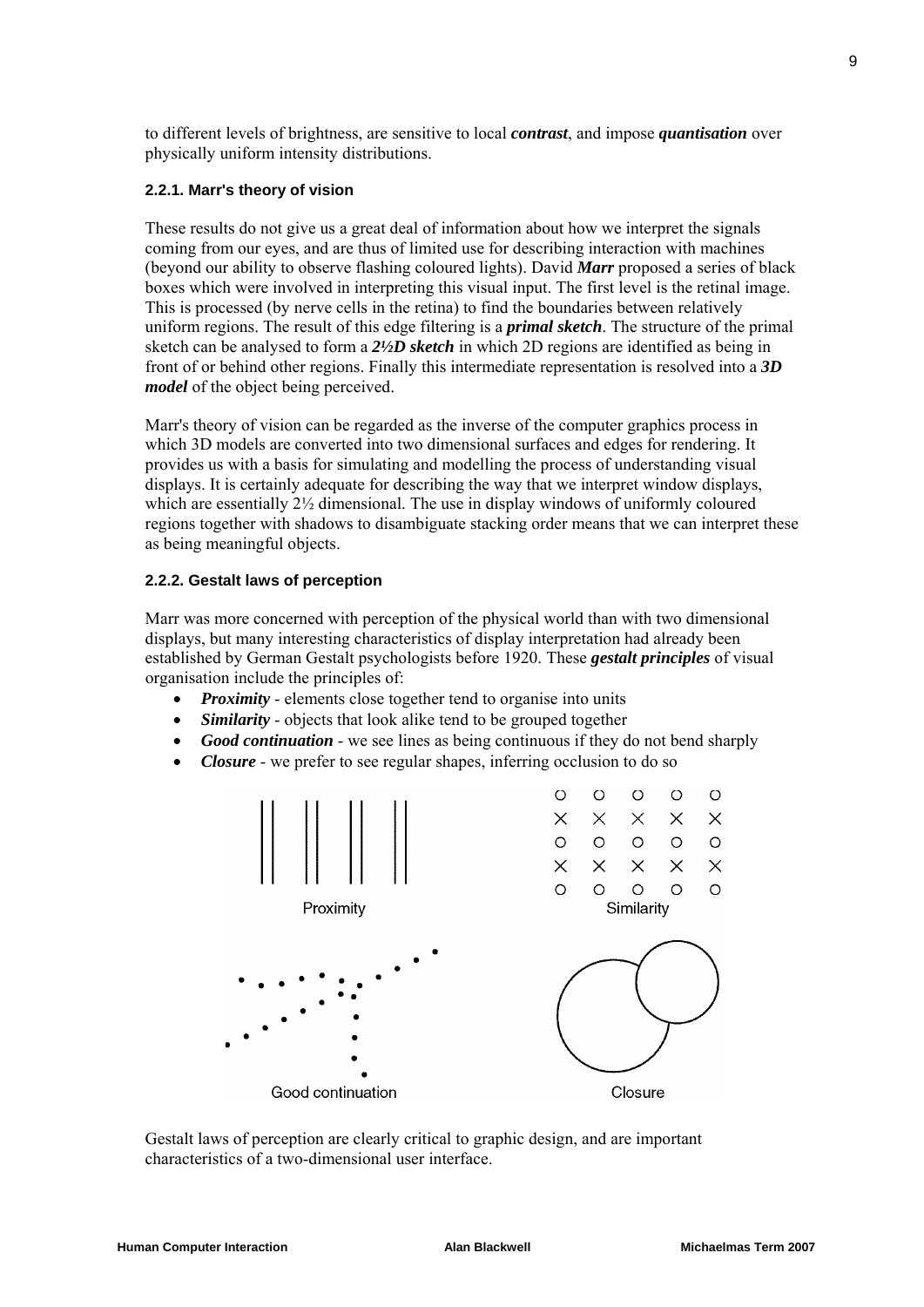# **2.2.3. Visual tasks**

There has been substantial research into human performance for basic visual tasks. Many of these results are relevant to perception of displays, but are too detailed for an introductory course. Some relevant topics that are covered at length in specialist textbooks include:

*Depth perception* - our ability to perceive distance in the physical world relies on many different perceptual factors. The basic mechanism of depth perception, binocular stereo vision, is not very reliable, so we supplement it with a wide variety of monocular depth cues. On current computer displays these cues are the only means of depth perception, as the display is rendered on a flat screen.

*Face recognition* - we are able to carry out certain types of image segmentation very quickly. Processing of human faces within a scene occurs far more quickly than other types of scene analysis, and we can perform some high-precision tasks such as identifying direction of gaze with great accuracy.

*Visual search* - when we need to identify one object among a field of different objects, several effects are relevant. Finding a given letter in a list of letters varies linearly with the length of the list, but we can find a differently coloured letter in near-constant time. Other visual "pop-out" effects include the speed with which we can find local variations in brightness, or identify a shape with a different orientation in a field of identical shapes. One particular measure of visual search was discovered at the Cambridge Applied Psychology Unit by a researcher working on gun aiming: Hick found that the time to find one item among a number of similar items (i.e. discounting pop-out effects) is related to number of items by a log function, now called *Hick's Law*:

 $T = k \log_2 (n + 1)$ 

# **2.3. Models of physical "output"**

Psychological studies of mental "outputs" have typically concentrated on speech more than physical action. However human speech is currently less relevant to HCI, as long as speechoperated interfaces are relatively uncommon. The dynamics of reaching actions are also relatively well-understood, however, because they are mechanically quite predictable. We know that reaching out to pick something up involves a high speed *approach* phase followed by a slower *homing* phase. While moving, our hands already form the appropriate shape for *grasping* the object.

This kind of study is less relevant to current user interfaces, however. Most interesting are studies of typing, and studies of pointing. Studies of typing allow us to investigate some urban myths of the user interface. For example, the "qwerty" keyboard is not so inefficient as many computer scientists believe. People can make successive strikes more quickly with alternate hands than with the fingers of the same hand. The qwerty keyboard happens to facilitate this quite well, so that even non-typists (in 1981 - before keyboards were as widespread as today) could type far more quickly on a qwerty keyboard (1.08 letters/s) than an alphabetic one (0.65 letters/s).

The process of pointing at a target was of particular interest when mice were first introduced. How was it possible to compare the speed of pointing at something with a mouse to the speed of typing a command, or making a series of cursor movements? Fortunately, this is another result that was established during early research on machine models of human motion. *Fitts'*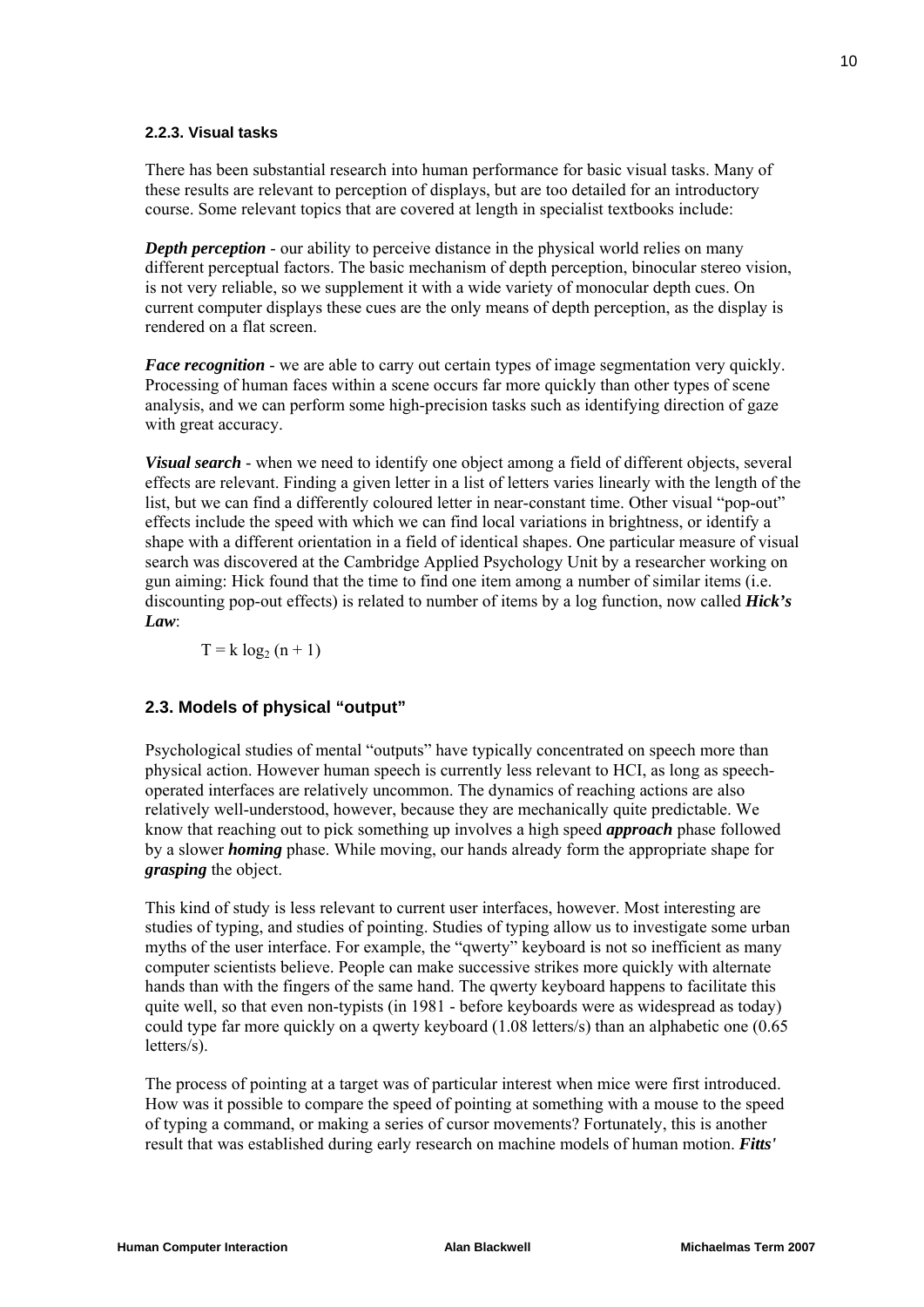*law* describes the fact that the time it takes to point at a given location is related to the size of the target and to the distance from the current hand position to the target.

Fitts experiment involved two targets of variable size, and separated by a variable distance. Experimental subjects were required to touch first one target, then the other, as quickly as they could. The time that it takes to do this increased with the *Amplitude* of the movement (i.e. the distance between the targets) and decreased with the *Width* of the target that they were pointing to:

 $T = K \log_2(A/W + 1)$  where A = amplitude, W = width

Fitts' law has been found to apply quite well to pointing operations with a mouse, and can hence be used to predict human performance when using menu interfaces.

# **2.4. Models of memory**

One of the most famous findings in cognitive psychology research, and the one most often known to user interface developers, is an observation by George Miller in 1956. Miller generalised from a number of studies finding that people can recall somewhere between 5 and 9 things at one time - usually referred to as "*seven plus or minus two*". Surprisingly, this number always seems to be about the same, regardless of what the "things" are. It applies to individual digits and letters, meaning that it would be very difficult to remember 25 letters. However if the letters are arranged into five 5-letter words (apple, grape …), we have no trouble remembering them. We can even remember 5 simple sentences reasonably easily. Miller called these units of short-term memory *chunks*. It is rather more difficult to define a chunk than to make the observation - but it clearly has something to do with how we can interpret the information. This is often relevant in user interfaces - a user may be able to remember a sequence of seven meaningful operations, but will be unable to remember them if they seem to be arbitrary combinations of smaller elements.

*Short term memory* is also very different from *long term memory* - everything we know. Learning is the process of encoding information from short term memory into long term memory, where it appears to be stored by association with the other things we already know. Current models of long-term memory are largely based on *connectionist* theories - we recall things as a result of activation from related nodes in a network. According to this model, we can improve learning and retrieval by providing *rich* associations - many related connections. This is exploited in user interfaces that mimic either real world situations or other familiar applications.

A further subtlety of human memory is that the information stored is not always verbal. Short term memory experiments involving recall of lists failed to investigate the way that we remember visual scenes. Visual working memory is in fact independent of verbal short term memory, and this can be exploited in mnemonic techniques which associate images with items to be remembered.

# **2.5. Models of problem solving**

Basic models of human problem solving are completely familiar to computer scientists who have studied research into artificial intelligence. The earliest models of problem solving in cognitive psychology are derived from the 1969 work of Ernst and Newell on a *Generalised Problem Solver*. The GPS operated in a search space characterised by possible intermediate states between some initial state and a goal state. Problem solving consisted of finding a series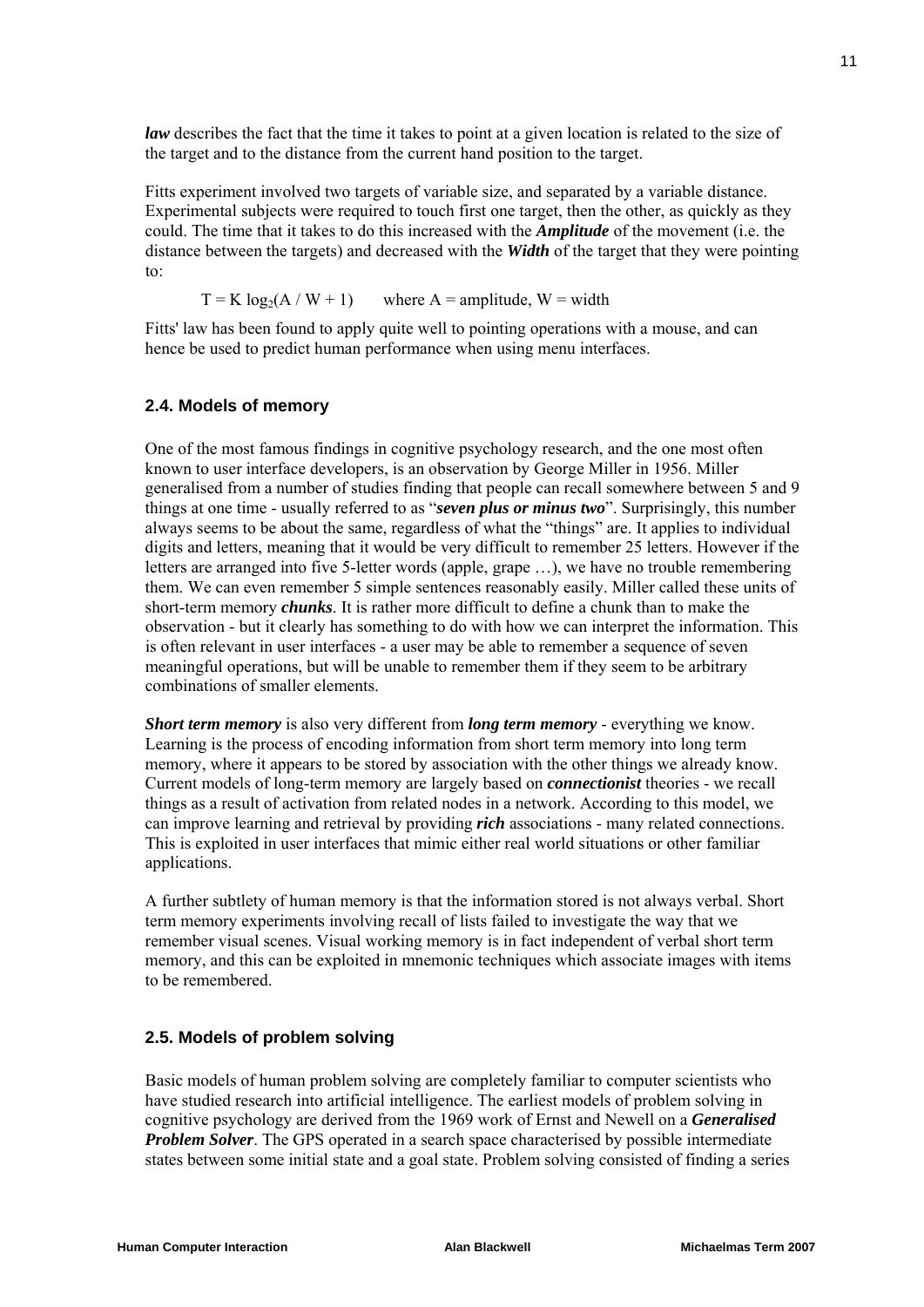of operations that would eventually reach the goal state. This involved recursive application of two heuristics: A) select an intermediate goal that will *reduce the difference* between the current state and the desired state, and B) if there is no operation to achieve that goal directly, *decompose it into sub-goals*.

This model of problem solving as a recursive *hierarchy of sub-goals* has been widely adopted as a basis for the analysis of human problem solving. In physical tasks, the basic operations (and hence the leaves of the sub-goal tree) are physical actions. The required difference reduction can be deduced from perceptual (visual) input. The difficulty of the problem can be analysed in terms of the depth of the sub-goal tree; if the tree is too deep, the limited capacity of working memory will result in a "stack overflow" so that we forget what we should do next to finish the problem.

**Lecture 4 starts about here -** 

### **2.6. System models for HCI**

### **2.6.1. The Model Human Processor**

These results from psychological research give us the basic elements that we need to describe the whole interaction loop of the computer and its user. We simply need to combine the observations that have been made regarding performance of the black boxes for visual perception, motion, and cognitive processing. This was precisely the approach taken by Card, Moran & Newell, who proposed a minimal *Model Human Processor* for predicting the speed with which users could carry out tasks on a computer. They assumed that the task could be broken down into unitary *perceptual* events, *motion* events, and *cognitive* events, and that the total time required to carry out a sequence of events could be estimated by adding the time usually required for each type of event. Based on earlier studies, they observed that perceiving a stimulus takes somewhere between 50 and 200 ms (typically 100), that making a simple decision takes somewhere between 25 and 170 ms (typically 70), and that making a tapping motion takes somewhere between 30 and 100 ms (typically 70). They proposed a number of other elaborations, but the essential parameters are:

 $t_p = 100$  [50 ~ 200] ms  $t_c$  = 70 [25  $\sim$  170] ms  $t_m$  = 70 [30  $\sim$  100] ms

The total time required for some user interface action is then predicted by the number of times each type of event must occur in the performance of that action.

 $T = n_p t_p + n_c t_c + n_m t_m$ 

### **2.6.2. Keystroke Level Model**

Card, Moran & Newell refined their model for use as a system design tool that could be used by designers to compare the operation speed of alternative design. The keystroke-level model added operators to describe specific types of movement - *keystrokes*, *pointing* with a mouse and *drawing*. They added the system *response* time and the time to make mental *preparations*, and defined the circumstances in which mental preparation would be required. The keystroke level model is described in more detail in the second of the analysis technique sections later in these notes.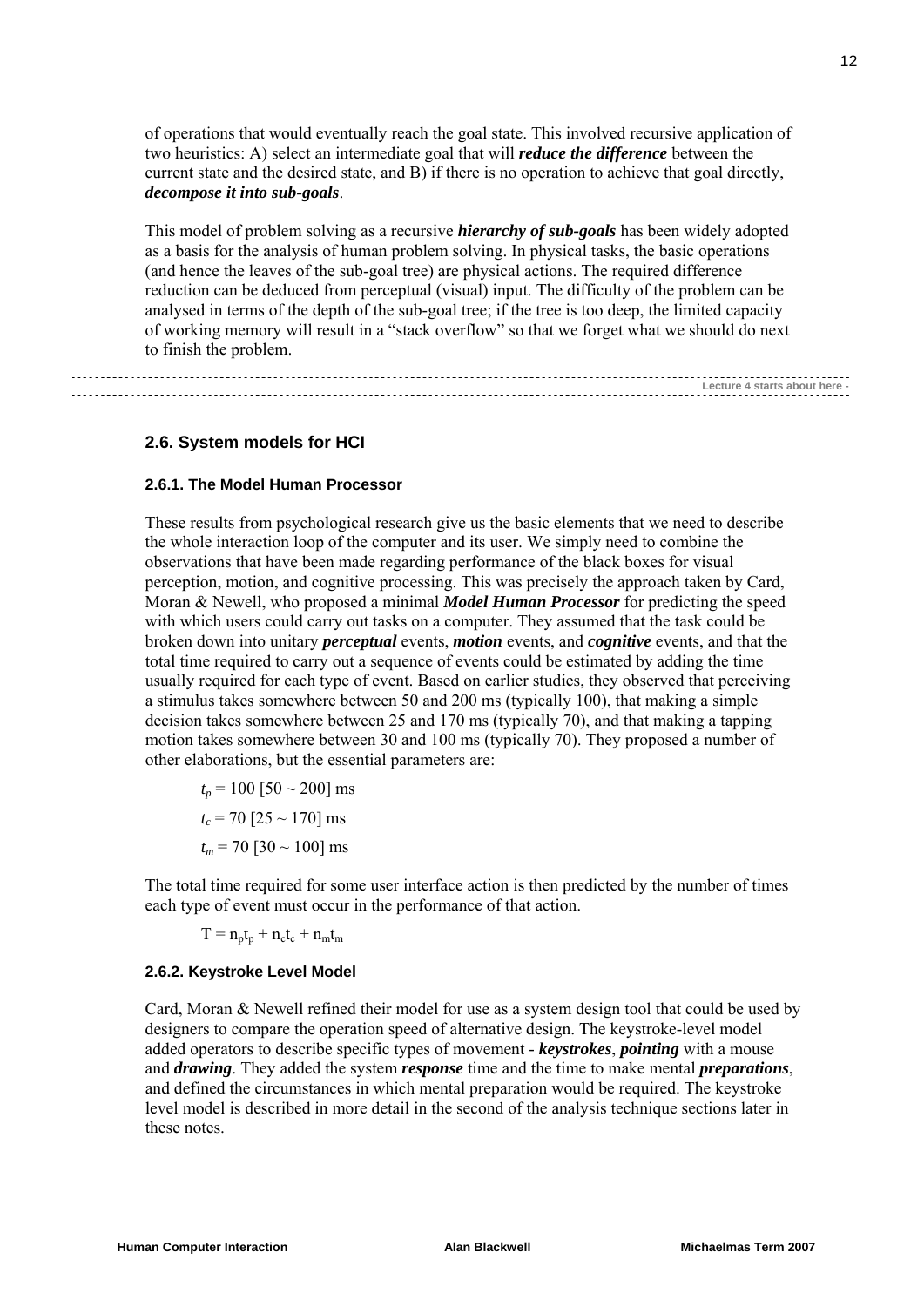# **2.6.3. GOMS**

The keystroke level model predicts only basic actions, not complex task procedures. The GOMS model (Goal, Operators, Methods and Selection) extended KLM further, with a detailed model of problem solving based on the Newell's earlier work on the General Problem Solver. The *operators*, or basic actions taken by the user, corresponded to the components of the keystroke level model. The rest of GOMS described the process of selecting operators in order to accomplish a complex task. An experienced user would be expected to have some repertoire of *methods* - sequences of operations that are known to accomplish a particular goal. Where more than one method can be used to achieve the same goal, the model predicted that extra time would be required for *selection* - choosing the best method to use. GOMS attempted to provide quantitative models of the process of goal hierarchy decomposition, the working memory required to store goals and working values, and also the learning processes that are involved in acquiring new methods.

The implication of the GOMS method was that the requirements of the user can be predicted exactly from the nature of the software application. It should be possible to predict exactly what actions the user will take in advance by simulating their reasoning with the GOMS model. Having done that, the user interface could simply be designed to provide the most efficient path through the goal hierarchy. As it happens, this theoretical goal seems to have been too ambitious. GOMS provided a very neat fit of a psychological model to software design, but this convenience can be attributed partly to the fact that the GPS model of human problem solving was itself a computer program in the first place. At the level of complexity of real user interfaces, the behaviour of early AI simulations like GPS bears little resemblance to the behaviour of real humans.

### **2.6.4. Recent complex models**

HCI research is continuing to develop more complex models of human cognitive processes, in the hope that they can be used to predict usability through automated analysis. This course will not give any further consideration to *programmable user models*, which are generally based on the latest generation of computer models of human cognition. The Applied Psychology Unit in Cambridge was a major centre of this type of work in the 1980s and early 1990s. Richard Young's work on Programmable User Models continues at the University of Hertfordshire.

Phil Barnard, still at the Applied Psychology Unit (now Cognition and Brain Science Unit), is developing a cognitive model that describes cognitive processes beyond the domain of HCI. His *Interacting Cognitive Subsystems* model describes human cognitive processing in terms of nine cognitive subsystems having a common structure. Jon May has used the ICS model to describe interaction processes including attention within a display, different levels of mental representation and the interaction of knowledge with task structure. He proposes that usability can be analysed by comparing changes of state in task structure to mental structure using transition path diagrams. This method of cognitive task analysis is described in a paper at:

**Lecture 5 starts about here -** 

http://www.shef.ac.uk/~pc1jm/papers/ICS.NATO.pdf

**Human Computer Interaction Alan Blackwell Michaelmas Term 2007**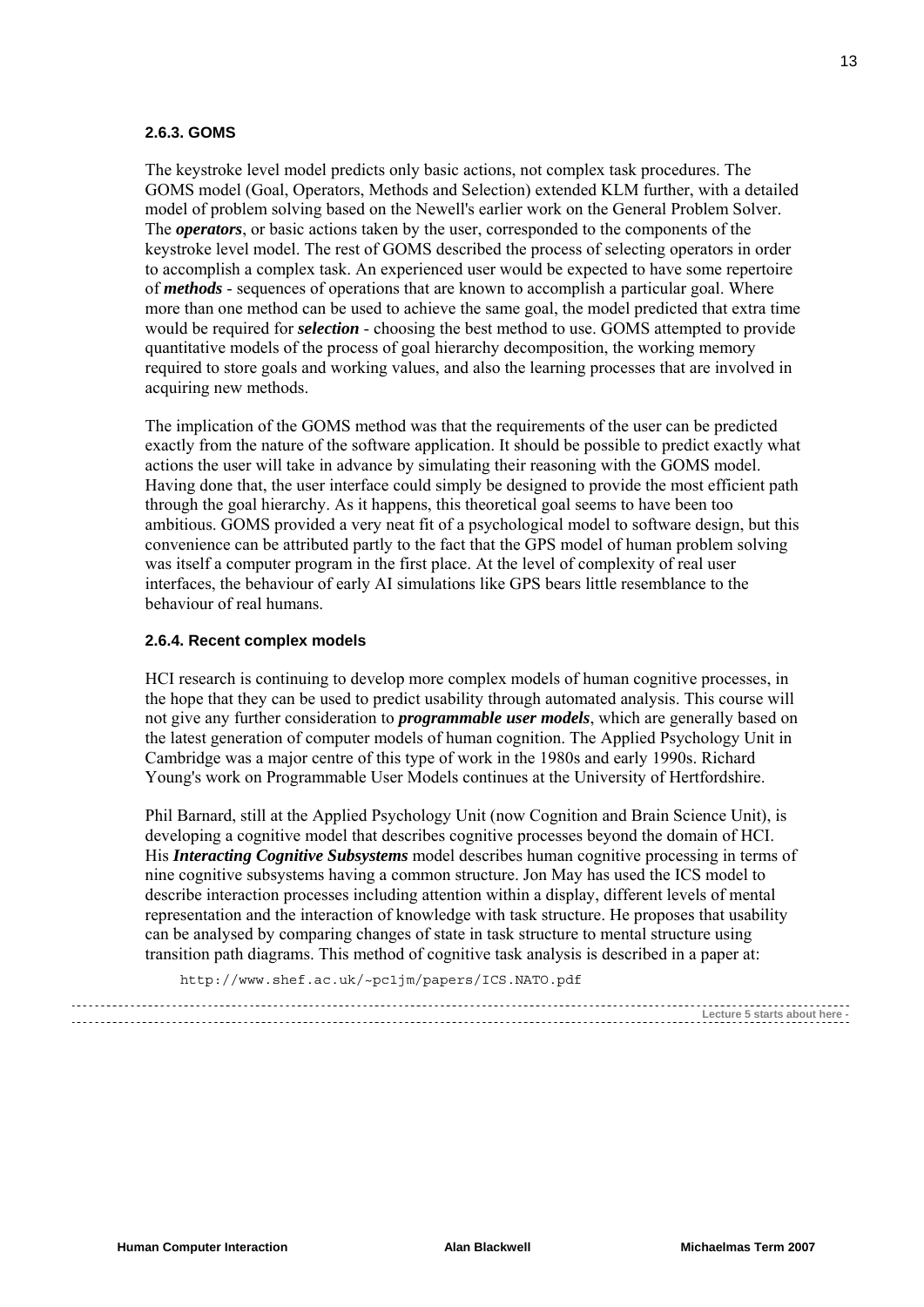# **Theme 3 - Evaluation of Cognitive Models**

The second theme described the many attempts to construct exact analytical models of the human user, in order to make precise mathematical estimates of the time required to operate a user interface. These models are based on empirical data from psychological experiments, but the granularity of behaviour that is described has been at such a low level that it can only be used to analyse very simple and uninteresting actions. As a result, HCI practitioners have adopted a set of observational, experimental and design techniques that are closer to the level of granularity we normally use when discussing complex human tasks.

# **3.1. Mental models**

Mental models research attempts to describe the structure of the mental representations that people use for everyday reasoning and problem solving. Common mental models of everyday situations are often quite different from scientific descriptions of the same phenomena. They may be adequate for basic problem solving, but break down in unusual situations. For example, many people imagine electricity as being like a fluid flowing through the circuit. When electrical wiring was first installed in houses, it appeared very similar to gas or water reticulation, including valves to turn the flow on and off, and hoses to direct the flow into an appliance. Many people extended this analogy and believed that the electricity would leak out of the light sockets if they were left without a lightbulb. This mental model did not cause any serious problems - people simply made sure that there were lightbulbs in the sockets, and they had no trouble operating electrical devices on the basis of their model.

The psychological nature of unofficial but useful mental models was described in the 1970s, and these ideas have been widely applied to computer systems. Young's study of calculator users in 1981 found that users generally had some cover story which explained to their satisfaction what happened inside the device. Payne carried out a more recent study of ATM users, demonstrating that even though they have never been given explicit instruction about the operation of the ATM network, they do have a definite mental model of data flow through the network, as well as clear beliefs about information such as the location of their account details.

The basic claim of mental models theory is that if you know the users' beliefs about the system they are using, you can predict their behaviour. The users' mental models allow them to make inferences about the results of their actions by a process of *mental simulation*. The user imagines the effect of his or her actions before committing to a physical action on the device. This mental simulation process is used to predict the effect of an action in accordance with a mental model, and it supports planning of future actions through inference on the mental model. Where the model is incomplete, and the user encounters a situation that cannot be explained by the mental model, this inference will usually rely on *analogy* to other devices that the user already knows.

If we were to describe this in terms of computational problem solving models, we have to recognise that users are working simultaneously in two different problem state spaces. One of the spaces describes the actual structure of the users' goals, which may not explicitly recognise the computer at all. The other describes their understanding of the device state space. These two state spaces are *yoked* together, so that moves in one state space can only be accomplished by equivalent moves in the other. If we use this model to analyse usability, we must also recognise that the user's model of the device will not be the same as the designer's model of the device mental model theory attempts to construct an explicit characterisation of the user's model as a basis for design.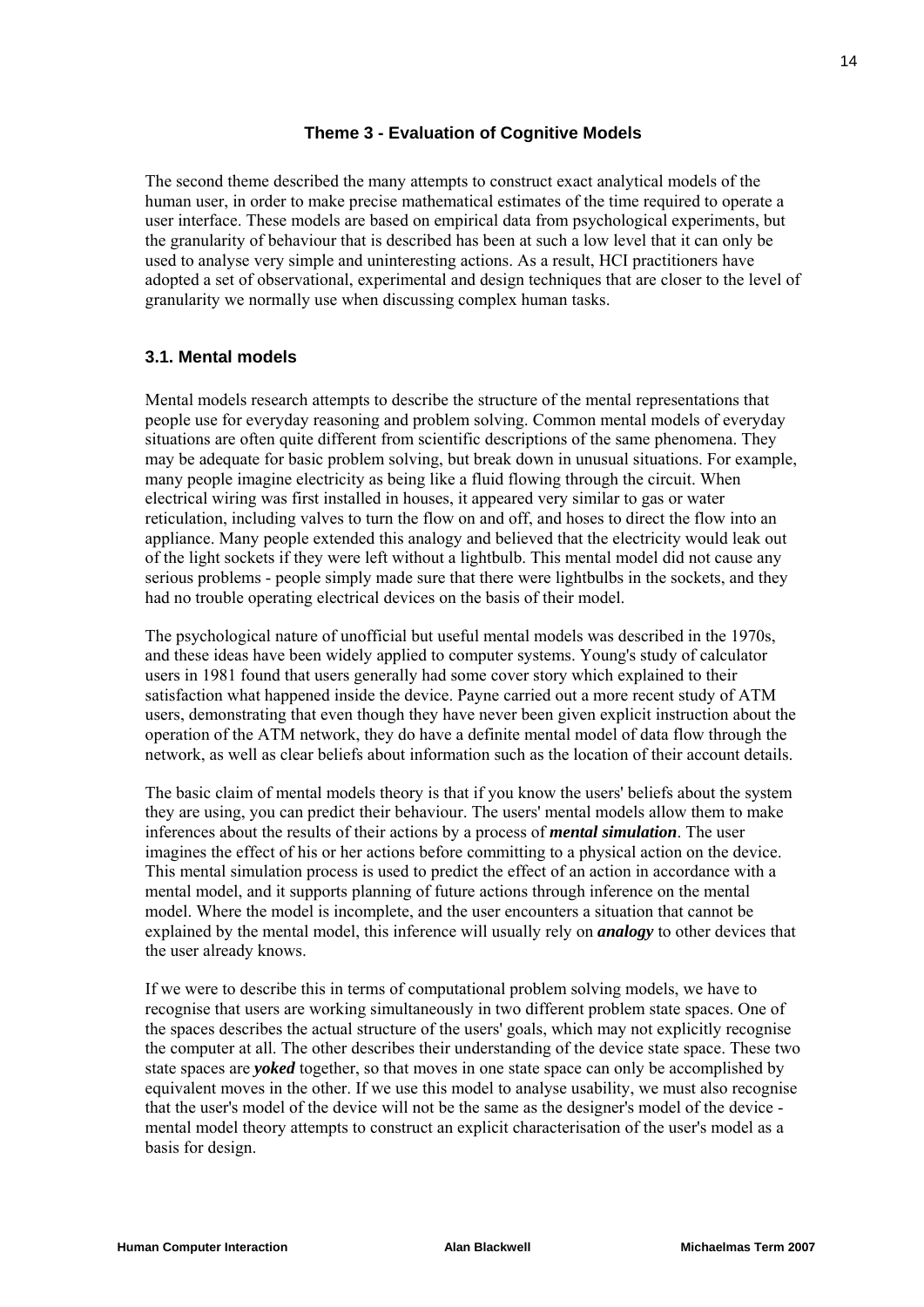It should be clear that mental models theory is far more complex than the Model Human Processor and GOMS theories described in the second theme. Although the user model is very likely different to the designer's model, and may be "unscientific", it can still be quite complex, with a complex set of mappings between goals and device that may be different for different users. It is very difficult to make a predictive computational simulation of the mental model and its effects on users' problem solving. Instead, we must study the behaviour of users. We assume that system users generally have good reasons for their actions, and orient our research toward finding out what those reasons are.

# **3.2. User-oriented design methods**

The remainder of this theme describes some of the approaches that have been applied to the study of system users for usability purposes.

- Prototyping
- Experimental studies finding patterns within variation
- Hypothesis testing, questionnaires, think-aloud protocols
- Cognitive walkthrough

# **3.2.1. Prototyping**

Prototyping is becoming increasingly important as a software design method, particularly addressing the problems of developing user interfaces within a strict *waterfall* development model. Companies that use waterfall models have placed increasing emphasis on accurate portrayal of the user interface at the specification phase, after finding that the majority of specification changes arise from client not understanding the requirements for user functionality. In terms of mental models theory, this could be expected - clients who have no image of the interface that they will operate are unlikely to have a useful mental model of system behaviour.

If the system can respond in complex ways, it is difficult to appreciate this from static figures in a specification, so the specification phase of projects often uses *rapid prototyping* tools to construct a functional user interface. This prototype can be demonstrated to clients and used as a basis for discussion. If a spiral development model is adopted rather than a waterfall, the prototype can be *refined iteratively* until the full system functionality is achieved. Incremental prototyping requires that the rapid prototyping tool also meets the engineering requirements of the final system. If such a tool is not available, an alternative is *deep prototyping*, in which one aspect of the system functionality is fully implemented before developing the rest of the interface.

These common approaches to prototyping are quite different to the prototyping techniques that have been found to be successful in developing novel user interfaces. Many product designers believe that creativity in the product design process is directly related to the number of prototypes produced. HCI research similarly emphasises techniques for developing a large number of prototypes, exploring different possible solutions, and evaluating the usability of alternatives. This is in contrast to incremental prototyping techniques, which encourage costsaving by using the first solution regardless of its usability properties.

Investigation of multiple prototypes requires low cost techniques for producing prototypes. Rather than implementing realistic system functionality, these often use generic graphic design tools with some scripting functions: early HCI research often used Apple Hypercard, and more recent work uses Macromedia Director. An even more radical proposal is *low-fidelity*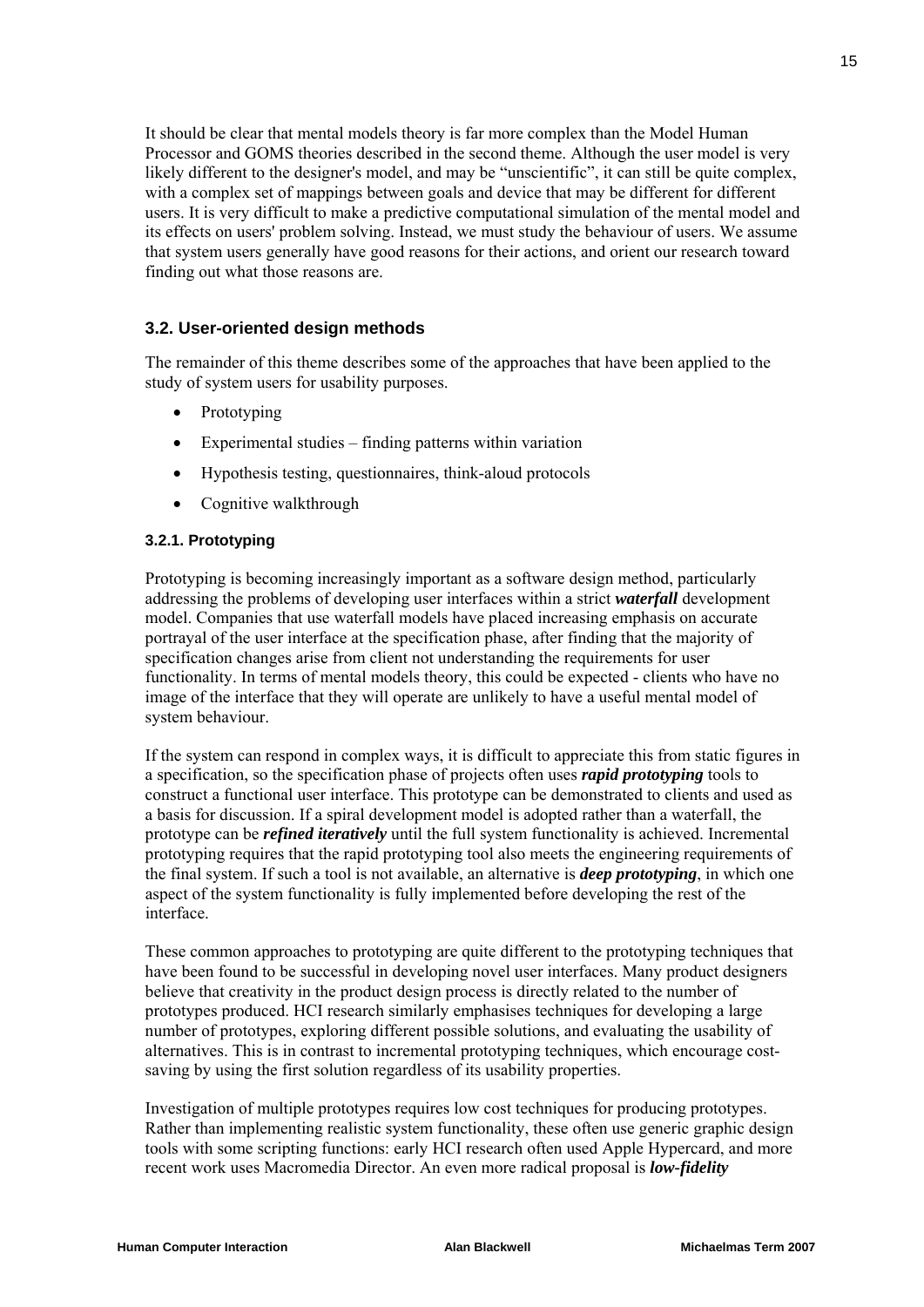prototyping, in which the prototype user interface is made using controls built from glue and paper. During evaluation, the functionality can be implemented using the *Wizard of Oz* technique - a person simulates the machine by responding to user actions with the display of new (paper) screens.

The objective of building multiple prototypes is to investigate design alternatives through evaluation with actual users. The next section describes some techniques for making this evaluation.

**Lecture 6 starts about here -** 

# **3.3. Evaluation techniques**

### **3.3.1. Controlled experiments**

The most common empirical method used in HCI is the controlled experiment. An experiment is based on a number of *observations* (measurements made while someone is using an experimental interface). A typical measurement might be "How long did Fred take to finish task A?" or "How many errors did he make"? A wide range of alternative measurements are possible, including heart rate or other exotic biological data. However we most often assume, as in the discussion of KLM and GOMS, that it is a good thing if interfaces allow us to do something quickly.

A single observation of speed is not very interesting, however. If Fred did the task again, he would take a different amount of time, and if someone else did it, it would take an even more different amount of time. We therefore collect sets of measurements, and compare averages. The sets might be multiple observations of one person performing a task over many *trials*, or of a range of people (experimental *subjects*) performing the same task under controlled conditions. As with most human performance, the measured results will usually be found to have a *normal distribution*.

A typical HCI experiment involves one or more experimental *treatments* that modify the user interface. A very simple example might test the question: "How long does Fred take to finish task A when using a good UI, compared to a bad UI?" The result will often be that the good UI is *usually* faster to use than the bad, but not in *every* trial. If we plot the measurements, we find two overlapping normal distributions, and we must therefore compare the effect of treatments relative to the spread in the population distribution. We need to know whether the difference between the averages is the result of normal random variation, or the effect of the changes we made to the user interface.

This involves a statistical *significance test* such as the *t-test*. The t-test and other similar tests answer the question "*What is the probability that the observed difference in means is due to random variation*?". This is called the *null hypothesis*, and we generally hope that the answer will be "*the probability is very low*" - i.e. that the observed difference is most likely because we designed a really good interface. In HCI research, we usually insist that the probability of the result being due to random variation (*p*) is less than 0.05, or 5%. Good quality research results are normally based on experiments with significance values  $p \leq 0.01$ .

### *Sources of variation in reaction time*

Some people find it surprising that we can draw scientific conclusions from measurements that are different every time we make them. This is rather fatalistic. We all agree that people are different. If there were no way to measure the value of a user interface for a wide range of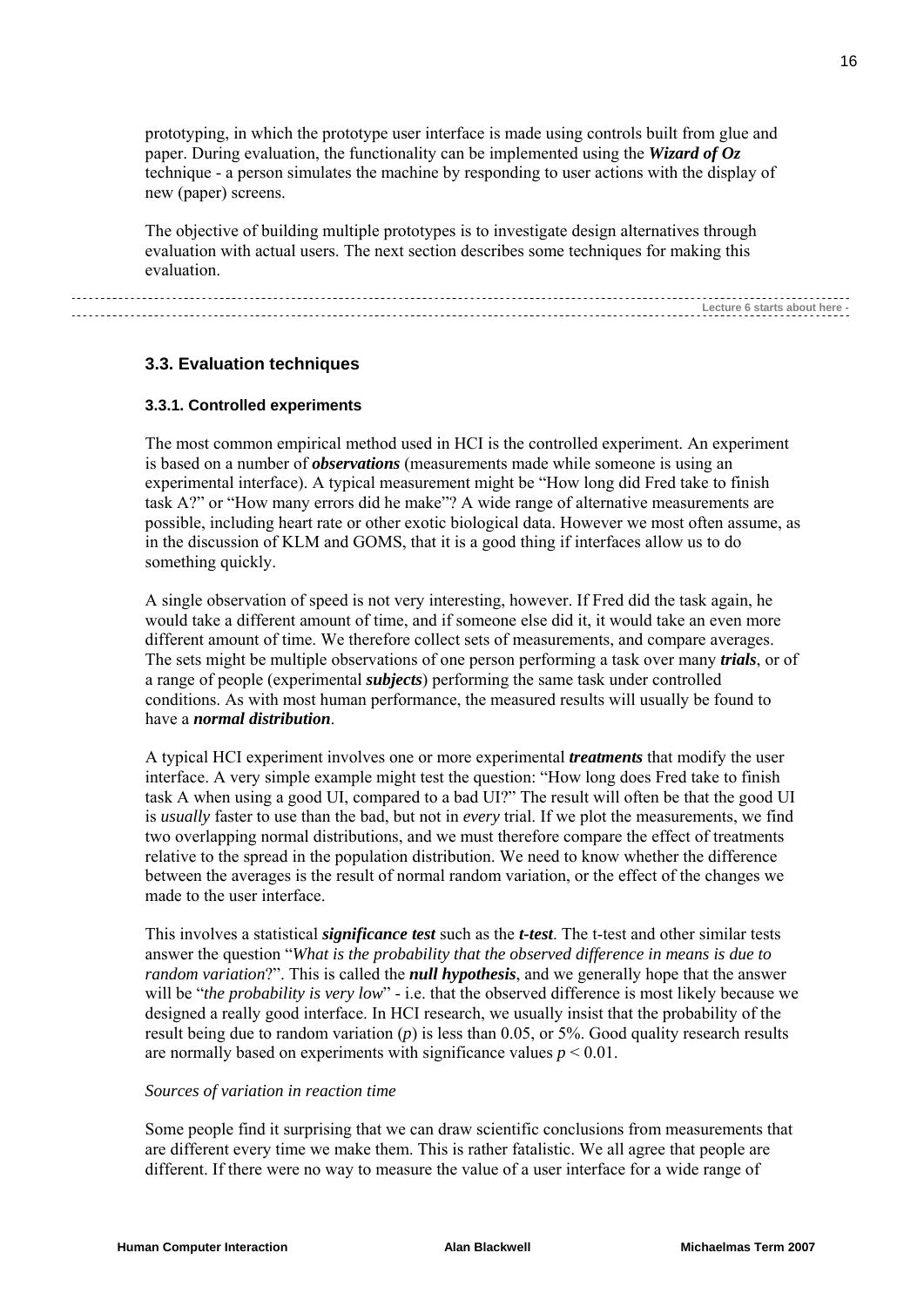different people, there would be no chance of progress in user interface development. It is important, however, that we are aware of the sources of variation in the measurements.

These include:

- Variations in the task performed;
- The effect of the treatment (i.e. the user interface improvements that we made):
- Individual differences between experimental subjects (e.g. IQ);
- Different stimuli for each task:
- Distractions during the trial (sneezing, dropping things);
- Motivation of the subject:
- Accidental hints or intervention by the experimenter;
- Or other random factors.

The statistical techniques used in sophisticated experiments isolate these kinds of factors, and try to account for them separately in order to gain a good understanding of the effects of the experimental treatments. Fortunately over a large number of trials all of these factors tend to combine into a pattern of random variation within the normal distribution, as predicted by the *central limit theorem*. The central limit theorem and further null-hypothesis testing techniques are beyond the scope of this course. A useful introductory text on experiment design is Robson's *Experiment, Design and Statistics in Psychology*. A briefer summary of the most important principles is given in section 14.4 of Preece, Rogers and Sharp.

A more serious concern in this kind of research is the *validity* of the result. Would the observed effect generalise to other situations besides the precise context of the experiment? What exactly was the mechanism by which the effect occurred? Is there some established HCI work or psychological theory that can explain it? Could it be *replicated* if you repeated the experiment with slight variations (older users, for example, or a different model of computer)? In order to avoid these potential criticisms, HCI researchers often try to use experimental tasks and context that have good *environmental validity* - they are as close as possible to the situation in which the interface will really be used.

# **3.3.2. Other empirical techniques**

Hypothesis testing is a very useful technique for making quantifiable statements about improvements in a user interface. It also hides a lot of useful information, however. Experimental subjects usually have a lot of useful feedback about the interface that they are trying, but there is no easy way to incorporate this into statistical analyses. Instead, we use a range of other techniques to capture and aggregate interpretative reports from system users.

### *Surveys*

Surveys include a range of techniques for collecting report data from a population. The most familiar types of survey are public opinion polls and market research surveys, but there are a much greater range of survey applications. Surveys are usually composed of a combination of *closed* and *open* questions. Closed questions require a yes/no answer, or a choice on a *Likert* scale - this is the familiar 1 to 5 scale asking respondents to rank the degree to which they agree with a statement. Closed questions are useful for statistical comparisons of different groups of respondents. In open questions the respondent is asked to compose a free response to a the question. The latter requires a methodical *coding* technique to structure the content of the responses across the population, and is particularly useful for discovering information that the investigator was not expecting.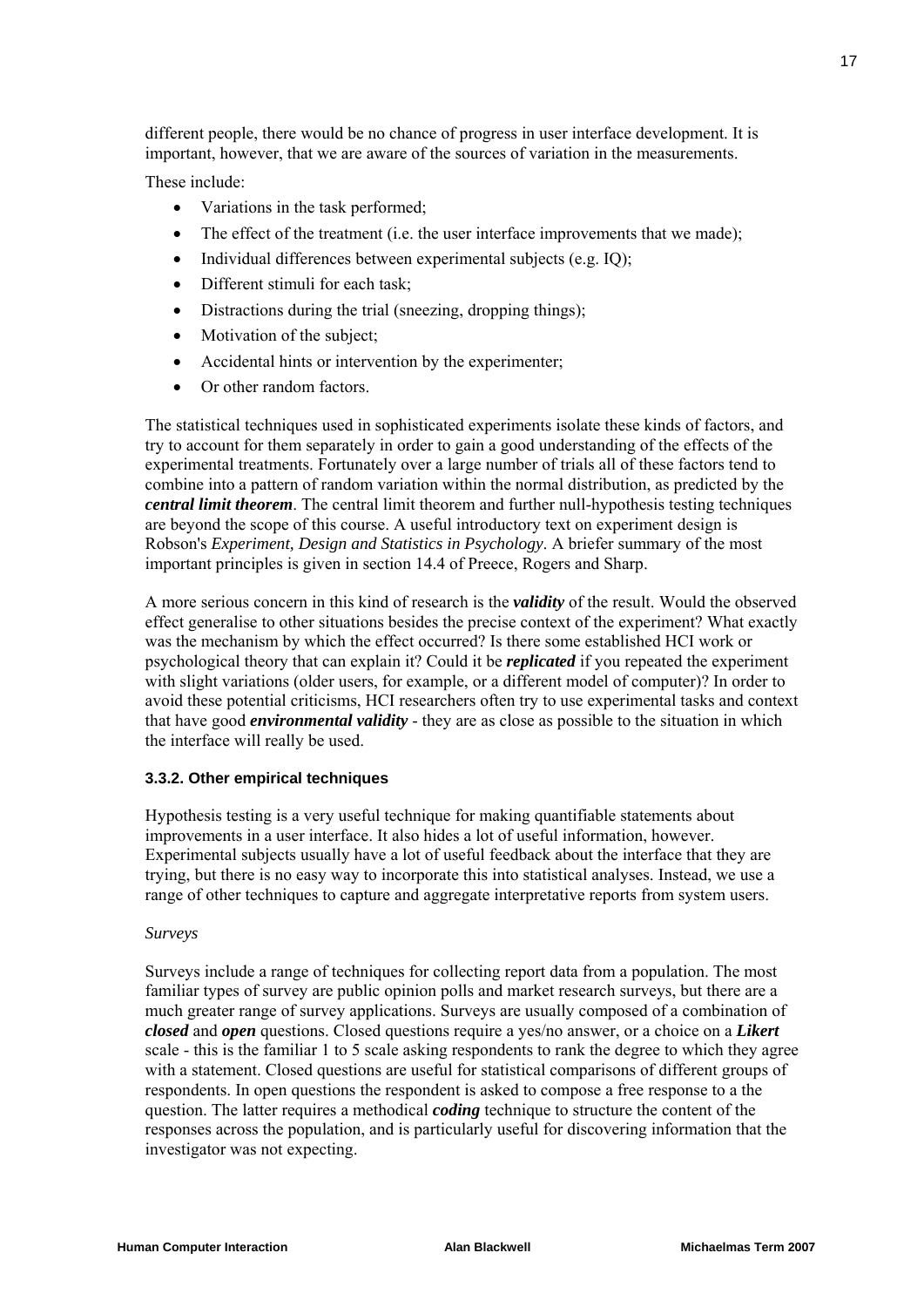### *Questionnaires*

Questionnaires are a particular type of survey. (Interview studies of a sample population are also a form of survey). Questionnaires are generally used to gather responses from a larger sample, and can be administered by email as well as on paper. A discussion of the issues that can be encountered in questionnaire studies is available on-line at: http://kmi.open.ac.uk/people/paulm/summer98/question.html.

# *Think aloud studies*

Much cognitive psychology research, including some basic research on mental models, is based on *think-aloud* studies, in which subjects are asked to carry out some task while talking as continuously as possible. The data are collected in the form of a *verbal protocol*, normally transcribed from a tape recording so that subtle points are not missed. Use of this technique requires some care. It can be difficult to get subjects to think aloud, and some methods of doing so can bias the experimental data. A detailed discussion of this kind of study is provided by Ericsson & Simon (1985).

### *Bad techniques*

Some user interface developers use evaluation techniques that are practically useless. Unfortunately these techniques can even be found in some published research in computer science. This section is included as a warning to interpret such results with great care.

Simple *subjective reports* seldom give useful information about interface usability. When users are shown a shiny new interface next to a tatty old one, they will often say that they like the new one better, regardless of its usability. There are many circumstances in which a person's introspective feelings about their mental performance is not a good predictor of actual performance, so this type of report is unreliable as well as open to bias.

Some research proposes a usability hypothesis, then does not test it at all. "It was proposed that more colours should be used in order to increase usability". This type of statement is speculation rather than science; designing novel user interfaces without any kind of experimental testing is rather pointless.

There is a great deal of variation between different people in their ability to use different interfaces. This may result from different mental models, different cognitive skills, and many other factors. Any conclusions drawn from an observation of only one person must therefore be very suspect. Unfortunately, many user interfaces are developed based on observations of a single person - the programmer. The *introspection* of the user interface developer about his or her performance is seldom relevant to users.

The word "intuitive" is often used in discussion of user interfaces to summarise theories based on all the above.

# **3.4. Cognitive walkthrough**

Cognitive walkthrough is an evaluation technique that incorporates a more sophisticated theory of user behaviour, incorporating an implicit user model and a theory of exploratory learning (Lewis and Polson's CE+ theory) based on empirical studies. Cognitive walkthrough is described in more detail in the third of the analysis technique sections later in these notes.

**Lecture 7 starts about here -**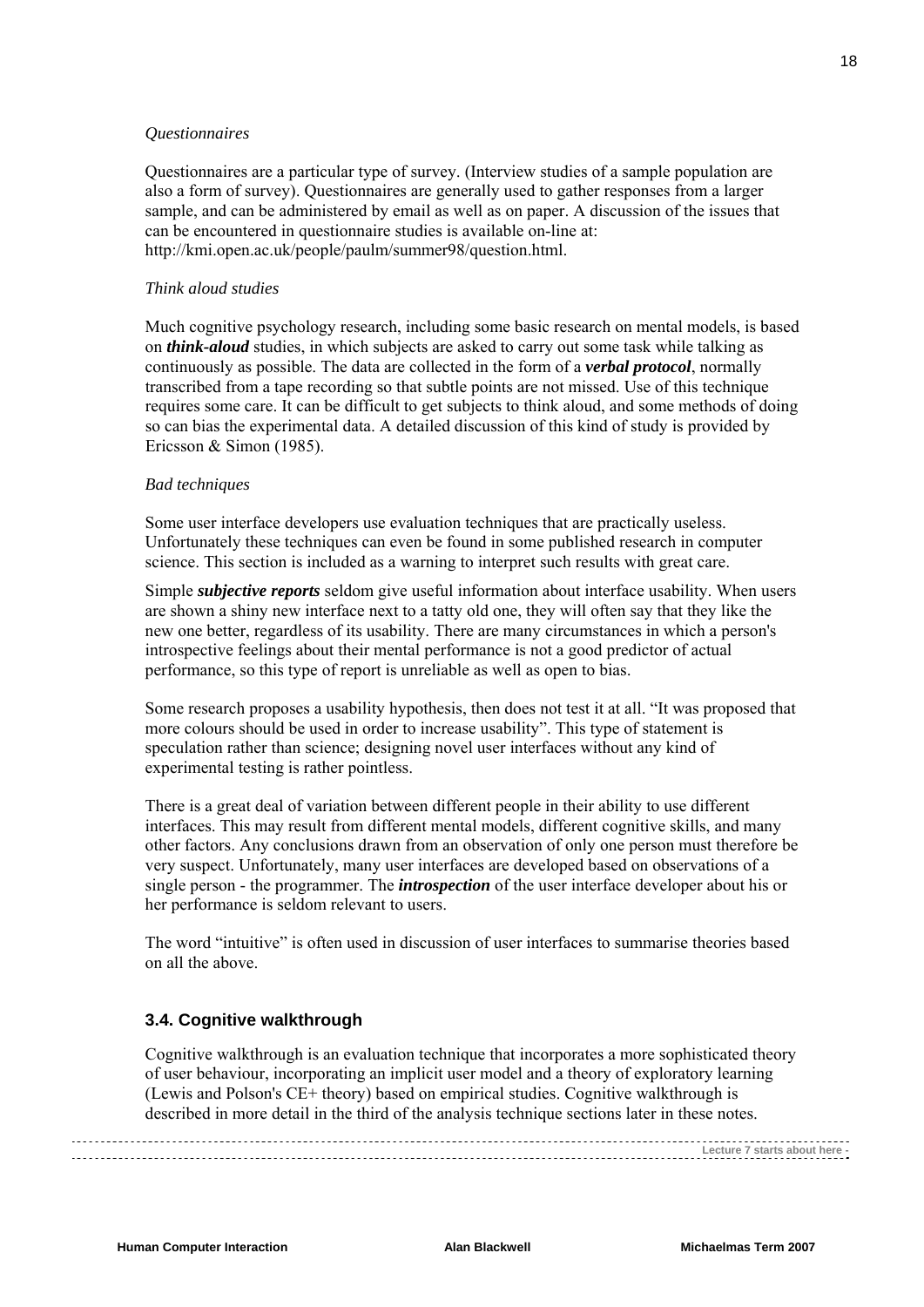# **Theme 4 - Task-Oriented Analysis**

This theme returns to the topic of the first, in that it is oriented more toward engineering than toward psychology. In fact it borrows techniques from other social sciences that have been found to be useful in software design.

# **4.1. Observation and task analysis**

### **4.1.1. Structured interviews**

Most software projects start with a series of meetings in which the system requirements are established. The agenda of these meetings is often concerned with many other matters than the user interface, however. In fact the people who will use the completed system may not even be present. Their requirements are defined by a representative (a system analyst for an internal project or a market researcher for a product) who may not have much experience of design for usability.

For this reason, user interface designers often conduct studies specifically to discover the requirements of the system users. One of the cheapest and most straightforward techniques is to conduct *interviews* with the users. Interviews must be carefully planned to be effective, however. They are generally more or less *structured*, encompassing a selected range of users, and taking care to encourage cooperation from users who may feel threatened or anxious.

A structured interview is based around a set of questions that will be asked of every interviewee. This need not necessarily be a long list, but it helps to collect data into a common framework, and to ensure that important aspects of the system are not neglected.

Chapter 13 of Preece, Rogers and Sharp gives far more detail about interview techniques.

# **4.1.2. Observational studies**

Observational studies are a less intrusive way of capturing data about users' tasks, and can also be more objective. They involve more intensive work, however. An observational study of tasks that take place in a fixed location can be conducted by making video recordings which are transcribed into a *video protocol*. This protocol can then be used for detailed analysis of the task - relative amounts of time spent in different sub-tasks, common transitions between different sub-tasks, interruptions of tasks and so on.

Audio recordings can also be used for this purpose in certain domains, but these are less likely to be useful for task analysis than they are in think-aloud experiments.

If a task ranges over a number of locations, the investigator has no choice but to follow the subject, taking notes or recordings as best as possible. This is sufficiently difficult that *ethnographic* techniques are more likely than passive observation An alternative is the user of diary studies, in which subjects take their own notes, but prompted to pay attention to specific times, events or categories.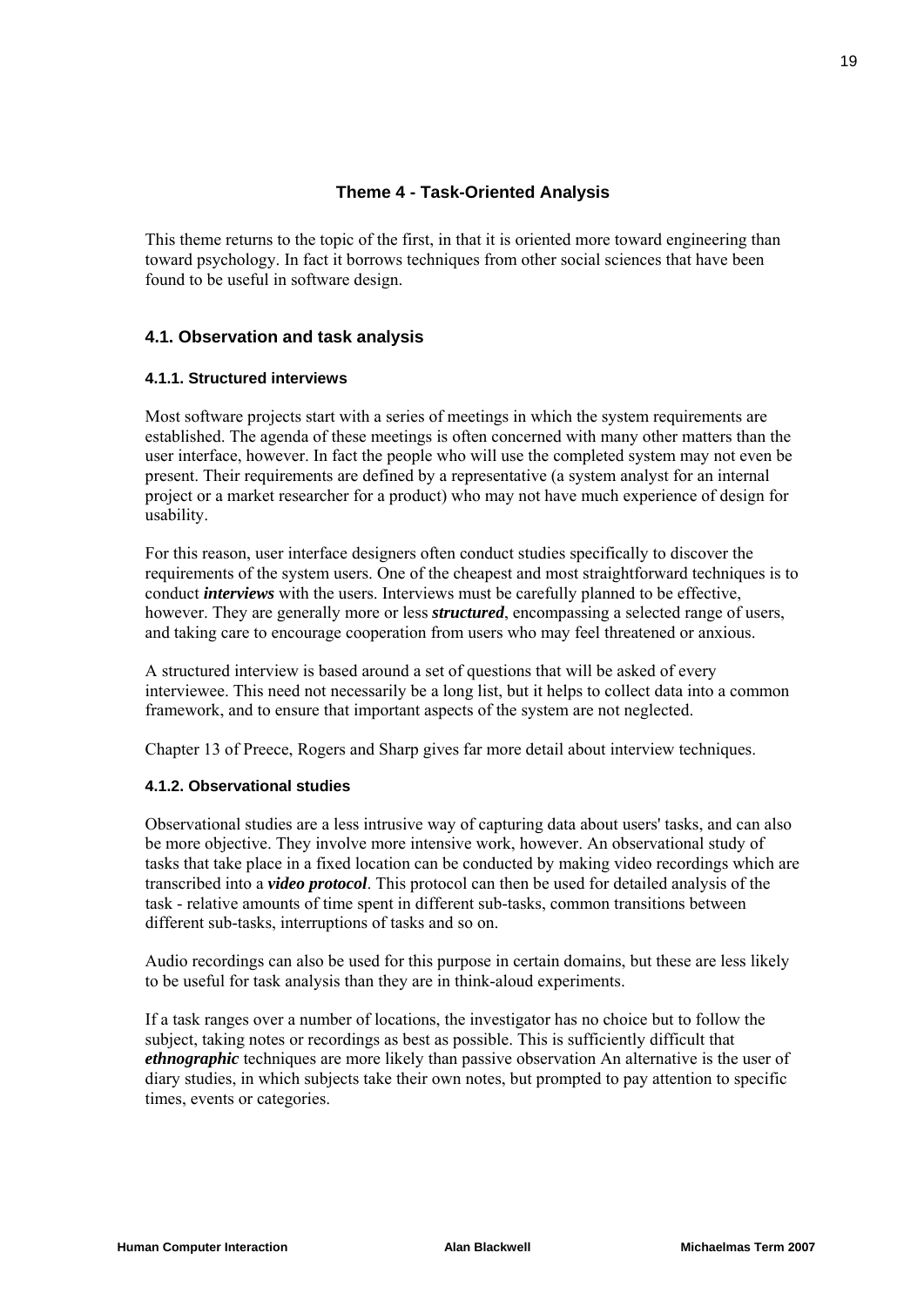# **4.1.3. Ethnographic field studies**

Ethnographic study methods recognise that the investigator will have to interact directly with the subject, but while taking sufficient care to gain reasonably complete and objective information. An ethnographic study will attempt to observe subjects in a range of contexts, over a substantial period of time, and making a full record using any possible means (photography, video and sound recording as well as note-taking) of both activities and the artefacts that the subject interacts with.

Ethnographic methods are becoming increasingly important in HCI, to an extent that many technology companies will now employ an anthropologist as their first social science expert, rather than a psychologist. In practice, both sets of skills are useful. Cognitive descriptions of human performance (often called *human factors* by engineers) tend to be most valuable in detailed assessment and critique of a proposed design. Descriptions of mental models can be helpful in elaborating a design concept. But ethnographic observation can help to understand technology and products in completely new ways, perhaps leading to innovative new concepts. In this respect, ethnography can be considered as a contribution to engineering *requirements capture* in a traditional technology company. Younger and trendier companies like to describe the whole process of product concept identification, development and refinement as *user experience* (UX) design. There are specialised books and conferences that report methods and research from all of these perspectives (e.g. EPIC: the Ethnographic Praxis in Industry Conference; DUX: Designing the User Experience; CHI: Human Factors in Computing, etc.).

HCI researchers tend to have skills in all these techniques, but product designers generally want a simpler recipe that doesn't require them to spend a year or more doing fieldwork. Often the biggest problem they have is how to gain a perspective of what it is like to be a user, escaping the mindset of their own technical understanding and expectations of the product. A useful intermediate technique is to write fictionalised descriptions of the kind of person who will use the product, to help the engineer understand what sort of person they are based on his or her personal experience. These user *personas* might be derived from ethnographic fieldwork, or from conventional market research data. They are a particularly popular technique in Microsoft, where persona descriptions include photographs (presumably of actors), fictional biographies, and descriptions of why this person uses computers. Product design then proceeds on the basis that the designer tries to accommodate (or ideally charm, assist and delight) this range of fictional people. Two Microsoft staff members have written a brief paper explaining their use of the technique (Pruitt and Grudin – see bibliography).

Chapter 12 of Preece, Rogers and Sharp gives far more detail about ethnographic and observational techniques.

### **4.1.4. Field tests**

Some very successful software companies have carried out *field testing* of their products in addition to field studies at the specification phase. A well-documented example is the "followme-home" programme carried out by Intuit Inc. after the release of their Quicken product. Company researchers selected customers at random, when they were buying a shrink-wrapped copy of Quicken in a store. The researcher then went home with the customer in order to observe them as they read the manuals, installed the product, and used it for their home financial management. Intuit directly attribute the impressive success of the product to this type of exercise, and to the observational studies they carried out during initial product planning. (Quicken survived an assault from a Microsoft product priced at a predatory \$15, and Microsoft later made a bid of \$1.5 billion to buy Intuit).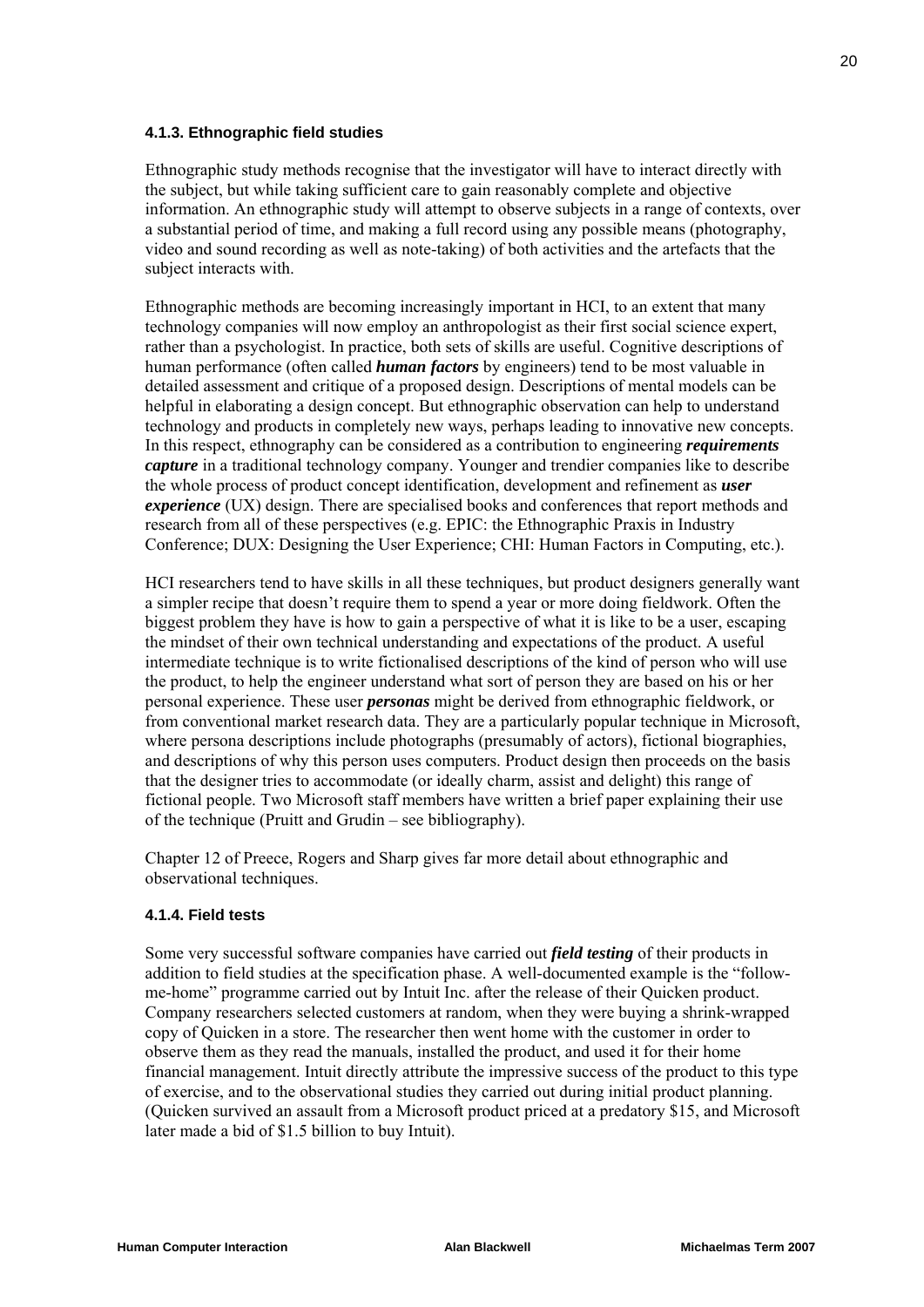# **4.2. Use case design**

*User-centred* analysis and design was once considered a fairly radical approach to software development, and books on the topic were more likely to be written by HCI researchers than by software engineers. *Software design* is now recognised as an important discipline with objectives that differ from the main objectives of computer science research. Software design is ultimately concerned with the needs of users, for reasons that were argued in the introduction to these notes.

This emphasis on system users when designing software is now recognised in the expanding use of object-oriented design methods based on the Universal Modelling Language *UML*. UML was created through the synthesis of several earlier design methods, including Ivar Jacobson's Object Oriented Software Engineering. The OOSE method prescribed the analysis of user activities in terms of *use cases* - specific scenarios for interactions with the system.

The use cases from OOSE have been adopted completely into UML. Use case analysis is the first stage of system design with UML, in which the behaviour of the system is described from the point of view of abstract *actors*. Actors represent abstract roles that users will take when interacting with the system, potentially structured according to classes of users. A use case is a narrative of some specific interaction that a specific actor conducts with the system.

Use cases are relevant through later stages of system design, as they can be used for the specification and validation of event traces involving different objects and subsystems. They provide sufficient formality for this description of system behaviour, but also provide a comprehensible unit of user interface functionality that can be discussed directly with clients and users. These attributes theoretically provide *traceability* of system implementation from specification through to the object-oriented design, and should therefore allow straightforward modification of the system when use cases are altered in response to maintenance requirements.

Various international research efforts are in place to integrate use case oriented design with more psychological approaches to HCI. At the time of writing, substantial progress is still awaited.

**Lecture 8 starts about here -** 

# **4.3. Cognitive dimensions of notations**

The approaches to user-oriented design that have been described in this theme are rather atheoretical when compared to the psychological theories and methods in the previous themes. This is one of the main challenges for HCI - to integrate theoretically sound cognitive models into engineering design processes.

That is the aim of Green's *Cognitive Dimensions of Notations*, developed from 1989 onwards at the Applied Psychology Unit in Cambridge, and now at the Computer Based Learning Unit in Leeds. The cognitive dimensions are designed for use in an environment where designers accept that there can be no perfect user interface. As in all fields of engineering, every user interface design is a compromise. Even if a user interface were constructed that was perfectly suited to a particular user carrying out a particular task, it would not be perfect for other users and tasks. The cognitive dimensions therefore aim to provide designers with a working *vocabulary* in which they can discuss usability issues that are cognitively relevant while also being recognisably related to the potential solutions. The dimensions are partially independent,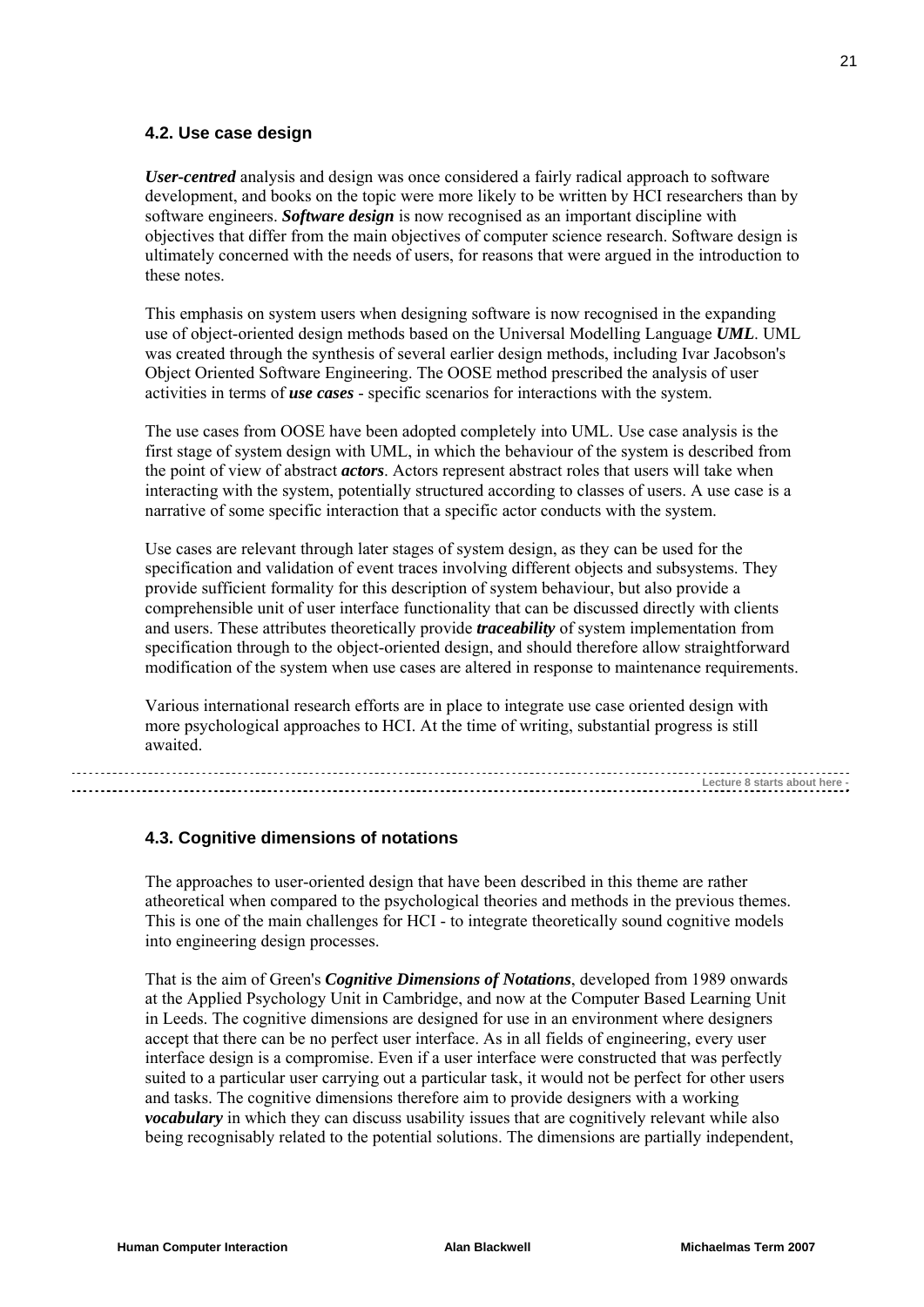in a way that means *trade-offs* can be analysed, discussed and selected as appropriate for a particular design.

The cognitive dimensions framework describes the system under investigation as an *information artefact* - something that has been built for the processing, storage and communication of information. Every information artefact provides one or more *notations* in which the information being manipulated is encoded. The notation itself does not uniquely determine usability, however. The environment used to manipulate the notation is equally important. The complete system of the notation and the environment can be analysed to determine its usability for different tasks. This analysis process, and the dimensions themselves, are described in more detail in the last of the analysis technique sections later in these notes. There is a chapter in Carroll that presents this material in an expanded, textbook format, with more background research.

# **4.4. Research trends in HCI**

Research into HCI is an active field. Reports of recent research can be found in the annual proceedings of the ACM CHI conferences called *Human Factors in Computing Systems*, and in a range of specialist journals including *SIGCHI* publications, the *International Journal of Human-Computer Studies*, *Human-Computer Interaction*, *Behaviour and Information Technology* and others.

There are several important sub-fields which have expanded sufficiently to have their own conferences and research groups. Some examples of these significant areas are:

- Computer supported cooperative work
- Information appliances / Ubiquitous computing
- New interaction devices
- End user programming
- And more …

### **4.4.1. Computer supported cooperative work**

Traditional HCI research has focused on a single user sitting in front of a computer, and has neglected the environment that the user is working in. Most users of complex computer systems do not work alone, but in organisations where they must cooperate with many other users. *CSCW* research investigates how the user interface can support this collaboration.

One stream of CSCW relies on a structured analysis of human collaboration, using software to organise online discussion into this structure. Design discussions, for example, can often be broken down into a series of *questions* that need to be addressed, *options* for addressing each question, and *criteria* by which an option should be selected. The discussion can be structured by graphical presentations showing the relationships between the questions, options and criteria. This type of argumentation support system can potentially be integrated into computeraided software engineering tools to provide a record of *design rationale* - the reasons why design decisions were taken.

It is possible to conduct basic research into CSCW using only networked workstations, but there are many more sophisticated alternatives. A great deal of research has been conducted into uses of video conference technology and networked *shared whiteboards*, which provide a common workspace for physically separated groups. This research analyses the interaction between groups of people working together in order to determine which attributes need to be preserved in physically distributed collaboration.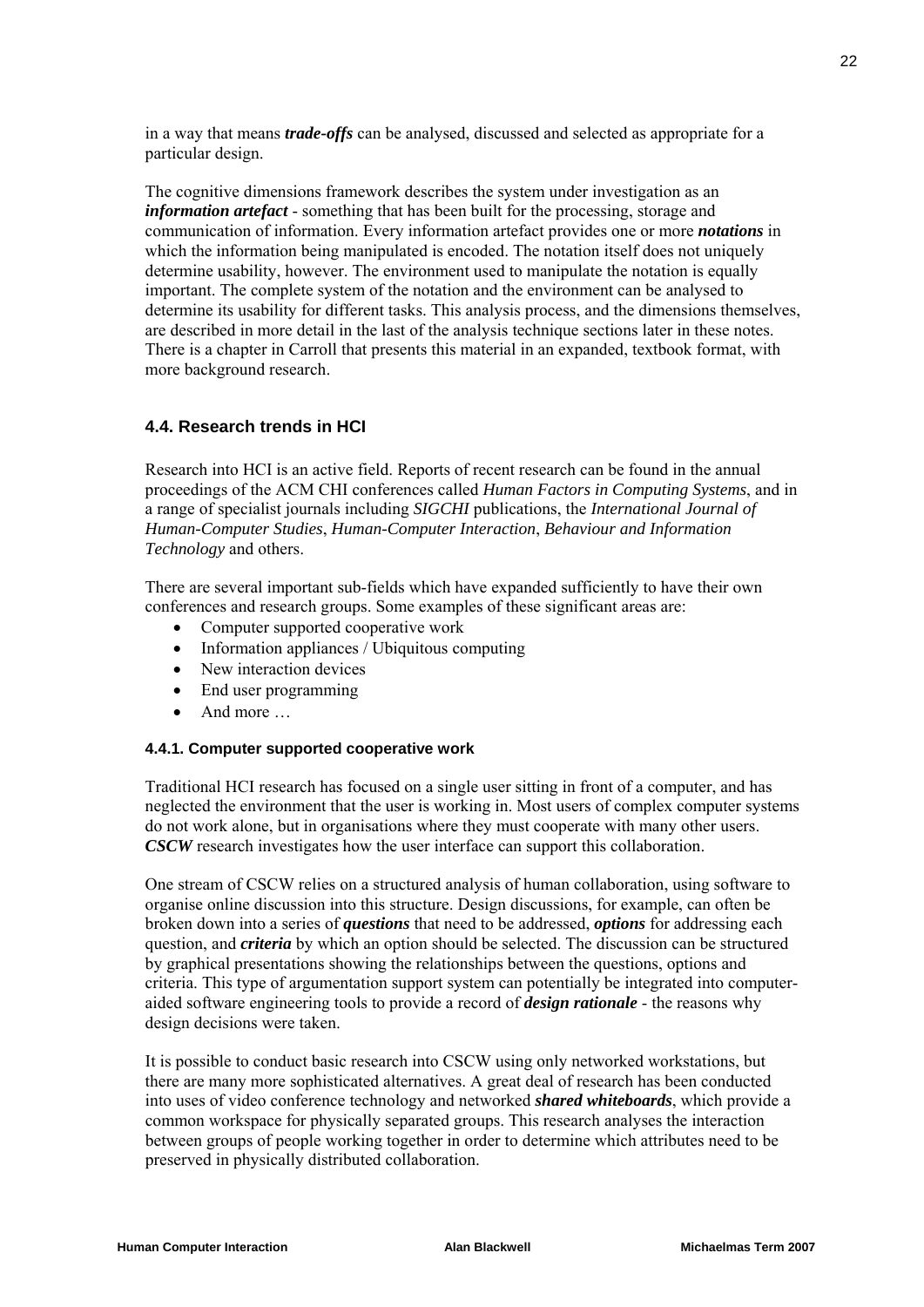An alternative approach to CSCW research analyses the interaction in successful *online communities*. These are currently changing far more rapidly than research can keep up with them! Early professional networking sites such as LinkedIn are now expanding rapidly, to say nothing of more recent youth-culture equivalents such as MySpace and FaceBook. These sites, along with more ambitious technologies such as Second Life, are all the subject of active research from many social scientists and other academics.

### **4.4.2. Information appliances / Ubiquitous computing**

As microprocessors are incorporated into a greater range of devices, it is reasonable to ask what potential this offers for new modes of interaction with both new gadgets and traditional appliances. Research groups working in this field (including several in Cambridge) investigate what you can do by incorporating computing and communication functions into ordinary appliances such as toasters, kettles, refrigerators, desks, televisions or radios.

Large commercial laboratories also investigate the potential of expanding the range of computing devices, and integrating a wider range of information devices into our environment. There are many opportunities to expand the capabilities of existing devices such as PDAs, cellphones or smart cards, as well as introducing new categories of device - intelligent walls and paper, smart badges, keyrings or jewellery. Much of this research currently concentrates on providing different styles of network interaction using a variety of devices that establish the user's location and identity, but have only minimal user interfaces.

Sometimes the physical form of the objects enables very different types of manipulation, in which physical objects are used to interact with the computer (perhaps wirelessly or by using video information to capture their position). This is described as a *tangible user interface*, and can be contrasted with conventional use of keyboards and mice, buttons, or stylus-based screen interaction. In recent research, cheap webcams or camera phones can be combined with simple optical codes, or radio-frequency identification (RFID) devices can be used to provide digital augmentation of a wide range of physical objects.

# **4.4.3. New interaction devices**

Hardware devices such as the mouse and the bit-mapped display have been extremely influential on the current generation of user interface, as was described in the first theme. There are continual attempts to define and characterise the next generation of interaction devices. Examples include extended capabilities of current hardware - new techniques for pen input (e.g. text entry techniques, gesture languages) or extended physical interaction (two-handed interaction techniques such as *information lenses*, foot-operated devices or *gaze tracking*).

Interaction in 3D spaces is still a very difficult problem. Standard hardware includes 3D position sensors such as head trackers, data gloves, and 3D mice or wands. The effectiveness of these devices differs depending on the context, the task, and the type of display - 3D display on a screen offers different opportunities from *immersive* virtual reality, or *augmented reality* in which data displays are superimposed on the user's view of the real world.

It is unclear how sound should be exploited in a user interface. As speech recognition technology improves, it is likely to require a completely new interaction paradigm - perhaps abandoning direct manipulation and returning to the command dialogue models of teletypebased interaction. There have also been occasional attempts to provide status information and feedback to system users by generating *non-speech audio* in response to user actions or system events.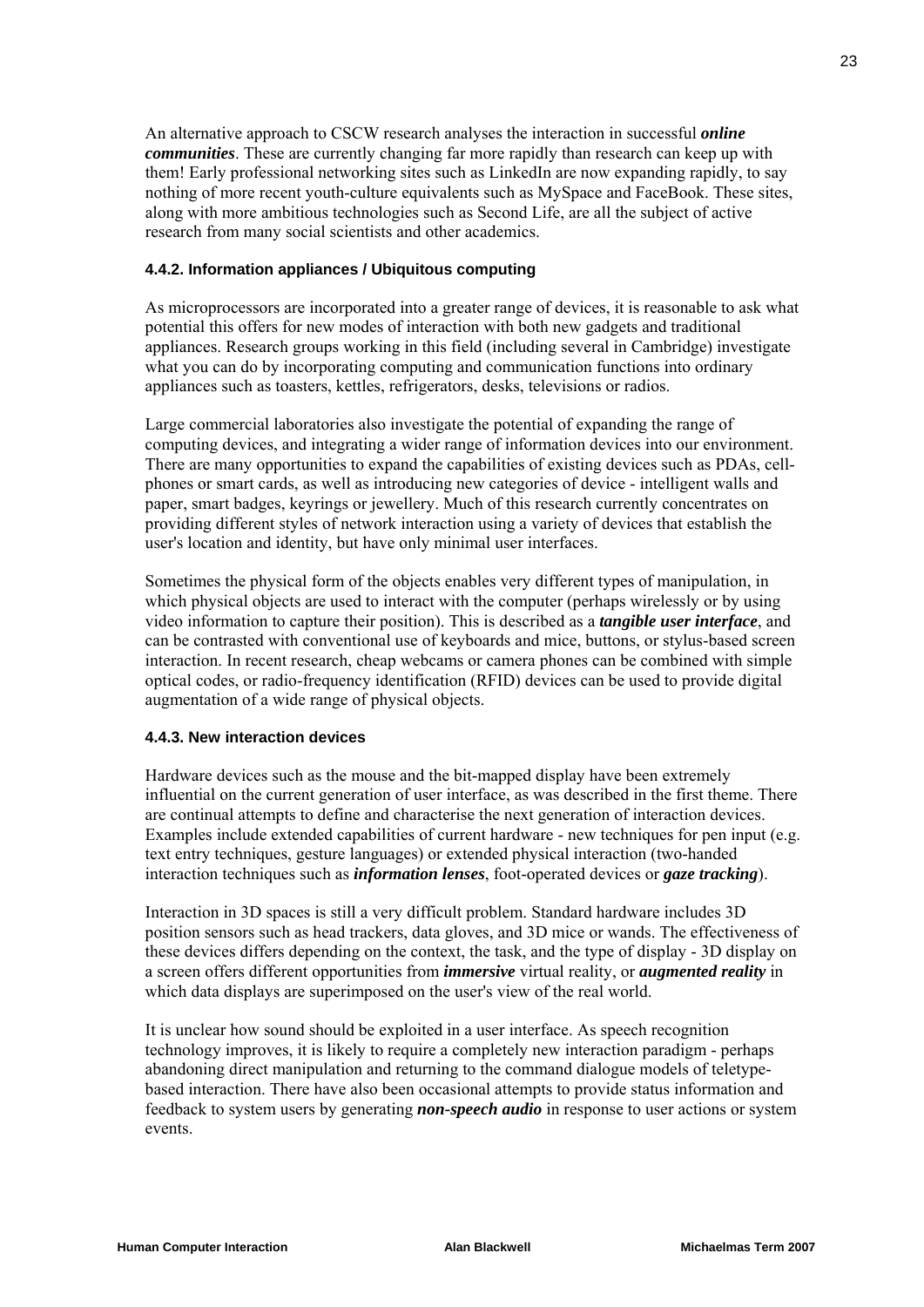# **4.4.4. End user programming**

The study of programmers has always been an important sub-field of HCI, usually described as the *psychology of programming*. It was once the case that most computer users were likely to write at least small programs. The majority of computer users now do little programming, and this area of HCI has become less widespread, with specialist groups such as the Psychology of Programming Interest Group (PPIG) providing research reports. This topic is now gaining importance for user interfaces which include tasks that resemble programming: defining the behaviour of *agents* and *scripting languages*. This is often described as *end-user programming*, and there are many examples of commercial products providing programming capabilities for specialist groups of users - the laboratory automation language LabView is one example. Macro languages in common desktop applications have clearly failed to provide benefits to most users. An alternative approach is *programming by demonstration*, in which the system watches the user's actions, and infers a program which will automate the operations it observed.

Some large recent projects address the question of end-user software engineering, which are concerned with the problem that even non-professional programmers need to get their specifications right and debug the programs. This is a major problem in spreadsheets, for example, where research surveys routinely find large numbers of bugs, some of them with dramatic safety or business-critical consequences. Novel tools and techniques for testing, debugging, and formal specification are driving a great deal of original research into new spreadsheet technologies.

There has also been a great deal of research into special languages for *teaching* programming principles or general reasoning abilities. This is relevant to computer science students, but also to younger students including school-children and preschoolers. Psychologists and educationalists consider this type of research to be a high priority, and it is generally based on studies of actual students using existing and experimental programming languages in the classroom. Some of this research has resulted in commercial educational products such as Logo, ToonTalk, AgentSheets, StageCast Creator and Alice (details of all of these are available online).

# **4.4.5. Summary of Research Trends**

Much HCI research is either developing or responding to new technologies, as has always been the case. Despite the fact that HCI research is often led by technology, the case made in the first theme of this course is still relevant. In research, as in commercial system development, usability can only be improved by the application of psychological and engineering principles. The techniques for usability analysis that have been described in these themes provide a basis for anticipating the usability implications of new technology, rather than simply implementing "neat" ideas with little knowledge about the effects they will have.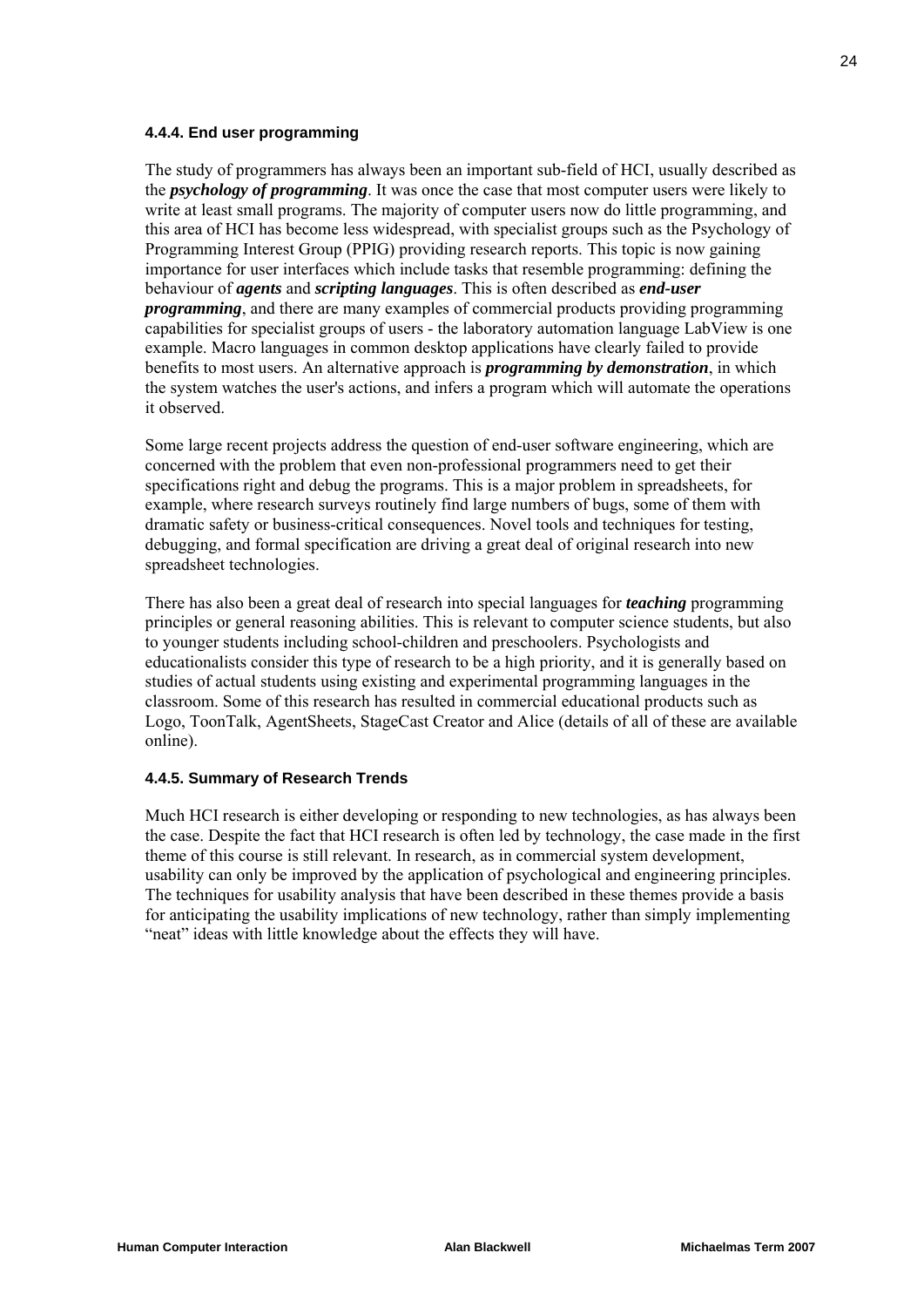# **Analysis Techniques Analysis Technique 1: Heuristic Evaluation**

Nielsen suggested that the usability of a system should be evaluated by a panel of experts, each working from a list of usability *heuristics*. These are similar to Shneiderman's abstraction of the important principles of *direct manipulation* interfaces, including: Objects of interest should be continuously visible, operations should involve physical actions, effects should be rapid, visible, and reversible etc. Nielsen extended the list to other aspects of direct manipulation, and also to other features of the user interface besides direct manipulation.

However the heuristics themselves are not the most important feature of heuristic evaluation; they can be changed at any time. The essence of the technique is that once we have a set of such heuristics, it can be applied to make a *systematic evaluation* of a software system. The interpretation of the heuristics and the resulting evaluation are subjective, but the use of a panel of experts is intended to provide a degree of objectivity.

### **Procedure**

It is therefore essential that heuristic evaluation involve *multiple evaluators* (preferably with differing backgrounds, in order to consider the system from different perspectives). Each evaluator inspects the interface alone, perhaps using a scenario describing the things that a typical user of the system would want to do with it. At each step of the inspection the evaluator compares its compliance to each of the heuristics - all evaluators use the same set of heuristics. The evaluators go through the interface at least twice, listing all the usability problems that they find. The results from all the evaluators are then compiled into a list documenting the usability problems of the system.

### **Sample heuristics**

Nielsen provides a sample list of heuristics that might be used in an heuristic evaluation. A number of these are recognisably derived from principles of direct manipulation, although they apply to a wide range of different interaction styles.

Visibility of system status

The system should always keep users informed about what is going on, through appropriate feedback within reasonable time.

Match between system and the real world

The system should speak the users' language, with words, phrases and concepts familiar to the user, rather than system-oriented terms. Follow real-world conventions, making information appear in a natural and logical order.

User control and freedom

Users often choose system functions by mistake and will need a clearly marked "emergency exit" to leave the unwanted state without having to go through an extended dialogue. Support undo and redo.

# Consistency and standards

Users should not have to wonder whether different words, situations, or actions mean the same thing. Follow platform conventions.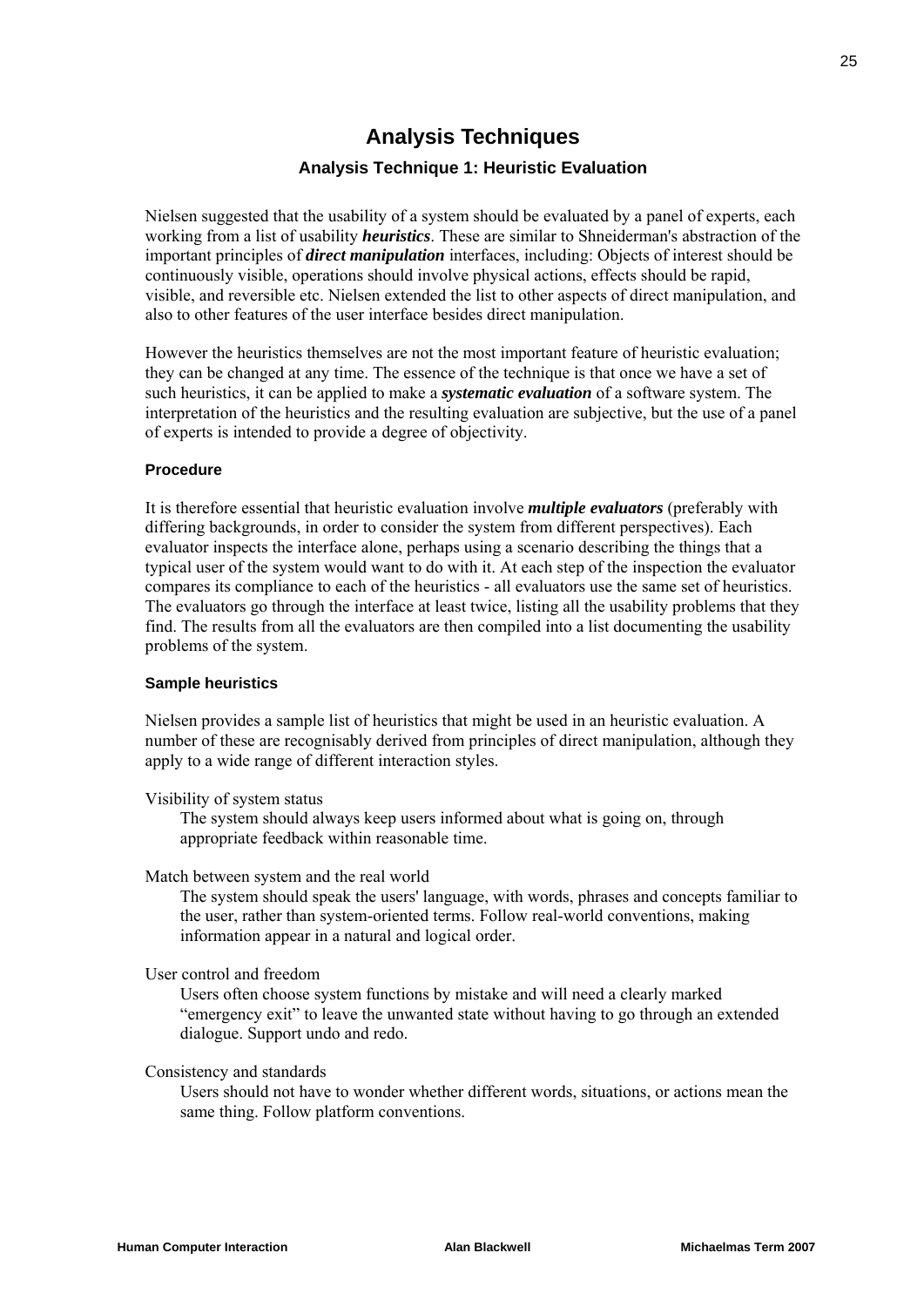Error prevention

Even better than good error messages is a careful design which prevents a problem from occurring in the first place.

Recognition rather than recall

Make objects, actions, and options visible. The user should not have to remember information from one part of the dialogue to another. Instructions for use of the system should be visible or easily retrievable whenever appropriate.

Flexibility and efficiency of use

Accelerators -- unseen by the novice user -- may often speed up the interaction for the expert user such that the system can cater to both inexperienced and experienced users. Allow users to tailor frequent actions.

Aesthetic and minimalist design

Dialogues should not contain information which is irrelevant or rarely needed. Every extra unit of information in a dialogue competes with the relevant units of information and diminishes their relative visibility.

Help users recognize, diagnose, and recover from errors

Error messages should be expressed in plain language (no codes), precisely indicate the problem, and constructively suggest a solution.

Help and documentation

Even though it is better if the system can be used without documentation, it may be necessary to provide help and documentation. Any such information should be easy to search, focused on the user's task, list concrete steps to be carried out, and not be too large.

### **Applicability**

At the time of writing, heuristic evaluation is the most popular technique for assessing usability of software designs. It is simple and cheap to conduct, and appears easily justifiable on commonsense grounds. The disadvantages are that it provides little opportunity to address deeper system design problems, and that it does not provide any systematic way to generate solutions to the problems that are discovered.

More information on heuristic evaluation is available from Nielsen's web site:

http://www.useit.com/papers/heuristic/heuristic\_evaluation.html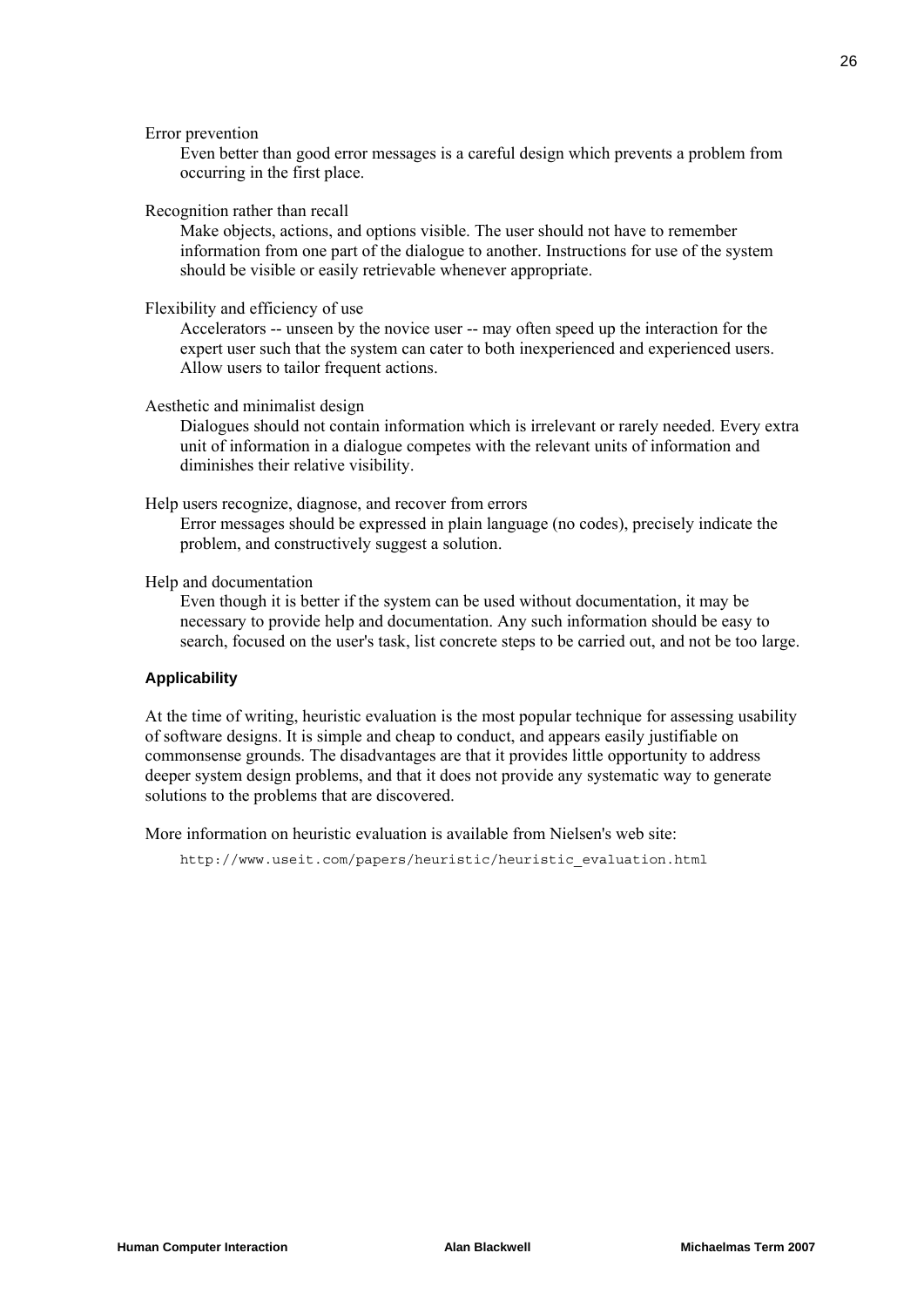# **Analysis Technique 2: Keystroke Level Models**

The keystroke level model (KLM) is a technique that is superior to heuristic evaluation in one very specific respect - it provides detailed quantitative information about usability. KLM is developed from Card, Moran & Newell's *Model Human Processor*. It aims to provide a simplified model of human performance that is sufficient for predicting speed of interaction with a user interface. KLM assumes that the user already knows the sequence of operations that he or she is going to perform - that is, he or she is an *expert user* performing a *routine task*. Card, Moran & Newell's *GOMS* model additionally takes into account the time required to plan more complex operations, but the use of GOMS for performance prediction is too complex to be presented here. The complexity of GOMS also means that it is of questionable utility compared to the relatively simple KLM (some well-known HCI researchers created a spoof satirising GOMS - you can see the GOMSerciser at: http://www.markroseman.com/goms.html).

The basic approach of KLM is to decompose the total task into *unit operations*, using an established set of prediction components to estimate the time required to perform each operation, and add these estimated times in order to predict the overall task completion time.

### **Basic components**

KLM has four basic time prediction components based on human performance:

- **K**: The time that it takes to press a *key*. This is assumed to be constant, but depends on both the task and the typing skill of the user. A good typist takes 0.12 seconds on average to press keys, while an average typist takes 0.28 seconds. For difficult tasks, such as typing complex codes, 0.75 seconds is more typical, while a very inexperienced typist might take 1.2 seconds.
- **H**: The time that it takes to move your hands to the *home* position on a device (mouse or keyboard)  $= 0.40$  seconds.
- **P**: The time that it takes to *point* with a mouse. This is predicted by *Fitts' law,* based on the size of the target and how far away it is. The result typically varies between 0.8 to 1.5 seconds, with an average of 1.1 seconds.
- **D**: The time that it takes to *draw* using a mouse. Card et. al. give a value based on a very primitive drawing algorithm that is probably not relevant to modern devices.

A further component describes the additional time taken while the user waits for the system to do something:

**R**: The time that the system takes to *respond* to an action.

Finally, there is a component that estimates the time the user spends thinking before carrying out a unit operation:

**M**: The time that it takes to *mentally* prepare for an action. This is estimated as a constant of 1.35 seconds.

### **Mental preparation**

The main psychological subtlety in KLM is the question of when the user is expected to need mental preparation time. A set of rules define these circumstances for the purposes of estimation. The rules basically state that every operation must be preceded by mental preparation, but that no mental preparation is needed between two unit operations that form a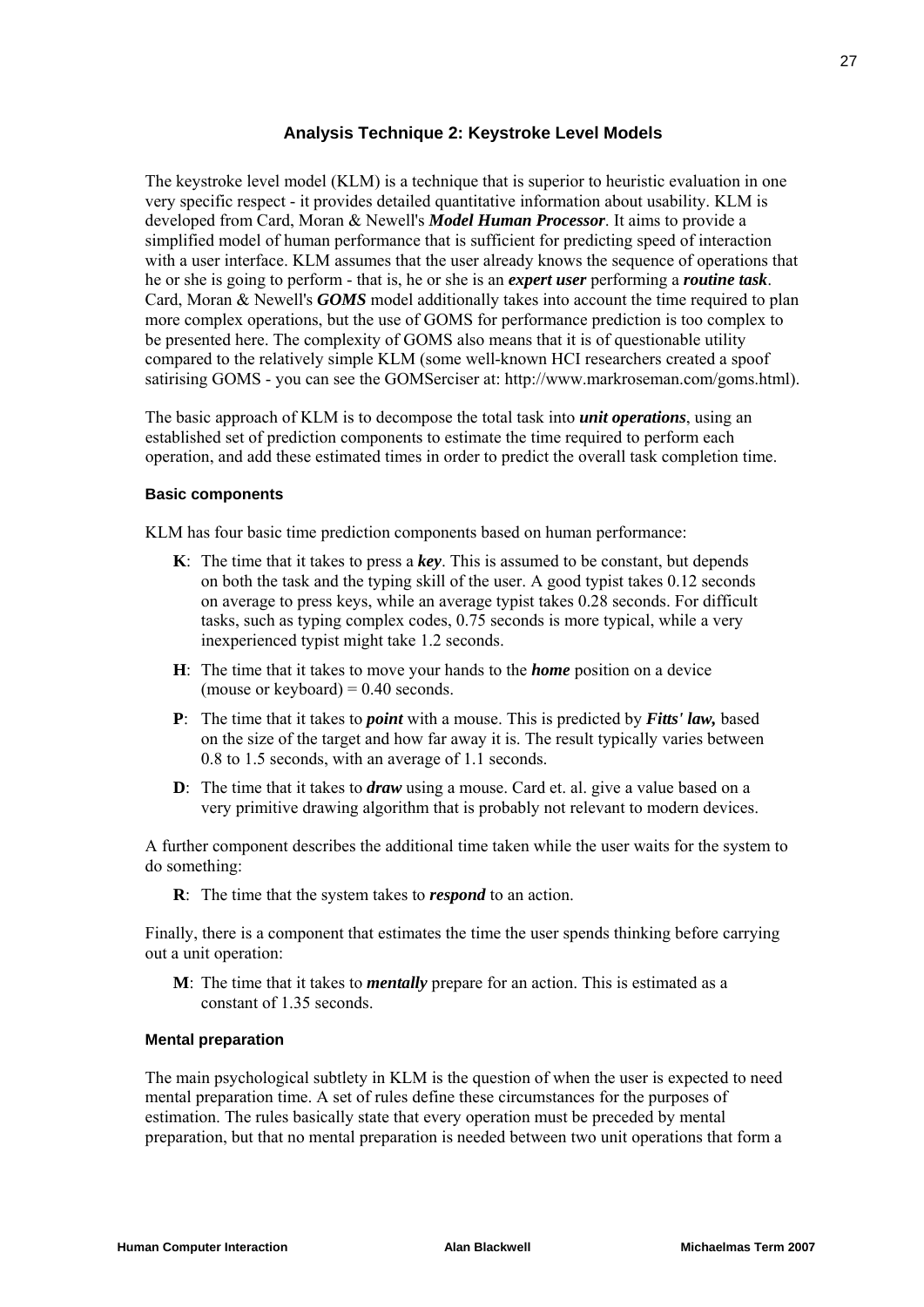*chunk*. The definition of a chunk, however, is slightly ambiguous, as can be seen from the following rules.

Start by listing all of the operations that are required to complete the task, including points at which the system must respond before the user continues. Then apply the following rules:

- Rule 0: Insert **M**s in front of all **K**s that are not part of a string (either text string or number string). Insert **M**s in front of all **P**s that select commands.
- Rule 1: If the operator after an **M** is *fully anticipated* by the operator before it, the **M** can be deleted.
- Rule 2: If a string of **K**s belong to a *cognitive unit*, such as a command name, the **M**s between them can be deleted.
- Rule 3: Two **K**s that are both *terminators* (e.g. Return keys) do not need to be separated by an **M**.
- Rule 4: Where a particular command string is always followed by a terminator, the terminator can be regarded as part of the command string, so no **M** is needed between them.

### **Applicability**

The keystroke level model is a useful approach to analysing situations in which a user interface has a limited number of features, and these are used in a repetitive way. It provides detailed time and motion estimates that can be used to predict the improvements that would result from relatively minor changes to a user interface (or possibly to compare constrained and equivalent parts of alternative interfaces for a particular task). It is only really useful as a means for making comparative estimates - the absolute accuracy of the time estimates can vary quite widely according to user and task, and should probably be confirmed in practice by empirical measurements. Furthermore the chunking rules are rather ambiguous (e.g. the meaning of *fully anticipated*), and only apply to command-based systems. Equivalent chunking rules for phenomena such as dismissal of Windows dialogues would have to be established by further investigation.

A more complete discussion of GOMS and KLM is provided in the chapter by Bonnie John that appears in Carroll's course text. The above description is paraphrased (with additional critical comments) from the original paper describing the Keystroke Level Model: S.K. Card, T.P. Moran and A. Newell, (1980). The keystroke-level model for user performance time with interactive systems. Communications of the ACM 23(7), 396-410. That paper is reprinted in Buxton & Baecker *Readings in Human Computer Interaction*:

See the further reading list if you have an historical interest – but Bonnie John's chapter includes all you need to know.

Alternatively, a more detailed "how-to" guide specifically for KLM is provided by David Kieras (note the use of FTP protocol, not HTTP!):

ftp://www.eecs.umich.edu/people/kieras/GOMS/KLM.pdf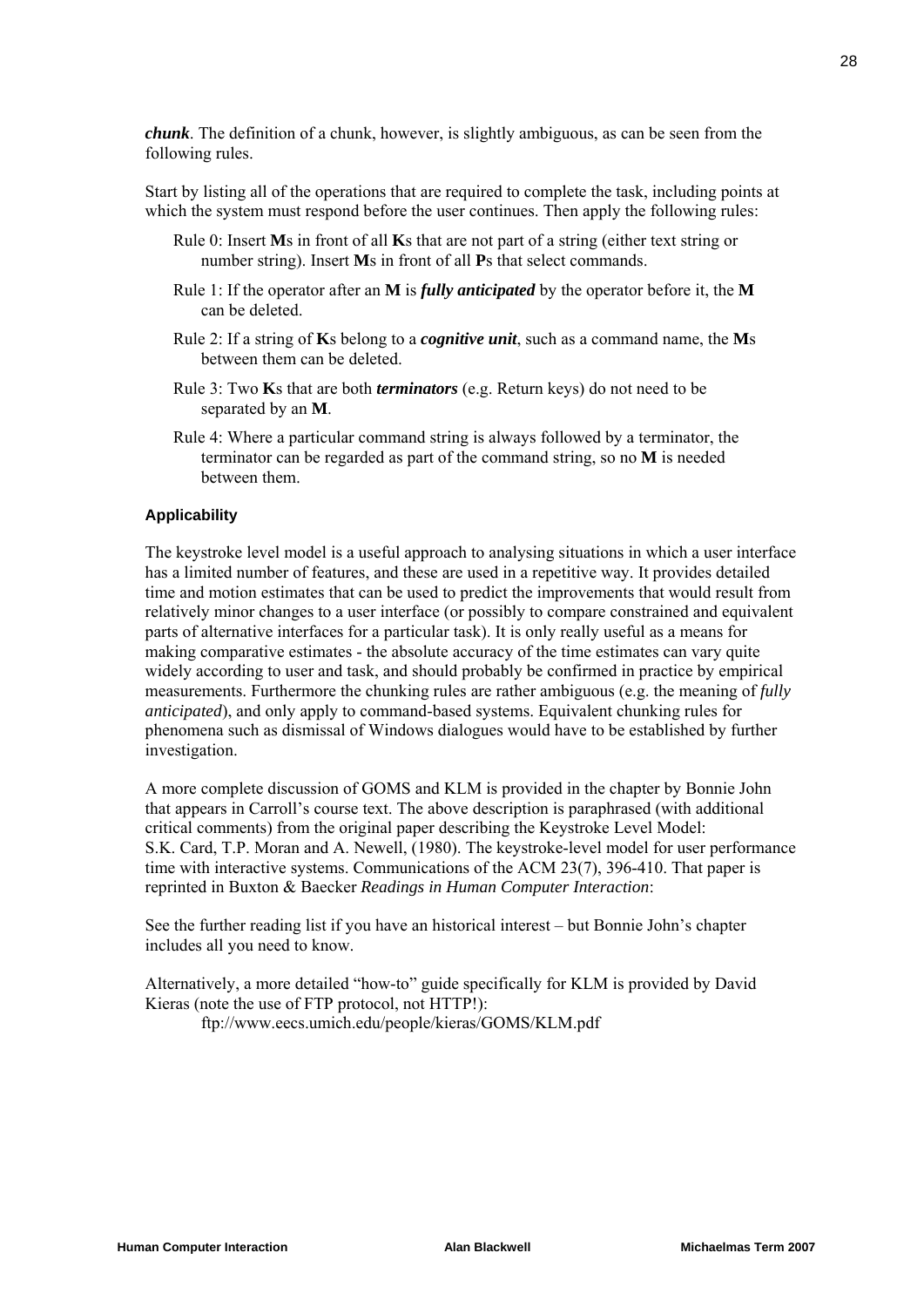# **Analysis Technique 3: Cognitive Walkthrough**

The Cognitive Walkthrough (CW) method is very different to Keystroke Level Models. Where KLM can only analyse the performance of an expert user carrying out routine operations, CW assesses the usability of a system in situations where the user is not an expert, and may be attempting a task that he or she has never done before. The authors, Lewis and Polson, achieve this by applying their own theory of exploratory learning, called "CE+". Further details of the CE+ theory are not important - the CW method itself expresses quite clearly what are the assumptions and applicability of the theory.

# **Behaviour model**

The model of a user carrying out a task through exploratory learning involves four basic phases:

- 1) The model describes how a notional user sets a *goal* to be accomplished with the system. A typical goal will be expressed in terms of the expected capabilities of the system, such as "check spelling of this document".
- 2) The model describes how the notional user searches the interface for currently available *actions*. The availability of actions may be observable as the presence of menu items, of buttons, of available command-line inputs, etc.
- 3) The model describes how the notional user *selects* the action that seems likely to make progress toward the goal.
- 4) The model describes how the notional user *performs* the selected action and *evaluates* the system's feedback for evidence that progress is being made toward the current goal.

### **Evaluation procedure**

The evaluation procedure is based on a manual *simulation* of a notional user iteratively carrying out the stages of the behavioural model. Note that users themselves are not involved – CW is a methodical approach to guessing the needs of real users, but without the difficulty and expense of recruiting actual sample users for observation. Before evaluation can start, the evaluators need to have access to the following information:

- 1) A general description of the *type of users* who would be expected to use the system, and the *relevant knowledge* that these users would be expected to have.
- 2) A description of one or more *representative tasks* to be used in the evaluation.
- 3) For each of the tasks, a list of the *correct actions* that should be performed in order to complete the task.

The evaluation is conducted by the interface designer, and by a *group of peers*. This group includes a nominated *scribe* who records the results of the evaluation and a *facilitator* who is responsible for the smooth running of the evaluation process. The scribe and the facilitator are also active members of the evaluation group.

The group of evaluators move through each of the tasks, considering the user interface at each step. At each step, they examine the interface and tell a *story* about why the notional user would choose that action. These stories are then evaluated according to an information-processing model derived from the exploratory learning behavioural model:

1) consider what the notional user's current *goal* would be;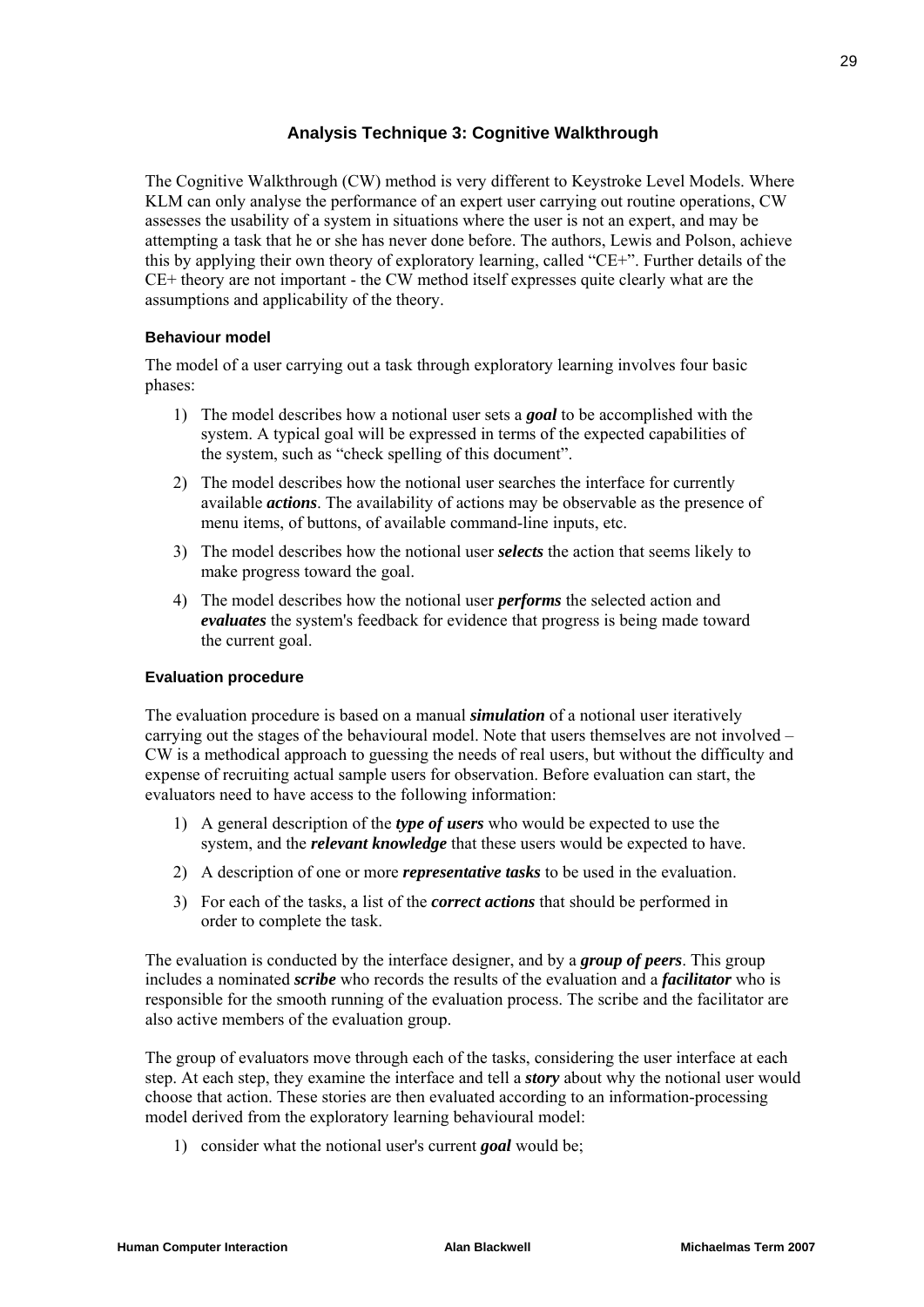- 2) evaluate the *accessibility* of the correct control;
- 3) evaluate the quality of the *match* between the control's label and the goal; and
- 4) evaluate the *feedback* that would be provided to the notional user after the action.

### **Applicability**

Cognitive walkthrough is widely considered to be based on a realistic model of system use, and one that is applicable to the current generation of WIMP / direct manipulation interfaces. It does assume that the evaluators are knowledgeable designers who are able to assess visibility, feedback and goal structures using relevant theories from cognitive psychology. It is more structured than heuristic evaluation, and is probably less likely to suffer from subjectivity as a result of its emphasis on the user (imagine a group of designer/evaluators arguing about the aesthetic quality of an interface that one of them has designed).

More information on cognitive walkthrough is available in a brief description presented at the ACM conference on Human Factors in Computing Systems in 1995:

```
http://doi.acm.org/10.1145/223355.223735
```
An alternative printed source is this chapter in a book on usability inspection (available in the CL library):

Wharton, C., Rieman, J., Lewis, C., and Polson, P. The cognitive walkthrough method: A practitioner's guide. In J. Nielsen and R. Mack (Eds.), Usability inspection methods. John Wiley & Sons, Inc., New York, NY, 1994.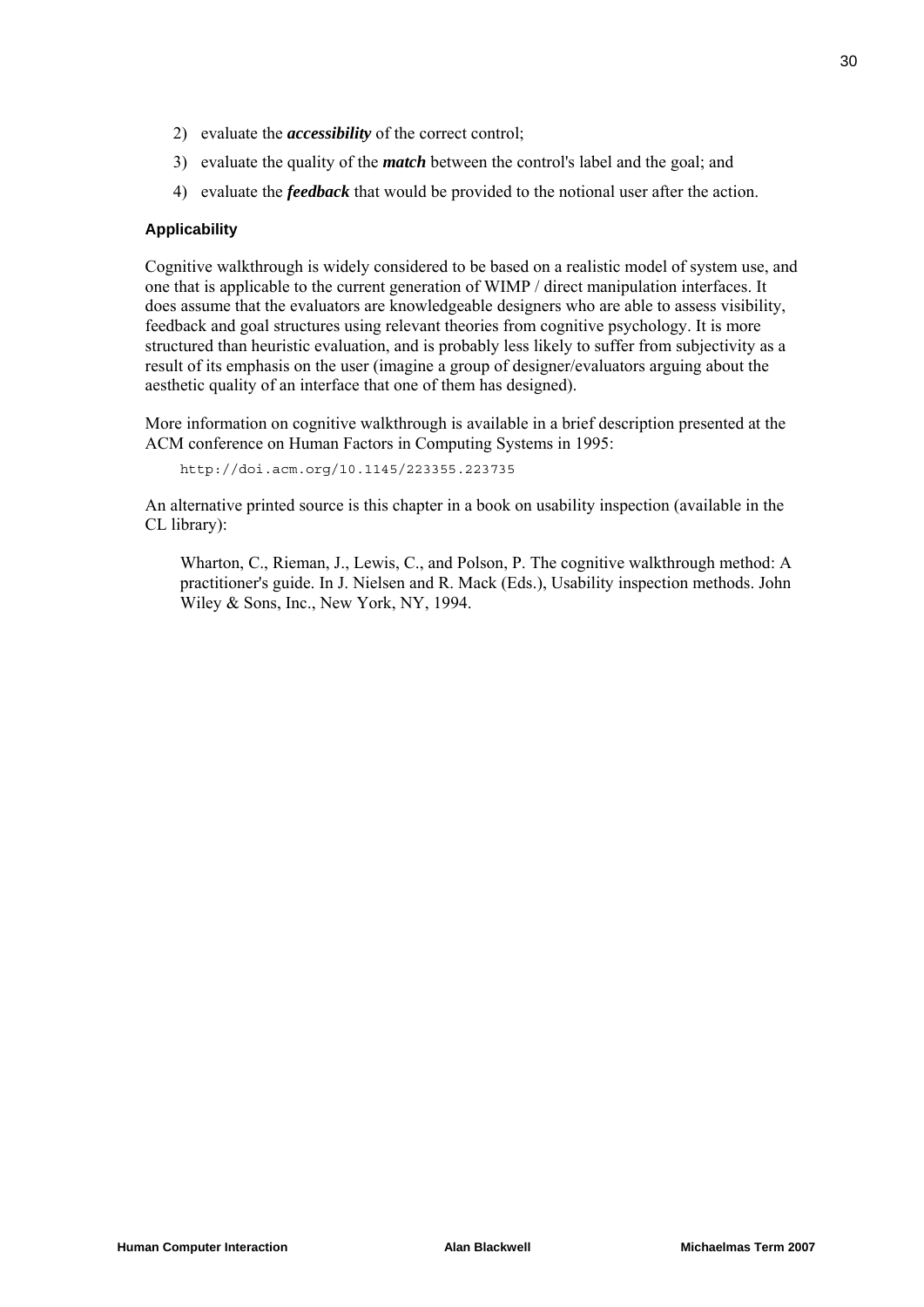# **Analysis Technique 4: Cognitive dimensions of notations**

The cognitive dimensions of notations framework (CDs) is intended to provide a *broad-brush* approach to usability analysis. Its originator, Thomas Green, considered that earlier usability methods such as KLM and GOMS suffered a "death by detail" - the analysis results were at such a low level that designers could lose track of the best way to improve the interface. Green therefore set out to provide a tool that was directly usable by engineers, although reflecting his own psychological expertise.

The CDs are presented as a *vocabulary* for design discussion. Many of the dimensions reflect common usability factors that experienced designers might have noticed, but did not have a name for. Giving them a name allows designers to discuss these factors easily. Furthermore, CDs are based on the observation that there is no perfect user interface. Any user interface design reflects a set of design *trade-offs* that the designers have had to make. Giving designers a discussion vocabulary means that they can discuss the trade-offs that result from their design decisions. The nature of the trade-offs is reflected in the structure of the dimensions. It is not possible to create a design that has perfect characteristics in every dimensions - making improvements along one dimension often results in degradation along another.

An example dimension is called *viscosity*, meaning resistance to change. In some notations, small conceptual changes can be very expensive to make. Imagine changing a variable from int to long in a large Java program. The programmer has to find every function to which that variable is passed, check the parameter declarations, check any temporary local variables where it is stored, check any calculations using the value, and so on. The idea of what the programmer needs to do is simple, but achieving it is hard. This is viscosity. There are programming languages that do not suffer from this problem, but they have other problems instead – tradeoffs. This means that language designers must be able to recognise and discuss such problems when planning a new language. The word "viscosity" helps that discussion to happen.

CDs are relevant to a wide range of situations including household appliances, telephones, and novel interaction devices as well as programming languages and other computer systems. These systems all provide a *notation* of some kind, and an *environment* for viewing and manipulating the notation. Usability is a function of both the notation and the environment.

# **Representative cognitive dimensions**

The following list gives brief definitions of the main dimensions, and examples of the questions that can be considered in order to determine the effects that these dimensions will have on different user activities.

# *Premature commitment*: constraints on the order of doing things.

When you are working with the notation, can you go about the job in any order you like, or does the system force you to think ahead and make certain decisions first? If so, what decisions do you need to make in advance? What sort of problems can this cause in your work?

# *Hidden dependencies*: important links between entities are not visible.

If the structure of the product means some parts are closely related to other parts, and changes to one may affect the other, are those dependencies visible? What kind of dependencies are hidden? In what ways can it get worse when you are creating a particularly large description? Do these dependencies stay the same, or are there some actions that cause them to get frozen? If so, what are they?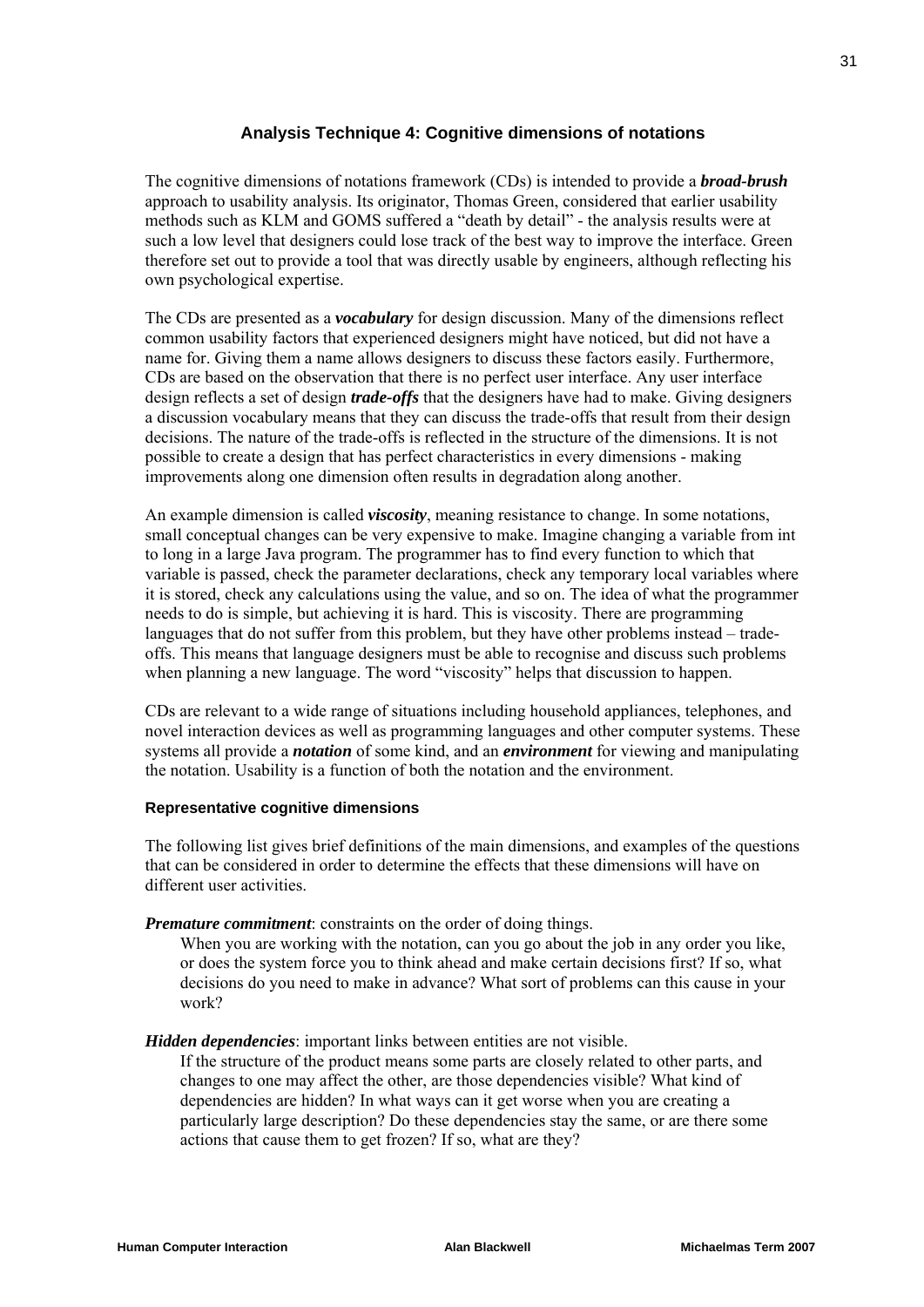*Secondary notation*: extra information in means other than formal syntax.

Is it possible to make notes to yourself, or express information that is not really recognised as part of the notation? If it was printed on a piece of paper that you could annotate or scribble on, what would you write or draw? Do you ever add extra marks (or colours or format choices) to clarify, emphasise or repeat what is there already? If so, this may constitute a helper device with its own notation.

### *Viscosity*: resistance to change.

When you need to make changes to previous work, how easy is it to make the change? Why? Are there particular changes that are especially difficult to make? Which ones?

*Visibility*: ability to view components easily.

How easy is it to see or find the various parts of the notation while it is being created or changed? Why? What kind of things are difficult to see or find? If you need to compare or combine different parts, can you see them at the same time? If not, why not?

### *Closeness of mapping*: closeness of representation to domain.

How closely related is the notation to the result that you are describing? Why? (Note that if this is a sub-device, the result may be part of another notation, not the end product). Which parts seem to be a particularly strange way of doing or describing something?

### *Consistency*: similar semantics are expressed in similar syntactic forms.

Where there are different parts of the notation that mean similar things, is the similarity clear from the way they appear? Are there places where some things ought to be similar, but the notation makes them different? What are they?

### *Diffuseness*: verbosity of language.

Does the notation a) let you say what you want reasonably briefly, or b) is it long-winded? Why? What sorts of things take more space to describe?

### *Error-proneness*: the notation invites mistakes.

Do some kinds of mistake seem particularly common or easy to make? Which ones? Do you often find yourself making small slips that irritate you or make you feel stupid? What are some examples?

### *Hard mental operations*: high demand on cognitive resources.

What kind of things require the most mental effort with this notation? Do some things seem especially complex or difficult to work out in your head (e.g. when combining several things)? What are they?

### *Progressive evaluation*: work-to-date can be checked at any time.

How easy is it to stop in the middle of creating some notation, and check your work so far? Can you do this any time you like? If not, why not? Can you find out how much progress you have made, or check what stage in your work you are up to? If not, why not? Can you try out partially-completed versions of the product? If not, why not?

### *Provisionality*: degree of commitment to actions or marks.

Is it possible to sketch things out when you are playing around with ideas, or when you aren't sure which way to proceed? What features of the notation help you to do this? What sort of things can you do when you don't want to be too precise about the exact result you are trying to get?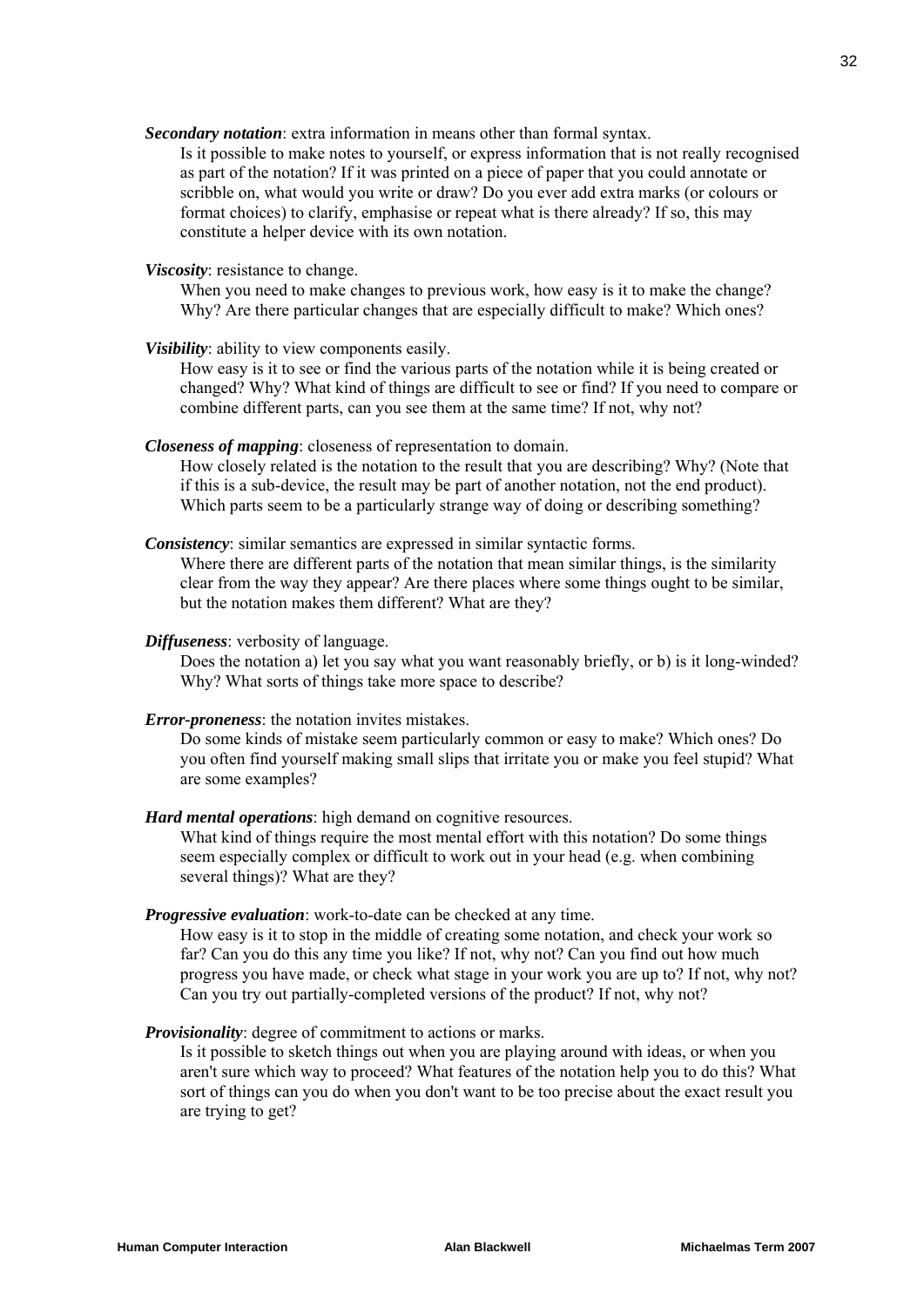*Role-expressiveness*: the purpose of a component is readily inferred.

When reading the notation, is it easy to tell what each part is for? Why? Are there some parts that are particularly difficult to interpret? Which ones? Are there parts that you really don't know what they mean, but you put them in just because it's always been that way? What are they?

*Abstraction*: types and availability of abstraction mechanisms.

Does the system give you any way of defining new facilities or terms within the notation, so that you can extend it to describe new things or to express your ideas more clearly or succinctly? What are they? Does the system insist that you start by defining new terms before you can do anything else? What sort of things? These facilities are provided by an abstraction manager - a redefinition device. It will have its own notation and set of dimensions.

### **Sub-devices**

Complex systems can include several specialised notations to help with a specific part of the job. Some of these might even seem to be separate from the rest of the system, for example when a user sticks a Post-It note on the computer screen, as a reminder of what to write in a word processor document. There are two kinds of these *sub-devices*.

● The Post-It note is an example of a *helper device*. When you make notes of telephone numbers on the back of an envelope, the complete system is the telephone plus the paper notes – if you didn't have some kind of helper device like the envelope, the telephone would be much less useful.

● A *redefinition device* changes the main notation in some way – such as defining a keyboard shortcut, a quick-dial code on a telephone, or a macro function. The redefinition device allows you to define these shortcuts, redefine them, delete them and so on.

Sub devices such as helper devices and redefinition devices often have their own notations that are separate from the main notation of the system, and an independent set of cognitive dimensions. The dimensions of these devices must be analysed independently.

### **Notational activities**

When users interact with notations, there are a limited number of activities that they can engage in, when considered with respect to the way the notation might change. A CDs evaluation must consider which classes of activity will be the primary type of interaction for all representative system users. If the needs of different users have different relative priorities, those activities can be emphasised when design trade-offs are selected. The basic list of activities includes:

### *Search*

Finding information by navigating through the notational structure, using the facilities provided by the environment (e.g. finding a specific value in a spreadsheet). The notation is not changing at all, though the parts of it that the users sees will vary. Visibility and hidden dependencies can be important factors in search.

### *Incrementation*

Adding further information to a notation without altering the structure in any way (e.g. adding a new formula to a spreadsheet). If the structure will not change, then viscosity is not going to be very important.

### *Modification*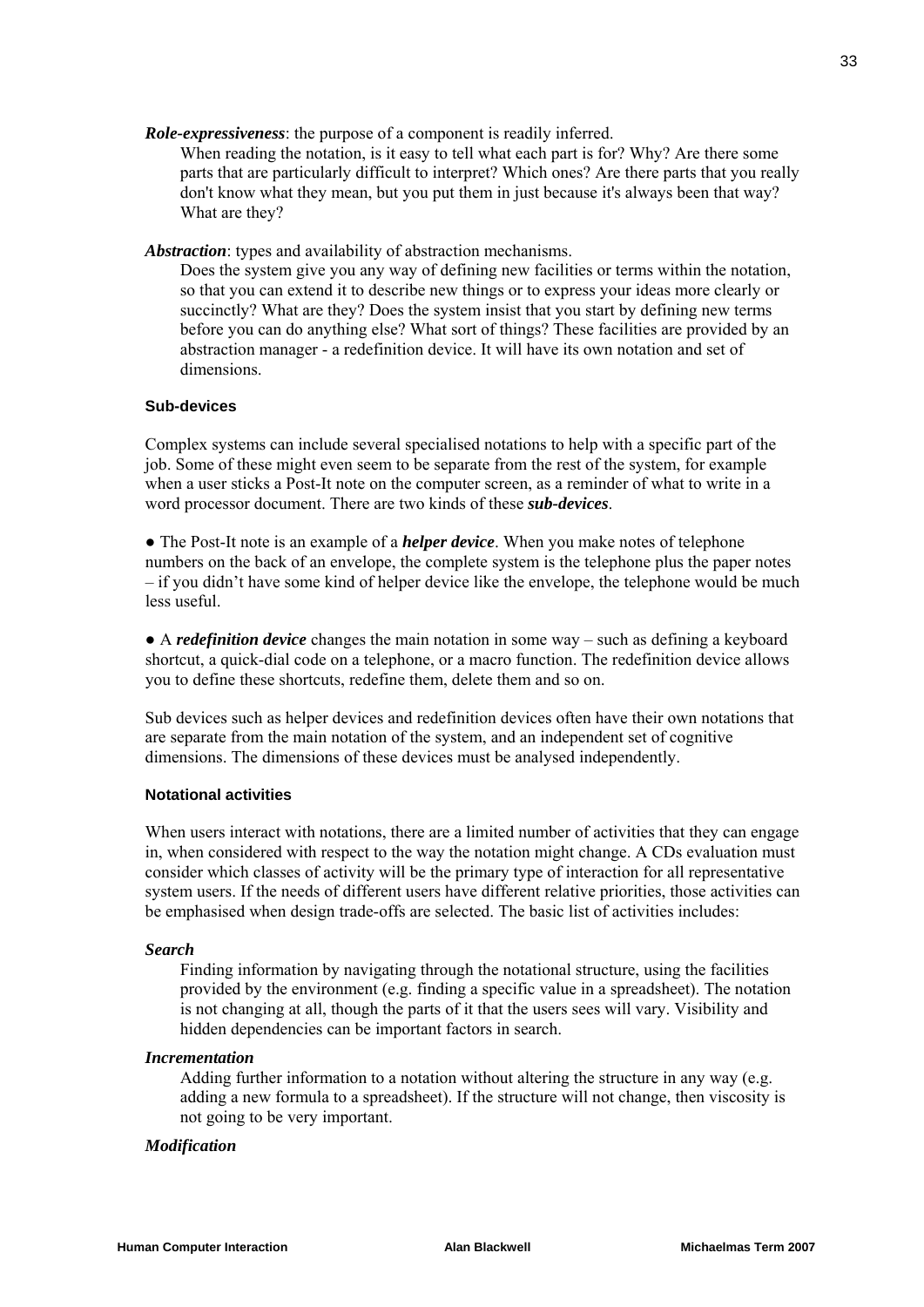Changing an existing notational structure, possibly without adding new content (e.g. changing a spreadsheet for use with a different problem).

### *Transcription*

Copying content from one structure or notation to another notation (e.g. reading an equation out of a textbook, and converting it into a spreadsheet formula).

### *Exploratory design*

Combining incrementation and modification, with the further characteristic that the desired end state is not known in advance (e.g. programming a spreadsheet on the fly or "hacking"). Viscosity can make this kind of activity far more difficult. This is why good languages for hacking may not be strictly typed, or make greater use of type inference, as maintaining type declarations causes greater viscosity. Loosely typed languages are more likely to suffer from hidden dependencies (a trade-off with viscosity), but this is not such a problem for exploratory design, where the programmer can often hold this information in his head during the relatively short development timescale.

### **Evaluation procedure**

Cognitive dimensions are intended to be useful in a range of research and design contexts, and it is possible to apply them without a strict evaluation procedure. In a tutorial presented in 1998, Green and Blackwell suggested the following approach to system evaluation using CDs:

- 1) Identify the main *notation* of the system, describing the *medium* in which the marks of the notation are expressed, and the *environment* in which it is manipulated.
- 2) Identify *sub-devices*: helper devices and redefinition devices (some sub-devices may only become apparent once the analysis of the main notation is under way). Describe the notation used by each sub-device. Some systems also include other *layers* of notation where the system regenerates the same information in different notational forms. These must also be analysed separately, if the user ever interacts with them.
- 3) Consider each notation in terms of the list of *dimensions*, identifying any usability problems where the system characteristics on that dimension are inappropriate to the user activity (for example, high viscosity is inappropriate to exploratory design).
- 4) Where problems have been identified, consider *design manoeuvers* to adjust that dimension (design manoeuvres are described in more detail in other publications on cognitive dimensions). Many design manoeuvres introduce *trade-offs* that must be considered before finalising the change.

### **Applicability**

Cognitive dimensions can be more useful as an early design tool than evaluation techniques are. They provide quite specific guidance regarding potential changes that can be made to the interface, as well as the likely consequences of those changes. They can also be used to analyse complex types of software, such as spreadsheets or programming languages, that cannot be analysed meaningfully using other evaluation techniques. At present there is no detailed evaluation procedure defined for use with CDs, but it is clear that they offer the potential to provide more information than other evaluation methods regarding the relative needs of different classes of user. They were originally developed in order to overcome sterile debates about the relative advantages of different programming languages, and this pragmatic orientation is highly valuable within a design team that must find alternatives to the search for an idealised solution to interface problems.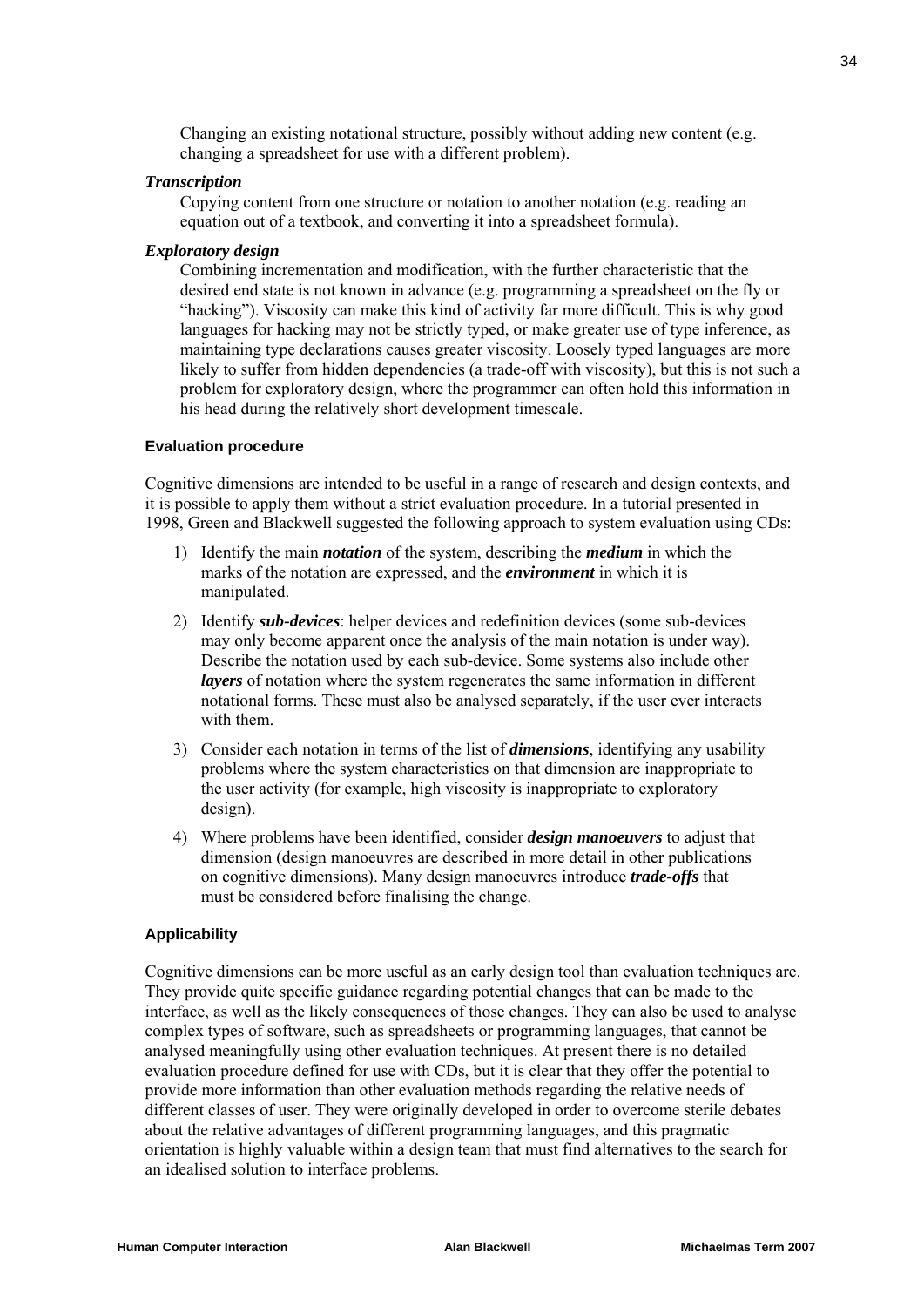One of the chapters in the Carroll book gives a more extended description of Cognitive Dimensions, with examples and theoretical background. Further information on Cognitive Dimensions research can be found on-line in the Cognitive Dimensions archive, which is based in Cambridge.

http://www.cl.cam.ac.uk/~afb21/CognitiveDimensions/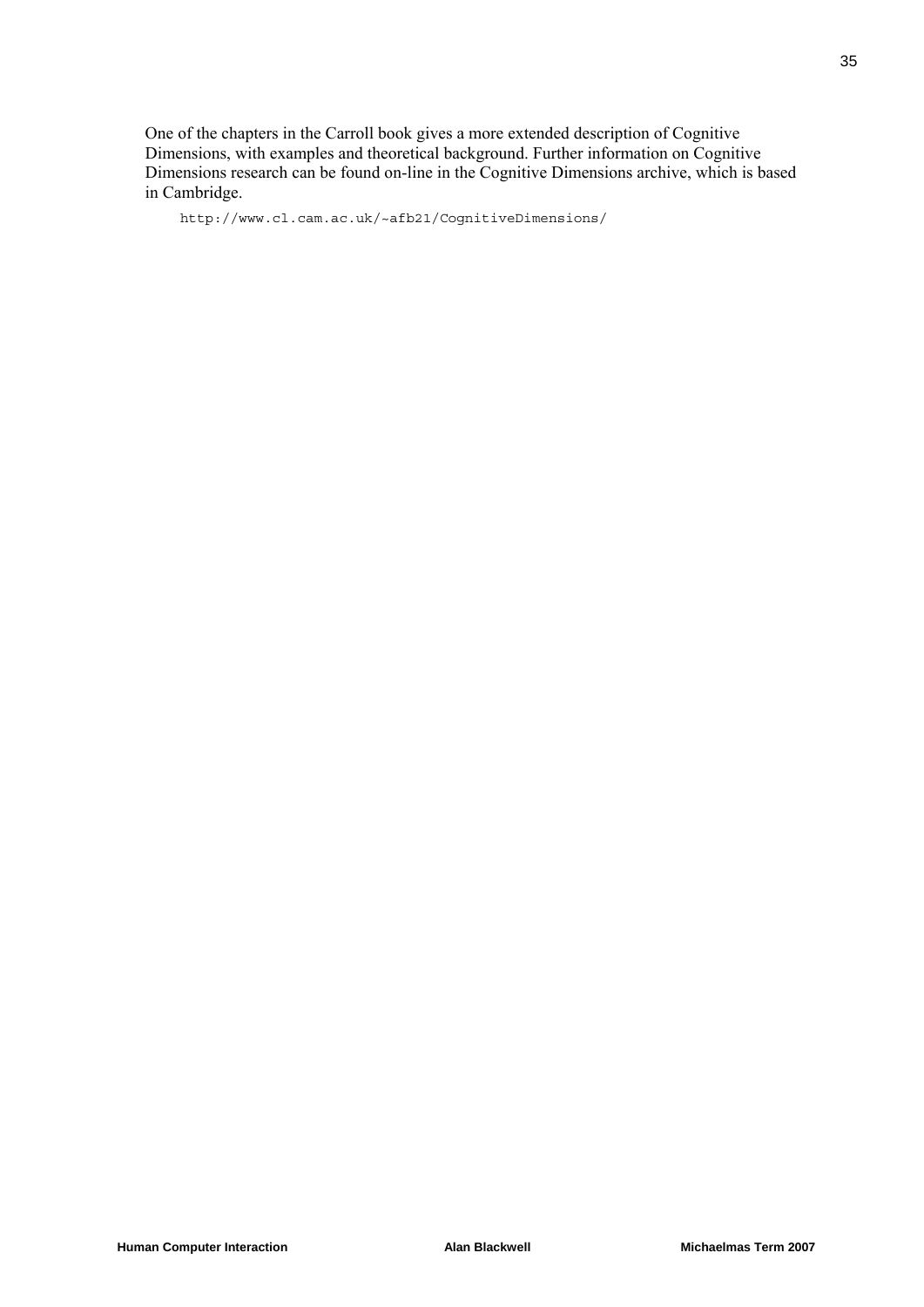# **Exercises**

These exercises are intended as a basis for discussion during supervisions. Each of them requires several hours work, when done properly.

# **Interface Evaluation**

- 1. Conduct a usability evaluation of the program that you use to read, send and archive email. Use either the cognitive walkthrough method or the cognitive dimensions of notations framework. Stop when you have identified five usability problems, and see if you can use the results of your analysis to suggest design changes that would fix these problems.
- 2. Use Keystroke Level Modeling to calculate the relative amounts of time that would be required to change some representative piece of text from "Sentence case" (capitalised like a sentence) to "Title Case" (capitalised like a title) for a concert poster that has been designed using a) your favourite word processing program, and for comparison, b) your favourite drawing program.

# **Interface Design**

Sketch a basic user interface for an online application that will match students up with potential supervisors in the Computer Lab. The application should allow students to choose who will be in their tutorial groups, and it should allow changes to be made. See if you can anticipate problems with the interface, using either heuristic evaluation or cognitive dimensions of notations. Create a low-fidelity prototype of your interface using paper and pencil. Ask a friend to operate the prototype (while you provide system responses), and write a brief report describing the usability problems you discovered - compare these to the predictions you made.

# **Task Observation**

Choose a situation in which you can watch people carrying out routine paper-based tasks, such as the queue at a building society, travel agent or post office, or an unobtrusive corner of a university department or college office. Spend five to ten minutes observing their activities and taking notes. Try not to get arrested (or assaulted, if the building society is Northern Rock). Describe the task that this person carries out, and identify a persona or user profile suitable for use in a cognitive walkthrough evaluation of a new computer system (characteristics of the user, relevant knowledge etc.). Consider software packages that you are familiar with, and see if you can identify one that might be useful in this situation. What adaptation would be required?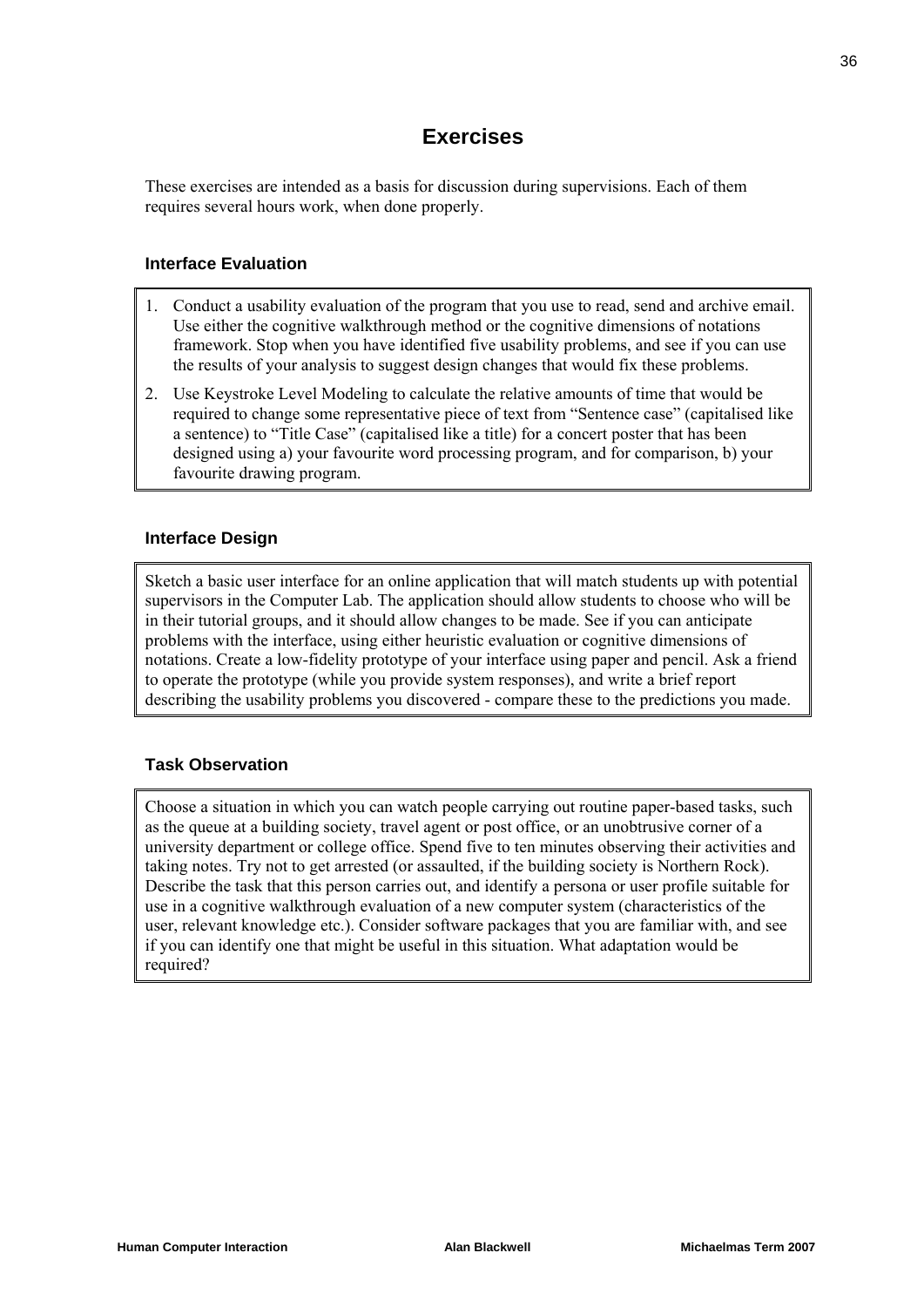# **Further resources**

### **Recommended Text 1: Preece, Sharp & Rogers**

Interaction Design: Beyond human-computer interaction  $(2<sup>nd</sup> Edition)$ . Jenny Preece, Helen Sharp & Yvonne Rogers, Wiley 2007

The first edition of this book was already the second undergraduate HCI text written by this team – an unusual thing to happen. The amount of effort involved in writing a new textbook from scratch is so huge that very few people do it twice – as you might have noticed, most authors just issue revised editions every few years. Preece, Rogers and Sharp made the decision to rewrite their earlier successful textbook for three reasons: firstly, the new book is attractive, accessible, and clearly structured, to an extent that makes it an enjoyable read (in my opinion). Secondly, this book includes brief contributions from leading HCI practitioners in industry, which complements the academic material by giving an idea of how these ideas get applied in the professional world of software development and product design. Thirdly, this new book is completely up to date, in a field that has been changing rapidly over the last 10 years.

There has lately been an explosion in new research and usability analysis methods that come from outside the cognitive psychology tradition, and this book gives a broad review of them. These alternative methods are especially important in the design of social collaborative systems and "information appliances." Many older HCI textbooks emphasise the user interface as a controlled channel of interaction between the user and machine, with the keyboard, screen and mouse being the physical layer of that channel. That view of interaction has been amenable to cognitive descriptions, including known characteristics of human perception and motion control (as in the structure of this course). Systems that involve multiple users, or have no keyboard or screen require a broader repertoire of techniques for analysis. This is currently the only text that gives a good overview of these new developments, while also providing practical coverage of how traditional HCI techniques are used within professional contexts. It has been widely acclaimed for that reason.

Since I originally recommended this book (in 2002), it has become the clear leader among HCI textbooks. The second edition has a lot of new material, and is excellent value for money. However, if you or your library already have a copy of the first edition, it will be sufficient for this course.

### **Recommended Text 2: Carroll**

HCI Models, Theories and Frameworks: Toward a multidisciplinary science. Edited by John. Carroll. Morgan Kaufmann 2003

Carroll is one of the first generation of HCI researchers, who was involved in several of the fundamental developments in the field, and he is still a very active and well-known researcher. In editing this book, he set out to create an advanced text that is suited to first year postgraduate students, by inviting leading researchers in the most important HCI research areas to summarise and review their specialist topics. Unlike many research collections, the resulting manuscript was tested in use on an actual university course through 2001/2002, and student feedback from that course was used to revise the final published version.

If the HCI curriculum in Cambridge spanned two years (as at many universities), Preece, Rogers and Sharp would be the part IB textbook, and this would be the part II textbook. However because the Cambridge HCI course is compressed into a single term, it is only possible to dip into the advanced HCI methods discussed in this book. There are several topics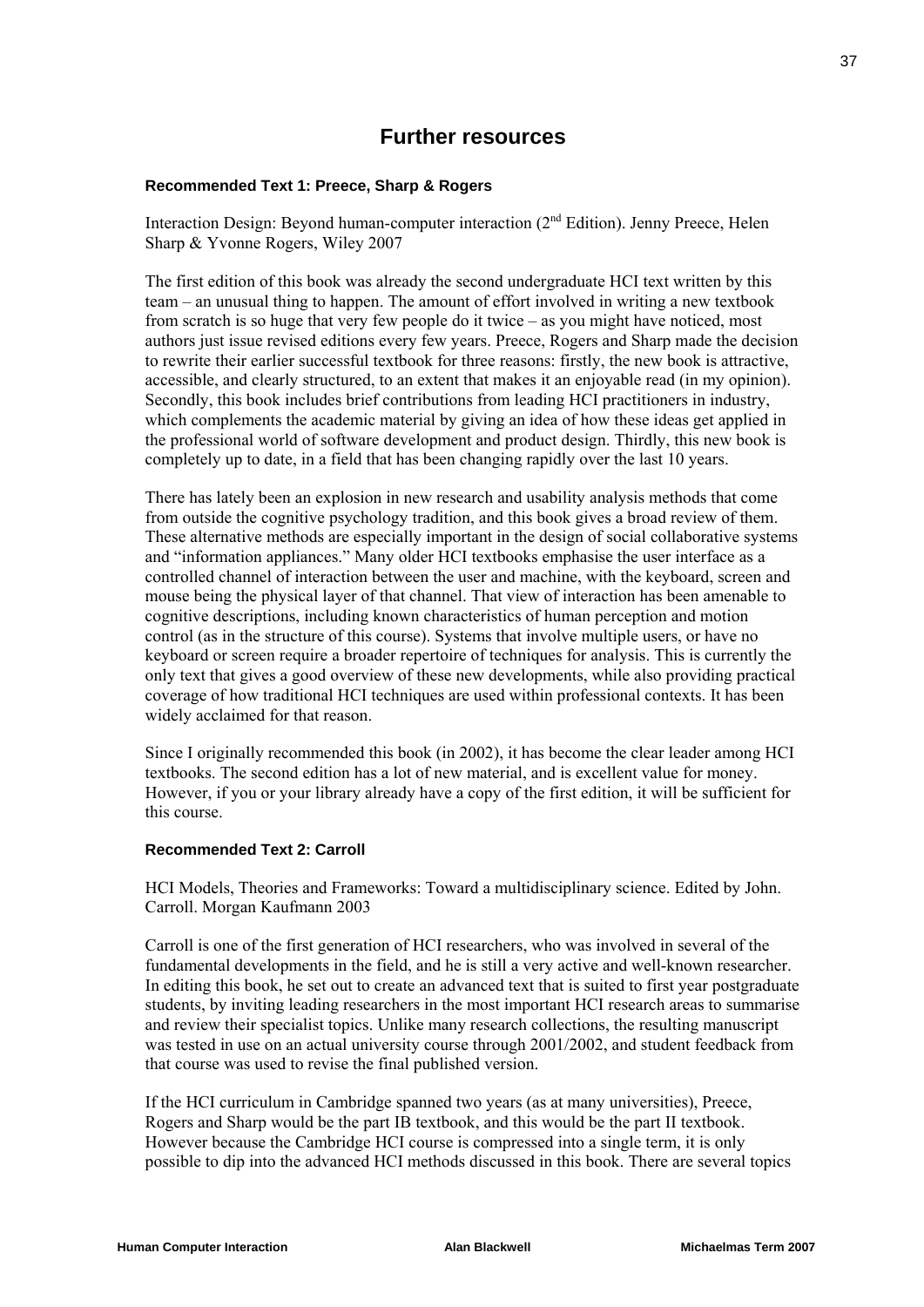in the course that do extend into current research areas, and this book will be invaluable in understanding them fully. This book will also be an extremely valuable resource for any student considering further studies or research in HCI. As with Preece, Rogers and Sharp, reviews after its recent publication have agreed that it is the leading text of its kind. Of the two books, Preece, Rogers and Sharp is more relevant to understanding real commercial practice in HCI, and as a resource for software engineers. Carroll is of more value in understanding the diverse range of theory that underlies HCI.

### **Other Books**

William M. Newman, & Michael G. Lamming, Interactive System Design. Addison-Wesley 1995.

This was the main textbook for the Cambridge HCI course until 2003, and there are still copies in the Computer Laboratory library. William Newman and Mik Lamming taught the first HCI course in Cambridge, while they were working as the Xerox Research Centre in Cambridge – once a preeminent center of HCI research in Europe, but sadly closed now. They wrote this book based on their experience of teaching in Cambridge, so it is well suited to the needs of Cambridge students. It has an emphasis on HCI as providing a set of engineering tools, the same attitude that still motivates the current course. The spirit of this book therefore remains in the lecture material, and in these lecture notes, but rather than reiterate this material in the course text, I have now chosen to complement the lecture material with two texts that extend it and introduce further topics.

Nathaniel S. Borenstein. Programming as if People Mattered: Friendly programs, software engineering and other noble delusions. Princeton University Press, 1991.

Borenstein bases many of his observations on his personal experience of working on a large project: the Andrew Project developed by IBM and Carnegie Mellon University. The Andrew project pioneered many of the user interface facilities that are now central to the Internet, so he is able to discuss them from the perspective of a user interface designer who has seen the results of his work widely distributed and modified. His role as a manager gives him a similar perspective to that of Fred Brooks, author of the classic software engineering text *The Mythical Man-Month*. This book can be regarded as a user interface developer's version of *The Mythical Man-Month*.

William S. Buxton & Ronald M. Baecker (Eds.) (1987). Readings in Human Computer Interaction: A multidisciplinary approach. Morgan Kaufmann.

This book has a similar ambition to Carroll's as can be seen in the title, but it mostly reprints classic research papers in HCI, rather than writing specially for a student audience. Many of the topics covered in the current course were first described in papers that can be found here. Examples include the Keystroke-Level Model, Mental Models, Direct Manipulation, and the history of the Xerox Star project.

- Alan Cooper (1995). About Face: The Essentials of User Interface Design. IDG Books. This book is less research-oriented, but is based on very sound opinions and experience. The main advantage of this book is that it is more up to date, and gives much practical advice of direct relevance to the current generation of Windows software development, with examples and case studies.
- Colin Robson (1994). Experiment, Design and Statistics in Psychology  $3<sup>rd</sup>$  edition). Penguin. A basic text on experiment design and simple statistical analysis techniques that are suitable for use in HCI experiments. Many more sophisticated texts are available! Preece, Sharp & Rogers also give a brief introduction to this topic that may be sufficient.
- Ericsson, K.A. & Simon, H.A. (1985). Protocol Analysis: verbal reports as data. MIT Press. A detailed text giving advice on the collection of verbal protocols, as well as a defense of the verbal protocol technique against criticisms of subjectivity or invalidity.